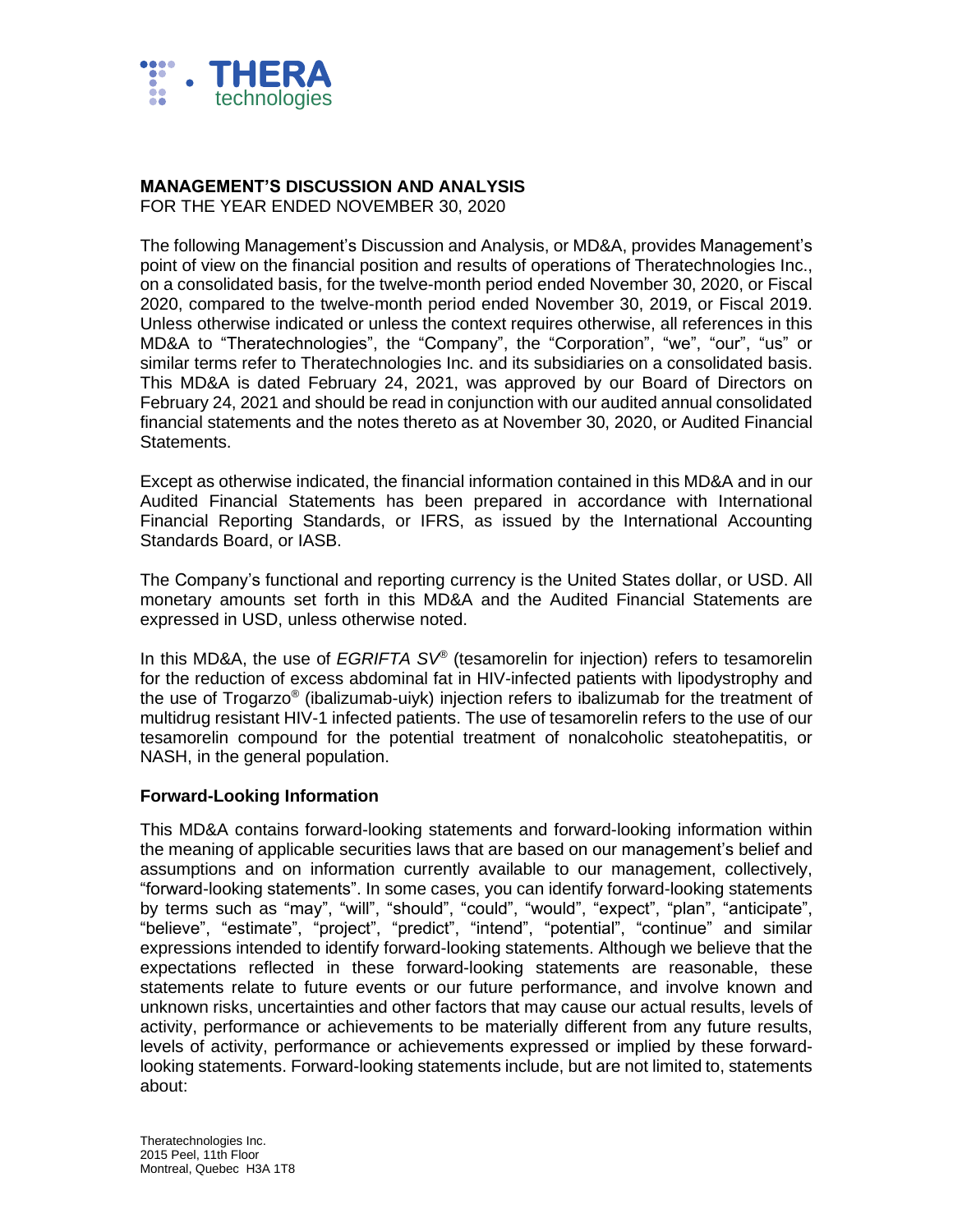- our expectations regarding the commercialization of *EGRIFTA SV*® and Trogarzo® ;
- our ability and capacity to grow the sales of *EGRIFTA SV*<sup>®</sup> and Trogarzo<sup>®</sup> successfully in the United States;
- our capacity to meet supply and demand for our products;
- the market acceptance of *EGRIFTA SV*® and Trogarzo® in the United States:
- the continuation of our collaborations and other significant agreements with our existing commercial partners and third-party suppliers and our ability to establish and maintain additional collaboration agreements;
- our success in continuing to seek and in maintaining reimbursement for *EGRIFTA SV*® and Trogarzo® by third-party payors in the United States;
- the success and pricing of other competing drugs or therapies that are or may become available;
- our ability to protect and maintain our intellectual property rights in *EGRIFTA*® , *EGRIFTA SV*® and tesamorelin;
- our success in obtaining reimbursement for Trogarzo<sup>®</sup> in countries of the European Union and the United Kingdom;
- our ability and capacity to launch and successfully commercialize Trogarzo® in various countries of the European Union and the United Kingdom;
- the approval of a new formulation of tesamorelin, or F8 Formulation, by the United States Food and Drug Administration, or FDA;
- our capacity to develop a multi-dose pen injector, or Pen, for use with the F8 Formulation;
- our capacity to conduct a Phase 3 clinical trial using tesamorelin for the treatment of NASH in the general population;
- our capacity to conduct a Phase 1 clinical trial using our peptide-drug conjugate TH1902 in various types of cancers;
- our capacity to pursue the development of our other peptide-drug conjugates in the field of oncology;
- our capacity to acquire or in-license new products and/or compounds;
- our expectations regarding our financial performance, including revenues, expenses, gross margins, profitability, liquidity, capital expenditures and income taxes;
- our estimates regarding our capital requirements; and
- our ability to meet the timelines set forth herein.

Such statements reflect our current views with respect to future events and are subject to certain risks, uncertainties and assumptions which may cause our actual results, performance or achievements to be materially different from any future results,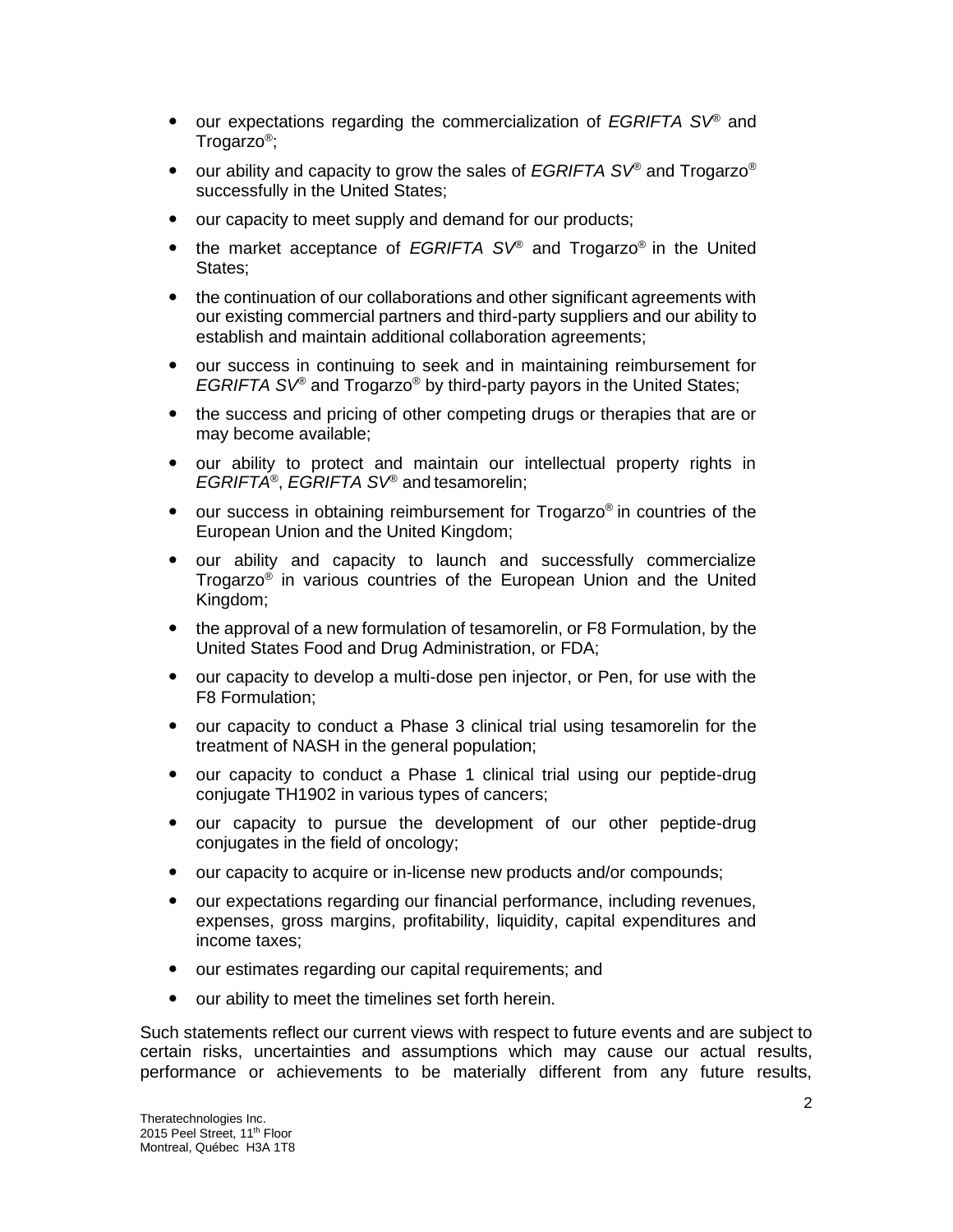performance or achievements expressed in or implied by the forward-looking statements. Certain assumptions made in preparing the forward-looking statements include that:

- the current pandemic and the measures implemented to control it will have limited material adverse effect on the Company's operations;
- the vaccines recently developed to thwart the coronavirus will be safe and effective at combatting the coronavirus in its current form and in any variant form thereof;
- sales of *EGRIFTA* SV<sup>®</sup> and Trogarzo<sup>®</sup> in the United States will increase over time;
- our commercial practices in the United States, Canada and the countries of the European Union where we commercialize our products will not be found to be in violation of applicable laws;
- the long-term use of *EGRIFTA*® , *EGRIFTA SV*® and Trogarzo® will not change their respective current safety profile;
- no recall or market withdrawal of *EGRIFTA*® , *EGRIFTA SV*® and Trogarzo® will occur;
- no laws, regulation, order, decree or judgment will be passed or issued by a governmental body negatively affecting the marketing, promotion or sale of *EGRIFTA SV*® and Trogarzo® in countries where such products are commercialized;
- continuous supply of *EGRIFTA*® , *EGRIFTA SV*® and Trogarzo® will be available;
- our relations with third-party suppliers of *EGRIFTA*<sup>®</sup>, *EGRIFTA* SV<sup>®</sup> and Trogarzo® will be conflict-free and such third-party suppliers will have the capacity to manufacture and supply *EGRIFTA*® , *EGRIFTA SV*® and Trogarzo® to meet market demand on a timely basis;
- no biosimilar version of tesamorelin will be approved by the FDA;
- our intellectual property will prevent companies from commercializing biosimilar versions of tesamorelin in the United States;
- Trogarzo<sup>®</sup> will be added to the list of reimbursed drugs by countries of the European Union and the United Kingdom;
- the FDA will approve the F8 Formulation and the use of the Pen with the F8 Formulation;
- we will agree with the FDA on a final Phase 3 clinical trial design to begin studying tesamorelin for the treatment of NASH in the general population;
- we will succeed in recruiting patients and in conducting our Phase 3 clinical trial studying tesamorelin for the treatment of NASH in the general population;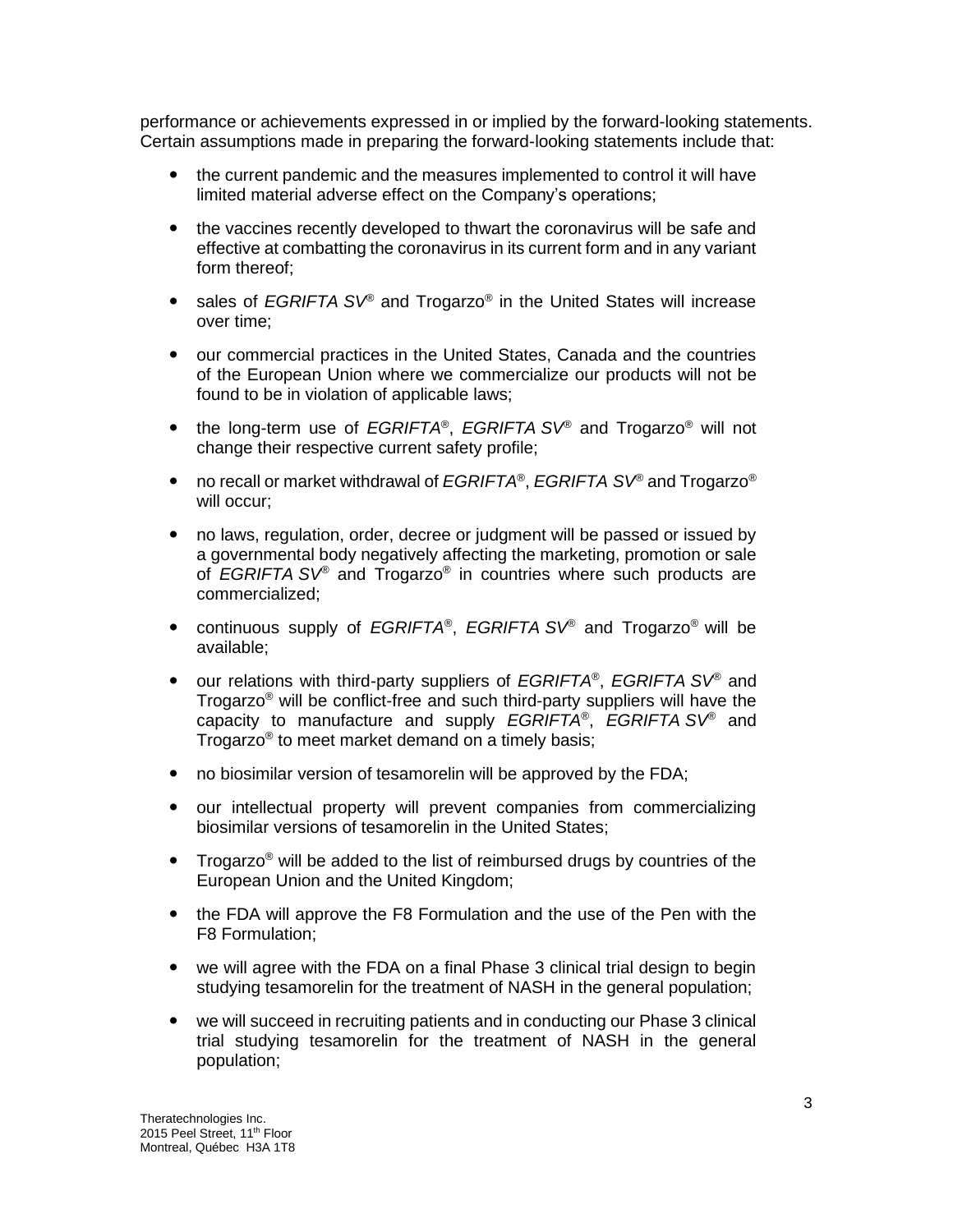- we will succeed in recruiting and in conducting our Phase 1 clinical trial studying TH1902 in various types of cancers;
- we will have the financial means to conduct a Phase 3 clinical trial studying tesamorelin for the treatment of NASH in the general population and a Phase 1 clinical trial studying TH1902 in various types of cancers;
- our research and development activities will yield positive results;
- the data obtained from our market research on the potential market for the treatment of NASH in the general population and on the potential market for Trogarzo® in the United States and in the European Union are accurate;
- our European infrastructure is adequate to successfully launch and commercialize Trogarzo® in key European countries;
- the timelines set forth herein will not be materially adversely impacted by unforeseen events that could arise as of the date of this MD&A; and
- our business plan will not be substantially modified.

Forward-looking statements reflect our current views with respect to future events and are based on assumptions and subject to risks and uncertainties. Given these risks and uncertainties, the forward-looking statements and circumstances discussed in this MD&A may not occur, and you should not place undue reliance on these forward-looking statements. We discuss many of our risks in greater detail under "Risk Factors" (below) but additional risks and uncertainties, including those that we do not know about or that we currently believe are immaterial, may also adversely affect the forward-looking statements, our business, financial condition and prospects. Also, these forward-looking statements represent our estimates and assumptions only as of the date of this MD&A. We undertake no obligation and do not intend to update or revise these forward-looking statements, unless required by law. We qualify all of the information presented in this MD&A, and particularly our forward-looking statements, with these cautionary statements.

# **BUSINESS OVERVIEW**

Theratechnologies is a biopharmaceutical company focused on the development and commercialization of innovative therapies addressing unmet medical needs. We have two approved medicines (*EGRIFTA SV®* and Trogarzo*®* ) for people living with HIV and a promising pipeline of investigational medicines in other areas of high unmet need, including NASH and oncology. The Company has a sales and marketing infrastructure to commercialize its products in the United States and Europe, and we continue to assess the market for potential product acquisitions or in-licensing transactions that would be complementary to our business.

# **FY2020 AND RECENT HIGHLIGHTS**

- In July 2020, the Company completed the evaluation and development of the F8 Formulation of tesamorelin.
- In August 2020, the Company completed the transition to *EGRIFTA SV®* from the original formulation of *EGRIFTA®* .
- In September 2020, the Company announced its intent to develop tesamorelin for the treatment of NASH in the general population.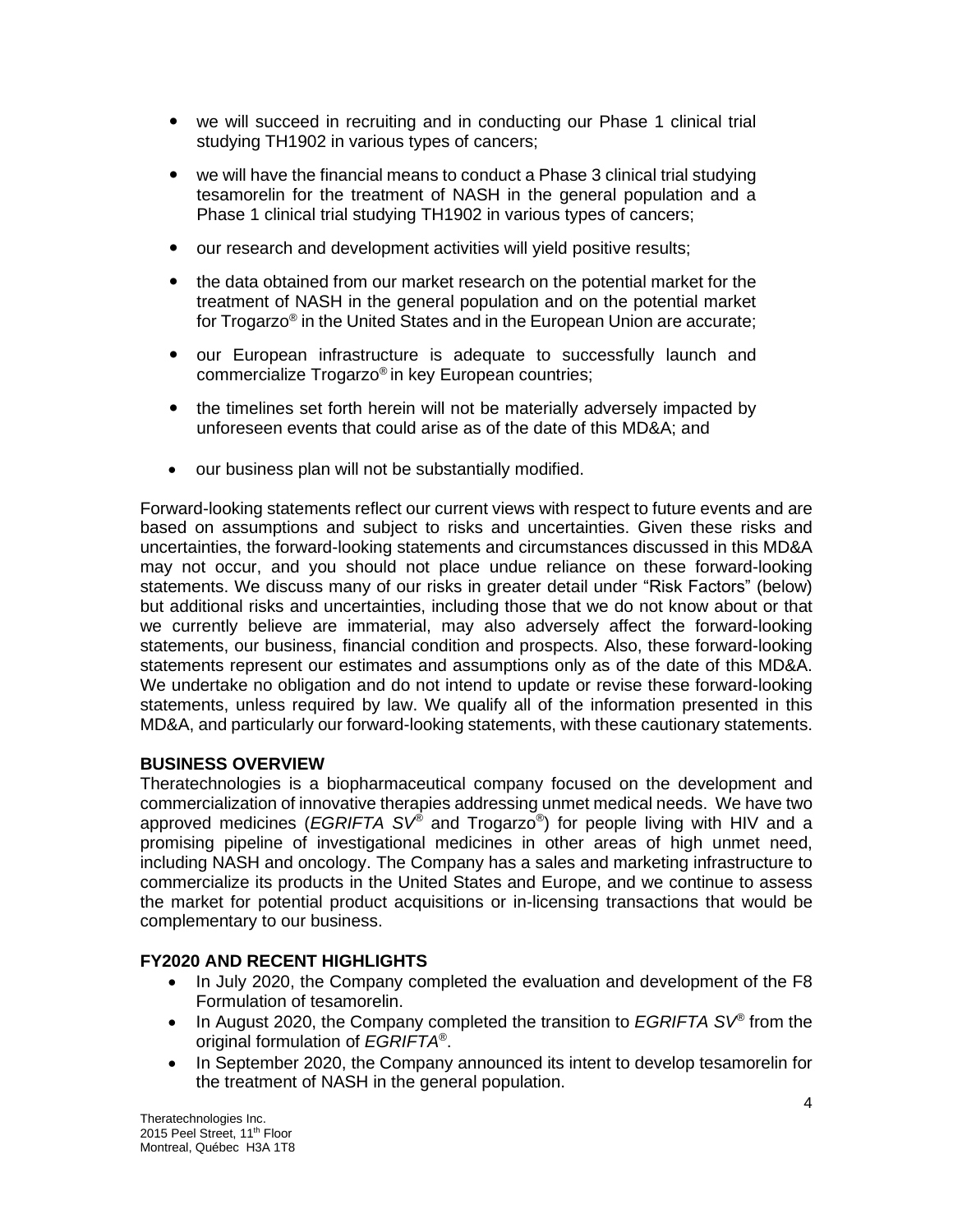- In November 2020, the Company filed an investigational new drug application, or IND with the FDA for the Phase 3 clinical trial evaluating tesamorelin for the treatment of NASH.
- In December 2020, the Company received a "Study May Proceed" letter from the FDA for the Phase 3 clinical trial evaluating tesamorelin for the treatment of NASH. The Company intends to initiate the Phase 3 clinical trial by the end of the third quarter of calendar year 2021.
- In December 2020, the Company filed an IND application with the FDA for the Phase 1 first-in-human clinical trial evaluating TH1902 for the treatment of various cancers.
- In January 2021, the Company received a "Study May Proceed" letter from the FDA for the Phase 1 clinical trial of TH1902. The Phase 1 clinical trial is expected to be initiated in the second quarter of calendar year 2021.
- In February 2021, Theratechnologies received fast track designation from the FDA for TH1902 as a single agent for the treatment of patients with sortilin positive recurrent advanced solid tumors that are refractory to standard therapy.

# **OUR MEDICINES**

The Company has two approved medicines for people living with HIV, namely Trogarzo<sup>®</sup> in the United States, European Union, and United Kingdom, and *EGRIFTA SV®* in the United States. *EGRIFTA®* is commercially available in Canada. Sales of *EGRIFTA®* in Canada are not material to our business.

*EGRIFTA SV®* is a new formulation of *EGRIFTA®* that was approved by the FDA for the reduction of excess abdominal fat in HIV-infected patients with lipodystrophy and launched in the United States in November 2019. Unlike *EGRIFTA*® , *EGRIFTA SV*® can be kept at room temperature, comes in a single vial and has a higher concentration resulting in a smaller volume of administration.

Trogarzo® was the first HIV treatment approved with a new mechanism of action in more than 10 years. It is the first in a new class of antiretrovirals, or ARV, and is a long-acting ARV therapy that can lead to an undetectable viral load in heavily treatment-experienced adult HIV-infected patients when used in combination with other ARVs. The treatment is infused once every two weeks.

Trogarzo<sup>®</sup> was approved by the FDA in March 2018 for the treatment of human immunodeficiency virus type 1, or HIV-1, infection in heavily treatment-experienced adults with multidrug resistant, or MDR, HIV-1 infection failing their current antiretroviral regimen. Trogarzo® was also approved by the European Medicines Agency, or EMA, in September 2019 for the treatment of adults infected with MDR HIV-1 for whom it is otherwise not possible to construct a suppressive antiviral regimen. Trogarzo® is currently commercially available in Germany and the Company expects to launch Trogarzo® in key additional European countries later in 2021 and in 2022. A number of patients are also being treated with Trogarzo® in some European countries through early access programs. Trogarzo® will be launched on a country-by-country basis across Europe as it gains public reimbursement in each such country. In addition, the Company has filed a marketing authorization application, or MAA, in Israel for Trogarzo® .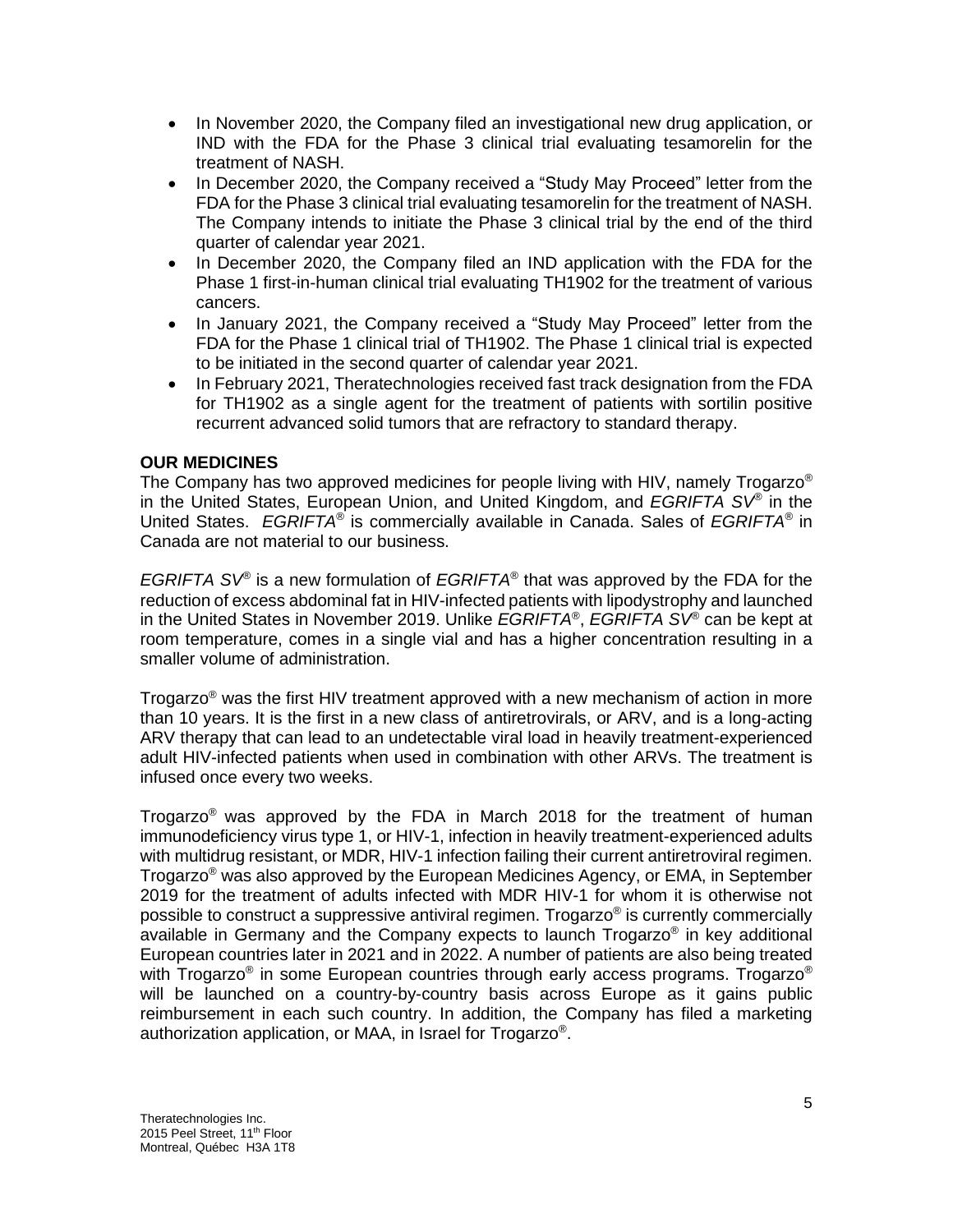In March 2016, we obtained the rights to commercialize Trogarzo® in the United States and Canada pursuant to a distribution and licensing agreement with TaiMed Biologics, Inc., or TaiMed. In March 2017, the agreement was amended to include the commercial rights to Trogarzo® in the European Union and in other countries such as Israel, Norway, Russia and Switzerland, or TaiMed Agreement.

The Company's commercial product strategy for the 2021 fiscal year is to generate revenue growth through increased sales of our medicines in the United States while working on securing an appropriate price and widespread reimbursement for  $\sf{T}$ rogarzo® in key European countries and launch Trogarzo® in those key European countries.

# **IMPACT OF THE COVID-19 PANDEMIC**

As of November 2020, a novel strain of coronavirus, or COVID-19, continued to spread globally. Efforts to contain the spread of COVID-19 have intensified and North America, Europe and Asia have implemented severe travel restrictions, social distancing requirements, and stay-at-home orders, among other restrictions. As a result, the COVID-19 pandemic has caused significant disruptions to the U.S., regional and global economies.

We have been carefully monitoring the COVID-19 pandemic and its potential impact on our business and have taken important steps to help ensure the safety of employees, and their families and to reduce the spread of COVID-19. We have established, and maintained without interruption, a work-from-home policy for all employees.

Throughout 2020, face-to-face interactions in clinics, hospitals, AIDS services organizations and other offices were reduced and patient treatment initiations were delayed due to restrictions implemented to stop the spread of COVID-19. In order to adapt to the pandemic environment, we transitioned to offering virtual interactions to continue to provide education and support for people in need of our medications, people living with HIV, case managers, healthcare providers and their staff, on how to manage HIV during the COVID-19 pandemic. On September 21, 2020, we announced a change to our U.S. sales infrastructure and a reallocation of resources to adapt to this new business environment and increase our presence in the healthcare community. We anticipate these measures will support our efforts to increase U.S. sales of Trogarzo® and *EGRIFTA SV®* going forward. In the European Union, sales of Trogarzo® and the review of regulatory dossiers were adversely impacted by COVID-19 due to strict lockdown measures imposed in many European countries.

We have and continue to impose measures to address and mitigate the impact of the COVID-19 pandemic on our employees and customers and to continue to progress our research and development programs. To date, preparations for our upcoming Phase 1 clinical trial of TH1902 for the treatment of various cancers and our Phase 3 clinical trial of tesamorelin for the treatment of NASH have not been materially adversely impacted by the COVID-19 pandemic.

# **OUR PIPELINE**

Theratechnologies has established a promising pipeline of investigational medicines in areas of high unmet need, including NASH, oncology and HIV.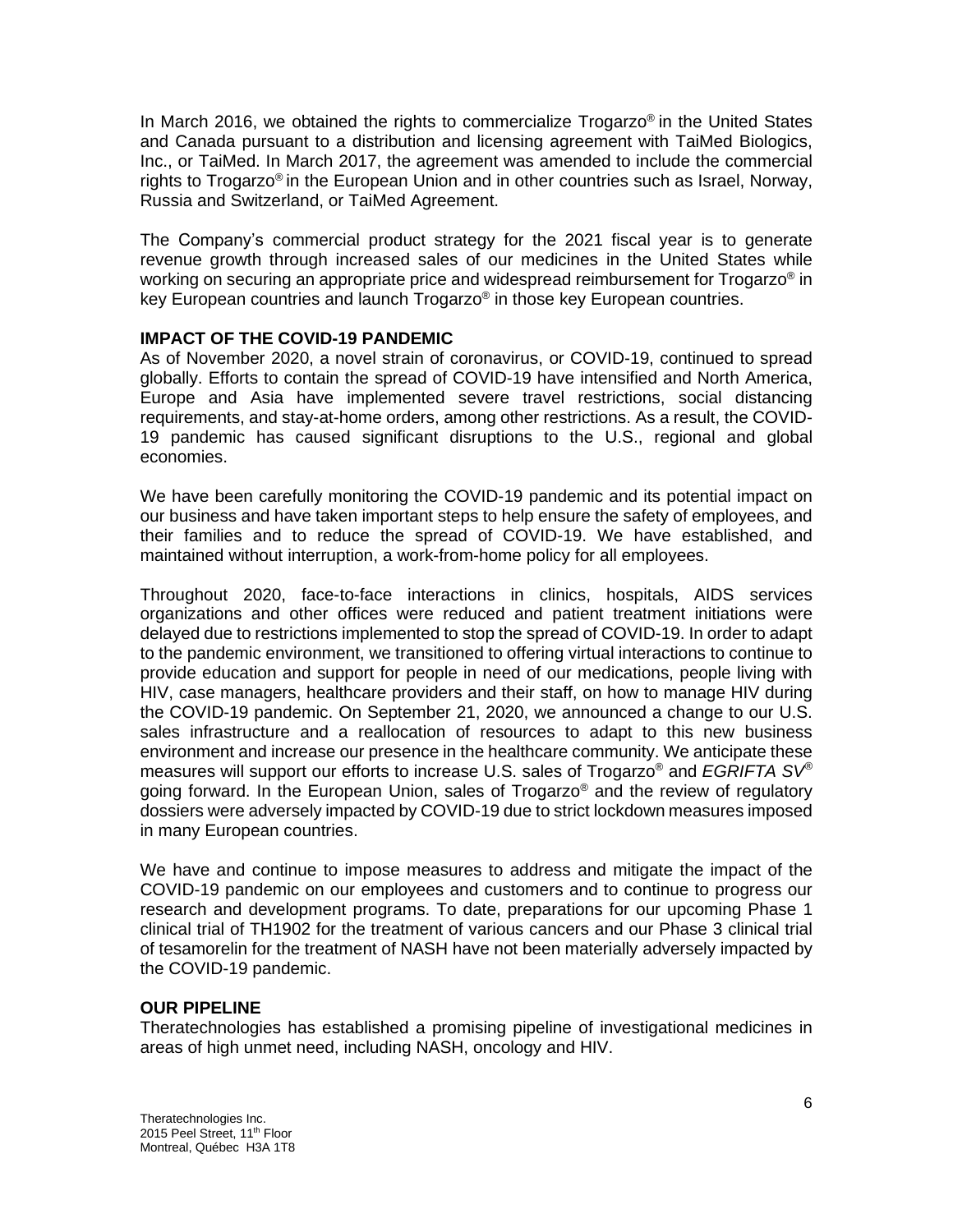## **Tesamorelin**

During fiscal year 2020, the Company completed the evaluation and development of the F8 Formulation, which based on internal studies, is bioequivalent to the original commercialized formulation of tesamorelin, or F1 Formulation. The F8 Formulation has a number of advantages over the current formulation of *EGRIFTA SV®* . Specifically, it is two times more concentrated resulting in a smaller volume of administration and is intended to be presented in a multi-dose vial that can be reconstituted once per week. Similar to the current formulation of *EGRIFTA SV®* , the F8 Formulation is stable at room temperature, even once reconstituted.

The F8 Formulation is patent protected in the United States until 2033 and until 2034 in major European countries. Furthermore, the United States Patent and Trademark Office recently issued U.S. Patent 10,799,562 to Massachusetts General Hospital, or MGH, relating to the treatment of hepatic disease using growth hormone related hormone, or GHRH, or analogues thereof which is scheduled to expire in 2040. This patent application claims, among other things, a method for the treatment of NAFLD or NASH in a patient via the administration of tesamorelin. We have an exclusive worldwide license with MGH for this patent.

The Company is currently working on the development of a multi-dose pen injector to be used in conjunction with the F8 Formulation and we intend to seek marketing approval of the pen in the same supplemental Biologics License Application, or sBLA, as that for the F8 Formulation. We plan to file an sBLA for the F8 Formulation and multi-dose pen injector in early 2022 for the treatment of lipodystrophy in people living with HIV.

In September 2020, we announced our intent to develop tesamorelin for the treatment of NASH in the general population. This decision was largely based on positive scientific evidence in addition to discussions with scientific advisors and the FDA and European regulatory agencies regarding drug development for the treatment of NASH.

In conjunction with The Liver Meeting<sup>®</sup> 2020 of the American Association for the Study of Liver Diseases, or AASLD, in November 2020, Lindsay T. Fourman, M.D., of the Metabolism Unit, Department of Medicine, Massachusetts General Hospital presented results from a new proteomics sub-analysis that demonstrated that serum levels of three proteins associated with the development of NASH and fibrosis, Vascular Endothelial Growth Factor A (VEGFA), Transforming Growth Factor Beta 1 (TGFβ1) and Colony Stimulating Factor 1 (CSF1), were significantly reduced in tesamorelin patients compared to a placebo group. These results help to understand how tesamorelin may induce key metabolic pathways that could have a direct effect on liver inflammation, fat and fibrosis and support the Company's plan to develop tesamorelin for the treatment of NASH.

In November 2020, the Company filed an IND with the FDA for the Phase 3 clinical trial evaluating tesamorelin for the treatment of NASH.

The proposed Phase 3 clinical trial design will enroll participants with liver-biopsy confirmed NASH and stage 2 or 3 fibrosis. Participants will be randomized 1:1 to receive 2 mg of tesamorelin or placebo. A second liver biopsy will be performed after 18 months of treatment for the first 900 participants, approximately. These data will form the basis for filing an sBLA with the FDA to seek accelerated approval. The primary endpoint used to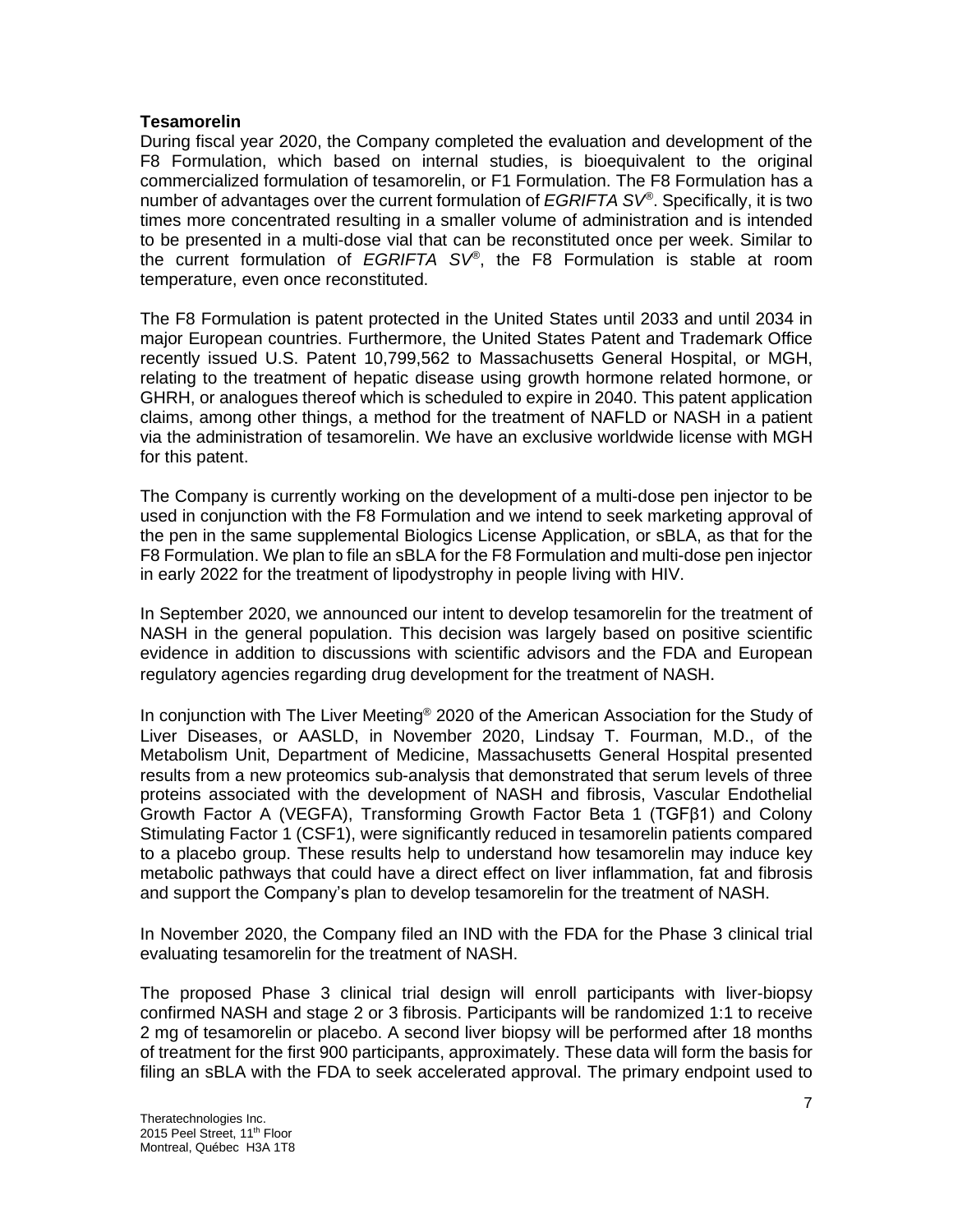seek accelerated approval will be the percentage of participants achieving NASH resolution and no worsening of fibrosis compared to placebo. Participants will remain in the Phase 3 trial for a total of 60 months. Subject to additional discussions with regulatory agencies, approximately 2,000 participants in total are expected to be enrolled, including a cohort of approximately 75 to 100 participants with HIV.

Theratechnologies intends to use the F8 Formulation for the Phase 3 clinical trial in NASH. The Phase 3 trial in NASH will compare the F8 Formulation to a placebo.

In late December 2020, we received a "Study May Proceed" letter for the Phase 3 trial from the FDA with a recommendation that the Company requests a meeting to discuss questions and comments provided on certain aspects of the proposed trial design. We have formally requested a meeting with the FDA to ensure alignment with current regulatory expectations for the late-stage development of treatments for NASH. The Company is assessing its strategy regarding a filing with the EMA to initiate a Phase 3 clinical trial of tesamorelin for the treatment of NASH in the European Union.

Our goal is to initiate the Phase 3 clinical trial by the end of the third quarter of calendar year 2021. The timing of the trial initiation and the final number of patients enrolled are dependent upon any adjustments to the protocol and trial design as recommended by the FDA and EMA. The Company has retained the services of a global, large-scale contract research organization, or CRO, with experience in implementing large and late-stage clinical trials to assist with the execution of its Phase 3 clinical trial in NASH.

# **SORT1+ Technology**

The Company is currently developing a platform of new proprietary peptides for cancer drug development targeting the sortilin, or SORT1, receptor. SORT1 is expressed in ovarian, triple-negative breast, skin, lung, colorectal and pancreatic cancers, among others. SORT1 plays a significant role in protein internalization, sorting and trafficking, and therefore, is an attractive target for anticancer drug development. Our innovative peptidedrug conjugates, or PDCs, generated through our SORT1+ Technology™ embody distinct pharmacodynamic and pharmacokinetic properties that differentiate them from traditional chemotherapy. In contrast to traditional chemotherapy, our proprietary PDCs are designed to enable selective delivery of certain anticancer drugs within the tumor microenvironment, and more importantly, directly inside sortilin positive cancer cells.

Our SORT1+ Technology<sup> $M$ </sup> was acquired in February 2019 as part of the acquisition of Katana Biopharma, Inc., or Katana. Through the acquisition, Theratechnologies obtained the worldwide rights to this platform based on an exclusive royalty-bearing license entered into between Katana and Transfer Plus L.P.

Preclinical *in vivo* data demonstrated that our SORT1+ Technology<sup>™</sup> improved anti-tumor activity and reduced neutropenia and systemic toxicity. It also was shown in preclinical models to bypass the multidrug resistance protein 1, or MDR1; also known as Pglycoprotein, one of the mechanisms of chemotherapy drug resistance. In addition, our SORT1+ Technology<sup> $M$ </sup> demonstrated activity in preclinical models against the formation of vasculogenic mimicry, or VM, a mechanism also associated with cancer resistance. *In vivo* preclinical toxicity data have also demonstrated that TH1902, our lead PDC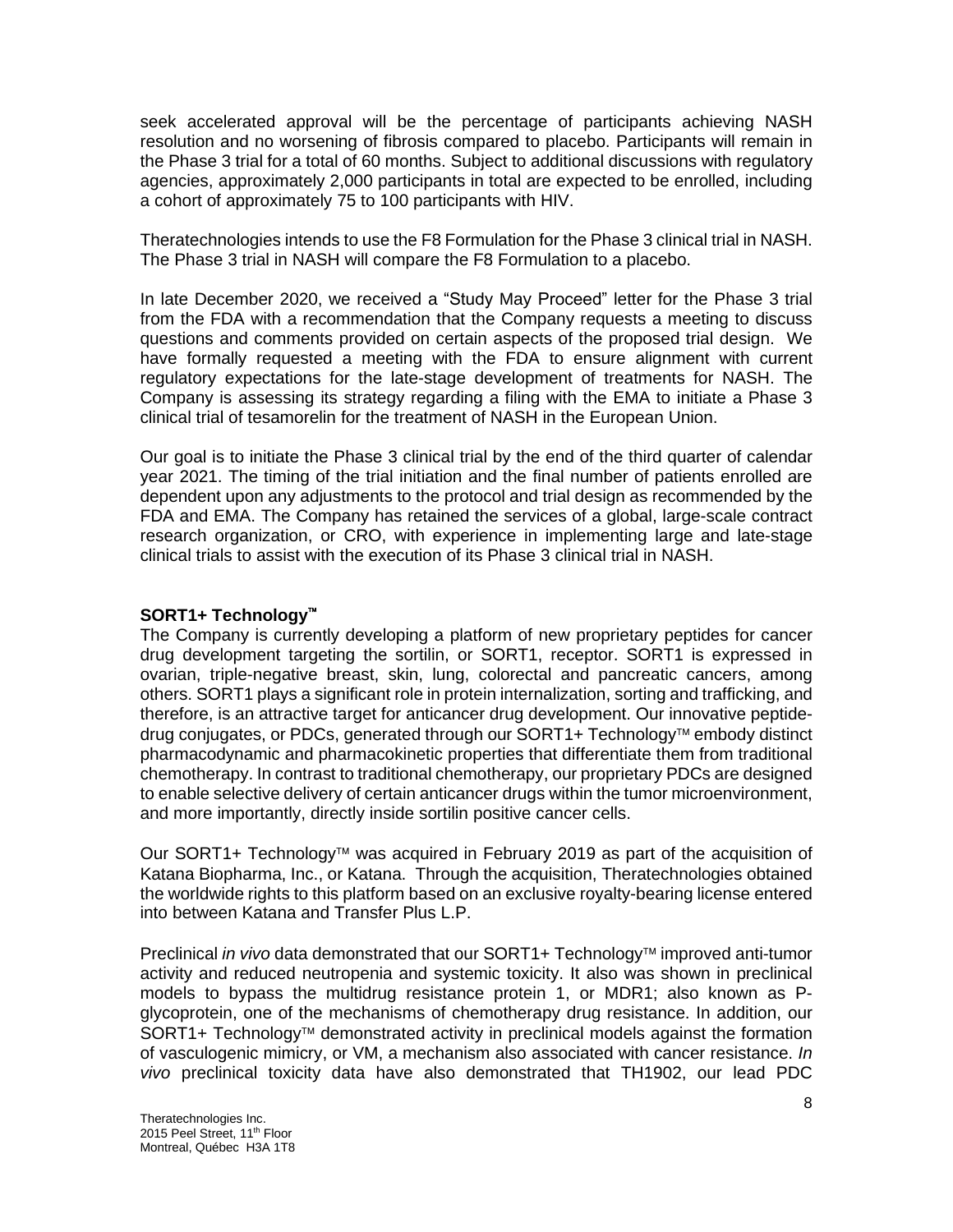(docetaxel conjugate), could be administered at three times the maximum tolerated dose, or MTD, of docetaxel alone. The Company expects to present additional scientific data supporting these findings at scientific meetings to be held in 2021.

In December 2020, the Company filed an IND application with the FDA for the Phase 1 first-in-human clinical trial evaluating TH1902 for the treatment of various cancers. The proposed Phase 1 clinical trial design includes a dose escalation study to evaluate the safety, pharmacokinetics, MTD and preliminary anti-tumor activity of TH1902 administered once every three weeks in patients with advanced solid tumors refractory to available anti-cancer therapies. Once the MTD is determined, we expect a total of 40 additional patients will be enrolled to evaluate the potential anti-tumor activity of TH1902 in patients with endometrial, ovarian, colorectal, triple-negative breast and pancreatic cancers where it has been estimated that the sortilin receptor is expressed in 40% to 90% of cases.

In January 2021, we received a "Study May Proceed" letter from the FDA for the Phase 1 trial of TH1902. The Phase 1 trial is expected to be initiated in the second quarter of calendar year 2021 and is designed to identify a recommended dose for Phase 2 development. The Company plans to retain the services of a global, large-scale CRO to assist with the conduct of our Phase 1 clinical trial. The detailed study protocol is available at ClinicalTrials.gov under the identifier number: NCT04706962.

In February 2021, we received fast track designation from the FDA for TH1902 as a single agent for the treatment of patients with sortilin positive recurrent advanced solid tumors that are refractory to standard therapy.

Preclinical research is ongoing in melanoma using TH1902. In addition, further preclinical research activities are being conducted using TH1904, our second investigational PDC (doxorubicin conjugate). *In vitro* and *in vivo* experiments using TH1904 have demonstrated results similar to those obtained with TH1902 and support the development of additional investigational compounds using our  $SORT1+ TechnologyM$  that may help in the fight against cancer.

# **Ibalizumab for HIV**

A study evaluating an intravenous, or IV, push formulation of Trogarzo® is currently being conducted by TaiMed. Enrollment in this study is now complete and TaiMed expects to complete the trial in the third quarter of 2021. Theratechnologies and TaiMed are also planning to evaluate an intramuscular, or IM, method of administration of Trogarzo®. Enrollment for the IM study is expected to begin in the first half of 2021. Under the terms of the TaiMed Agreement, we are entitled to commercialize the new methods of administration of Trogarzo® if, and when, approved.

In connection with the September 2019 approval of Trogarzo® in Europe, the EMA has requested a post-authorization efficacy study, or Registry, to be conducted to evaluate the long-term efficacy and durability of Trogarzo® in combination with other antiretrovirals. The enrollment of patients in this study is expected to begin in late 2021. The Company is also required to conduct a pediatric investigation plan, or PIP, to evaluate Trogarzo® in children aged 6 to <18 years old. The PIP will be comprised of two studies with the first study expected to begin in the second half of 2021.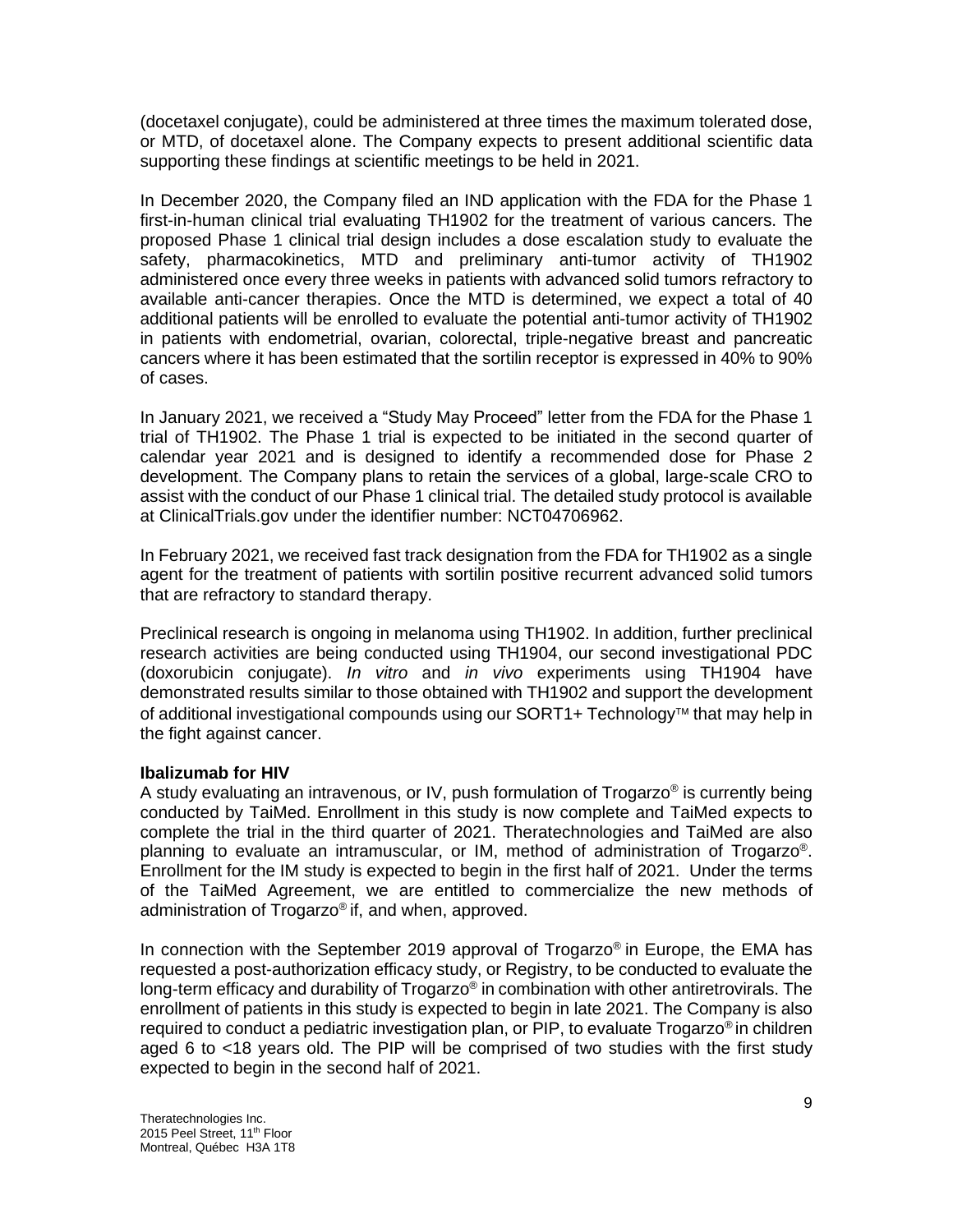# **2021 BUSINESS STRATEGY AND OBJECTIVES**

# **Our 2021 Business Strategies and Objectives are as follows:**

- Continue to grow our revenues in the United States from increased sales of *EGRIFTA SV®* and Trogarzo®
- Successfully obtain reimbursement for Trogarzo® in key European countries and launch Trogarzo® in some of these countries
- Initiate a Phase 3 clinical trial evaluating tesamorelin for the treatment of NASH by the end of the third quarter of calendar year 2021
- Initiate a Phase 1 clinical trial evaluating TH1902 for the treatment of various cancer types in the second quarter of calendar year 2021
- Seek and pursue potential product acquisitions, in-licensing transactions or other opportunities complementary to our business
- Manage our financial position to ensure we can successfully execute on our 2021 business strategy and objectives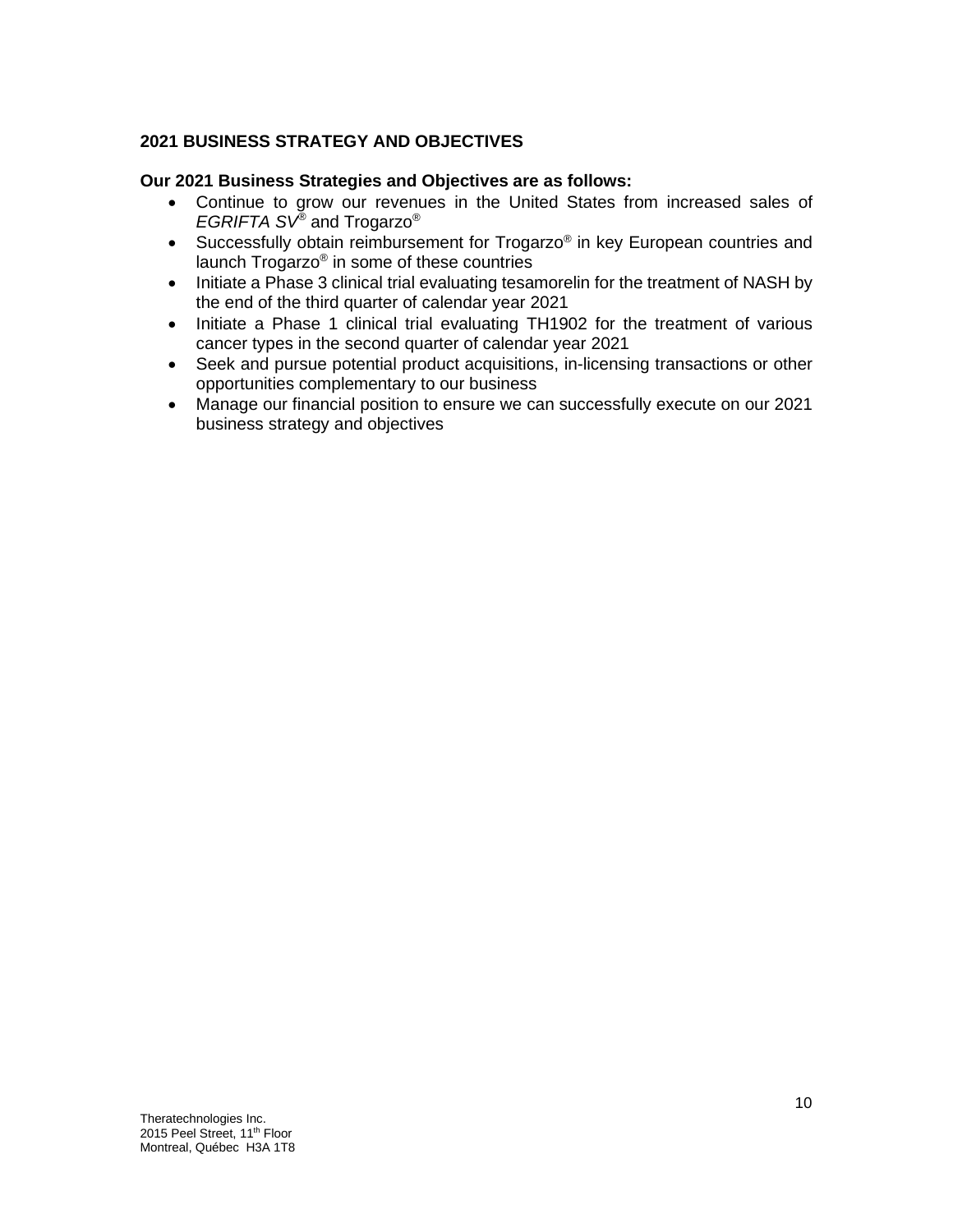# **Fourth-Quarter and Fiscal 2020 Revenue Highlights**

*(in thousands of dollars)*

|                                 | Three-month<br>periods ended<br>November 30, |          | %<br>change | <b>Twelve-month</b><br>periods ended<br>November 30, |             | %<br>change |
|---------------------------------|----------------------------------------------|----------|-------------|------------------------------------------------------|-------------|-------------|
|                                 | 2020                                         | 2019     |             | 2020                                                 | <u>2019</u> |             |
| EGRIFTA®, EGRIFTA SV® net sales | 10,751                                       | 8,731    | 23.1%       | 35,399                                               | 35,520      |             |
| Trogarzo <sup>®</sup> net sales | 8,372                                        | 7,669    | 9.2%        | 30,654                                               | 27.696      | 10.7%       |
| <b>Revenue</b>                  | \$19,123                                     | \$16,400 | 16.6%       | \$66,053                                             | \$63,216    | 4.5%        |

## **Fourth-Quarter Fiscal 2020 Financial Results**

Consolidated revenue for the three months ended November 30, 2020 amounted to \$19,123,000 compared to \$16,400,000 for the same period last year, representing an increase of 16.6%.

For the fourth quarter of Fiscal 2020, sales of *EGRIFTA SV*® reached \$10,751,000 compared to \$8,731,000 in the fourth quarter of the prior year, representing an increase of 23.1%.

In the fourth quarter of Fiscal 2020, Trogarzo® sales amounted to \$8,372,000 compared to \$7,669,000 for the same quarter of 2019, representing an increase of 9.2%.

#### **Cost of Sales**

For the three-month period ended November 30, 2020, cost of sales was \$6,650,000 compared to \$6,989,000 in the comparable period of Fiscal 2019. Cost of goods sold was \$5,190,000 compared to \$5,754,000 for the same period last year. The decrease in cost of goods sold was mainly due to lower cost of goods for *EGRIFTA SV®* compared to *EGRIFTA®* and a lower transfer price for Trogarzo*®* given the achievement of a predetermined of net sales of the product on the U.S. market.

Cost of sales included an amortization of \$1,220,000 in the fourth quarter of 2020 and 2019 in connection with the settlement of the future royalty obligation which has been accounted as "Other asset" on the consolidated statement of the financial position.

#### **R&D Expenses**

R&D expenses in the three-month period ended November 30, 2020 amounted to \$6,795,000 compared to \$3,877,000 in the comparable period of Fiscal 2019. The increase during the fourth quarter of Fiscal 2020 was largely due to the development of our oncology platform, the F8 Formulation and multi-dose pen injector, and spending related to the development of tesamorelin for the treatment of NASH in the general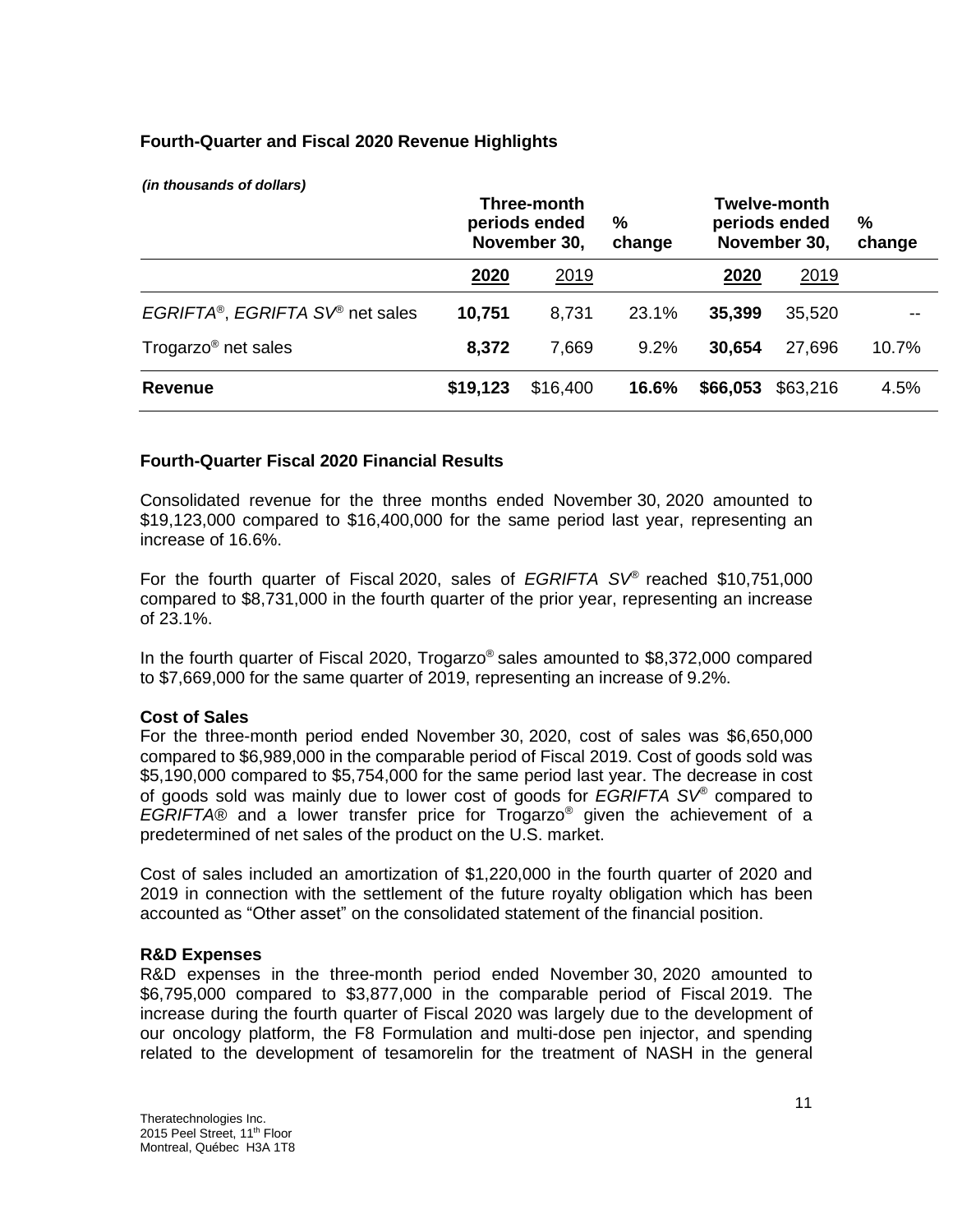population as well as regulatory expenses and increased medical education initiatives in Europe in preparation for the Trogarzo® launch.

### **Selling Expenses**

Selling expenses in the three-month period ended November 30, 2020 amounted to \$6,532,000 compared to \$7,673,000 in the comparable period of Fiscal 2019.

The decrease in selling expenses is largely associated with lower spending in Europe given a shift to spending related to medical affairs, lower Trogarzo<sup>®</sup> promotion spending as well as lower headcount in our field sales force.

The amortization of the intangible asset value established for the *EGRIFTA*® *, EGRIFTA SV*® and Trogarzo® commercialization rights in North America was also included in selling expenses. We recorded an expense of \$795,000 in the fourth quarter of Fiscal 2020 compared to \$642,000 for the same period of Fiscal 2019.

## **General and Administrative Expenses**

General and administrative expenses in the fourth quarter of Fiscal 2020 amounted to \$3,255,000, which was relatively in line with \$3,258,000 reported in the same period of Fiscal 2019.

#### **Finance Income**

Finance income, consisting of interest income, for the three-month period ended November 30, 2020 was \$21,000 compared to \$217,000 in the comparable quarter of Fiscal 2019. Lower finance income was a reflection of our lower liquidity position during the fourth quarter of Fiscal 2020 compared to the same period of Fiscal 2019.

#### **Finance Costs**

Finance costs for the fourth quarter of Fiscal 2020 were \$1,445,000 compared to \$1,275,000 for the same quarter of Fiscal 2019. As previously stated, finance costs are mostly comprised of interest on the 5.75% convertible unsecured senior notes, or Notes, issued on June 19, 2018.

Finance costs also included accretion expense, which was \$548,000 for the fourth quarter of Fiscal 2020 compared to \$440,000 for the same period last year. Accretion expense was mainly associated with the Notes.

#### **Adjusted EBITDA**

Adjusted EBITDA for the fourth quarter of Fiscal 2020 was \$(1,417,000) compared to \$(3,217,000) in same period of Fiscal 2019. See "Non-IFRS Financial Measures" below.

The variation from Q4 2019 to Q4 2020 was mainly due to higher net sales, higher gross margins and lower selling expenses, which was offset by higher spending on research and development activities in the fourth quarter of 2020.

#### **Net loss**

Taking into account the revenue and expense variations described above, we recorded a net loss of \$5,549,000, or \$0.07 per share, in the fourth quarter of Fiscal 2020 compared to \$6,445,000, or \$0.08 per share, in the fourth quarter of Fiscal 2019.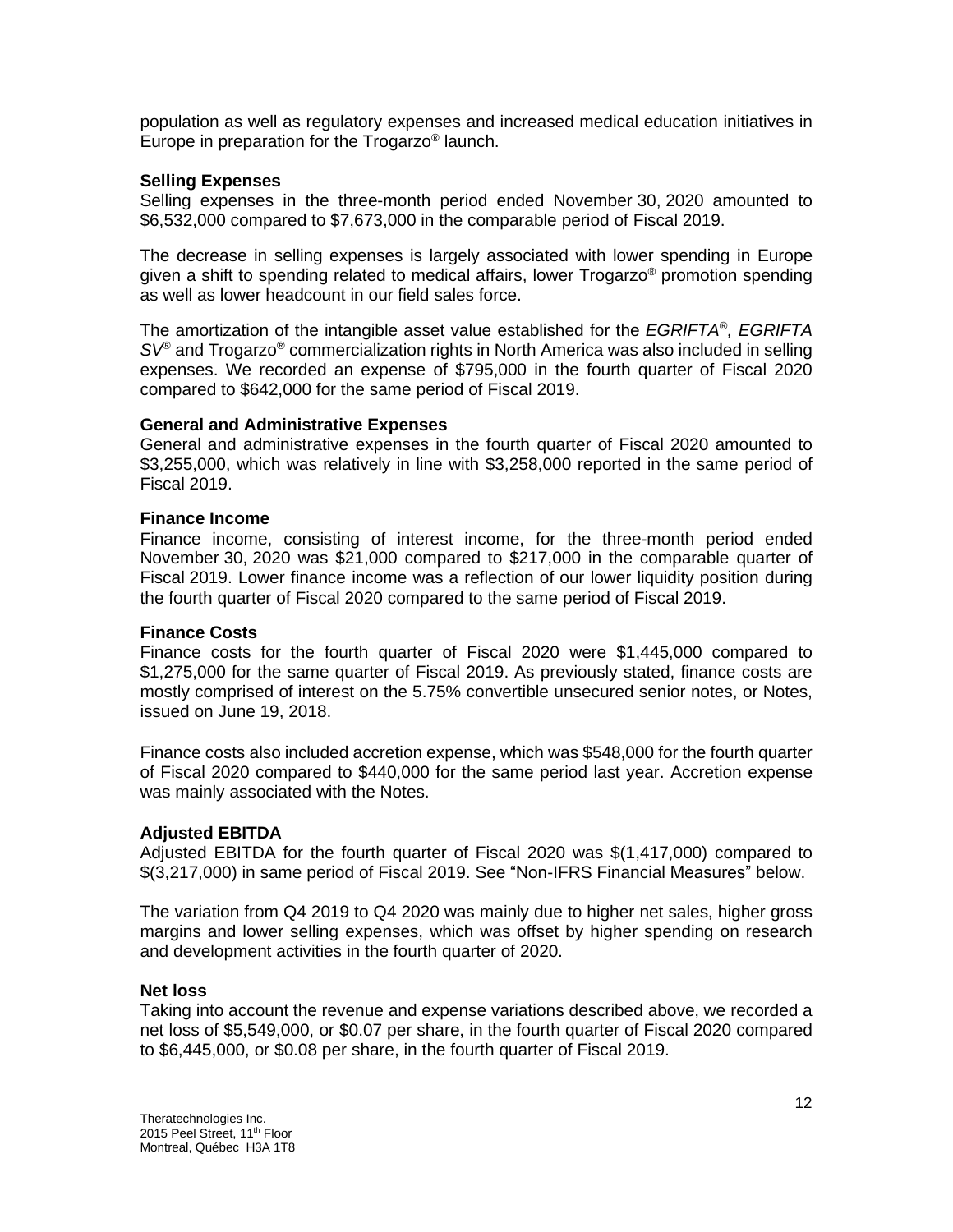## **Financial Position**

We ended the fourth quarter of Fiscal 2020 with \$20,768,000 in cash, bonds and money market funds.

For the three-month period ended November 30, 2020, operating activities used \$5,906,000 compared to generating \$2,760,000 in the comparable period of Fiscal 2019.

In the fourth quarter of Fiscal 2020, changes in operating assets and liabilities had a negative impact on cash flow of \$4,402,000. These changes included an increase of \$4,149,000 in accounts receivable, an increase in prepaid expenses of \$2,739,000, which were offset by an increase in accounts payable of \$3,210,000. These changes are related to an increase in our commercial activities.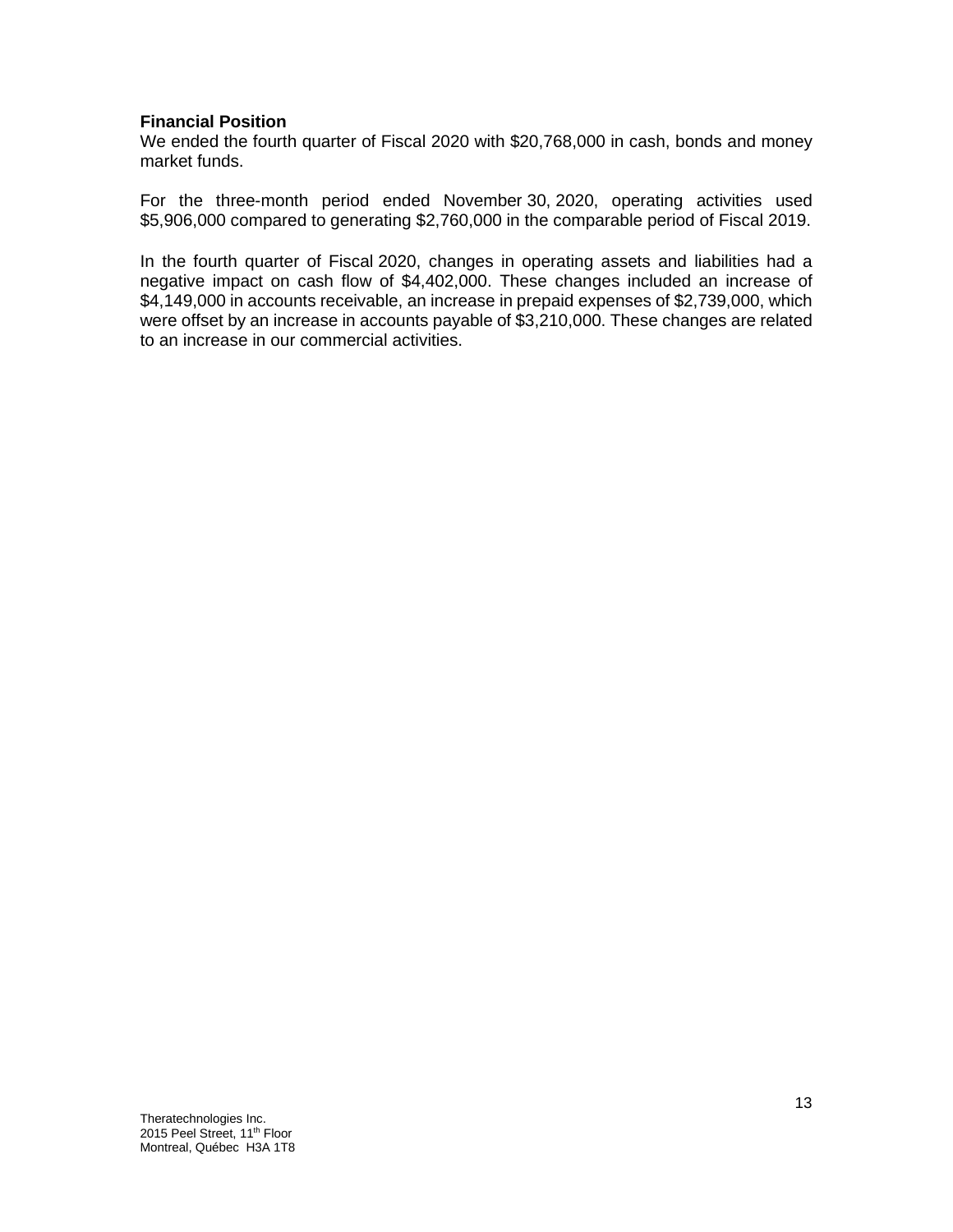## **Quarterly Financial Information**

The following table is a summary of our unaudited consolidated operating results for the three-month periods ended November 30, 2020 and November 30, 2019

|                                               |                | 2019           |                |                |                |                |          |                |
|-----------------------------------------------|----------------|----------------|----------------|----------------|----------------|----------------|----------|----------------|
|                                               | Q <sub>4</sub> | Q <sub>3</sub> | Q2             | Q <sub>1</sub> | Q <sub>4</sub> | Q <sub>3</sub> | Q2       | Q <sub>1</sub> |
| Revenue                                       | 19,123         | 14,049         | 17,162         | 15,719         | 16,400         | 16,111         | 15,609   | 15,096         |
| Operating<br>expenses                         |                |                |                |                |                |                |          |                |
| <b>Cost of sales</b>                          |                |                |                |                |                |                |          |                |
| Cost of<br>goods sold                         | 5,190          | 4,611          | 5,769          | 5,400          | 5,754          | 5,215          | 5,346    | 4,810          |
| Other<br>production-<br>related costs         | 240            | 280            | 391            | 140            | 14             | 1              | 18       | 34             |
| <b>Amortization</b><br>of other<br>asset      | 1,220          | 1,220          | 1,220          | 1,221          | 1,221          | 1,221          | 1,221    | 1,221          |
| R&D                                           | 6,795          | 4,183          | 3,622          | 3,419          | 3,877          | 2,152          | 2,285    | 2,527          |
| <b>Selling</b>                                | 6,532          | 7,025          | 6,941          | 6,361          | 7,673          | 6,389          | 6,972    | 5,448          |
| <b>General and</b><br>administrative          | 3,255          | 2,699          | 3,706          | 2,570          | 3,258          | 1,772          | 1,784    | 1,516          |
| <b>Total operating</b><br>expenses            | 23,232         | 20,018         | 21,649         | 19,111         | 21,797         | 16,750         | 17,626   | 15,556         |
| <b>Finance</b><br>income                      | 21             | 32             | 80             | 166            | 217            | 253            | 292      | 335            |
| <b>Finance costs</b>                          | (1, 445)       | (831)          | (1, 399)       | (1, 318)       | (1, 275)       | (1, 253)       | (1, 449) | (1, 103)       |
| Income taxes                                  | (16)           |                | $\blacksquare$ | L.             |                |                |          |                |
| <b>Net loss</b>                               | (5, 549)       | (6,768)        | (5,806)        | (4, 544)       | (6, 455)       | (1,639)        | (3, 174) | (1,228)        |
| <b>Basic and</b><br>diluted loss per<br>share | (0.07)         | (0.09)         | (0.08)         | (0.06)         | (0.08)         | (0.02)         | (0.04)   | (0.02)         |

#### *(in thousands of dollars, except per share amounts)*

1 The Company adopted IFRS 16 – Leases, using the modified retrospective approach, effective for Fiscal 2020, beginning on December 1, 2019. Accordingly, comparative figures for Fiscal 2019 have not been restated and continue to be reported under IAS 17–. See note 1 in the Audited Financial Statements.

Theratechnologies Inc. 2015 Peel Street, 11<sup>th</sup> Floor Montreal, Québec H3A 1T8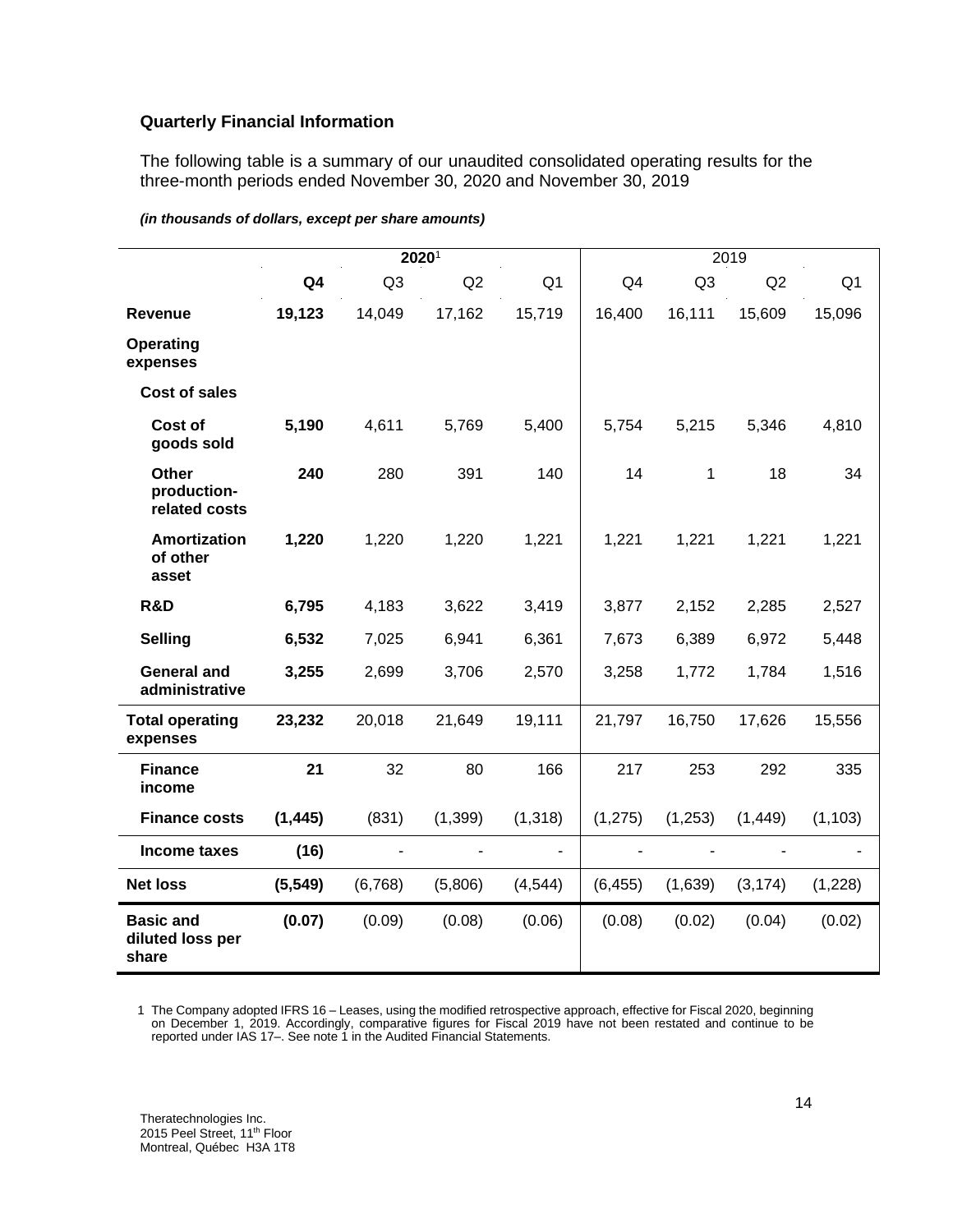# **Factors Affecting the Variability of Financial Results**

There are quarter-over-quarter variations in net sales revenue, principally due to changes in distributor inventory levels with some additional impact from time to time related to average net selling price, which is affected by changes in the mix of private payors versus government drug reimbursement plans.

Higher research and development expenses in 2020 were associated with the development of our product pipeline.

## **Fiscal Year 2020 Financial Results**

Consolidated revenue for fiscal year ended November 30, 2020 was \$66,053,000 compared to \$63,216,000 for the same period last year, representing an increase of 4.5%.

For the fiscal year ended November 30, 2020, sales of *EGRIFTA*® and *EGRIFTA SV*® reached \$35,399,000 compared to \$35,520,000 for the same period last year.

In the fiscal year ended November 30, 2020, Trogarzo® sales were \$30,654,000 compared to \$27,696,000 for the same period last year, representing an increase of 10.7%.

#### **Cost of Sales**

For the year ended November 30, 2020, cost of sales was \$26,902,000 compared to \$26,076,000 in the comparable period of Fiscal 2019. Cost of sales included cost of goods sold that amounted to \$20,970,000 in Fiscal 2020 compared to \$21,125,000 in Fiscal 2019. The decrease in cost of goods sold was mainly due to lower cost of goods for *EGRIFTA SV*® compared to *EGRIFTA*® and a lower transfer price for Trogarzo® in the fourth quarter of Fiscal 2020 given the achievement of a predetermined amount of net sales of the product on the U.S. market.

#### **R&D Expenses**

R&D expenses were \$18,019,000 for Fiscal 2020 compared to \$10,841,000 for Fiscal 2019. The increase in R&D expenses was largely due to the development of our oncology platform, the F8 Formulation and multi-dose pen injector, spending related to the development of tesamorelin for the treatment of NASH in the general population as well as regulatory expenses and increased medical education initiatives in Europe in preparation for the Trogarzo® launch.

#### **Selling Expenses**

Selling expenses for the fiscal year ended November 30, 2020 were \$26,859,000 compared to \$26,482,000 for the same period in Fiscal 2019.

#### **General and Administrative Expenses**

General and administrative expenses for the fiscal year ended November 30, 2020 were \$12,230,000 compared to \$8,330,000 for the same period in Fiscal 2019. The increase over the same period last year was due to the transition to a new President and Chief Executive Officer, additional expenses incurred in Fiscal 2020 as a result of the listing of our common shares on the NASDAQ and a ramp up of administrative activities in Europe in preparation for the Trogarzo® launch.

### **Finance Income**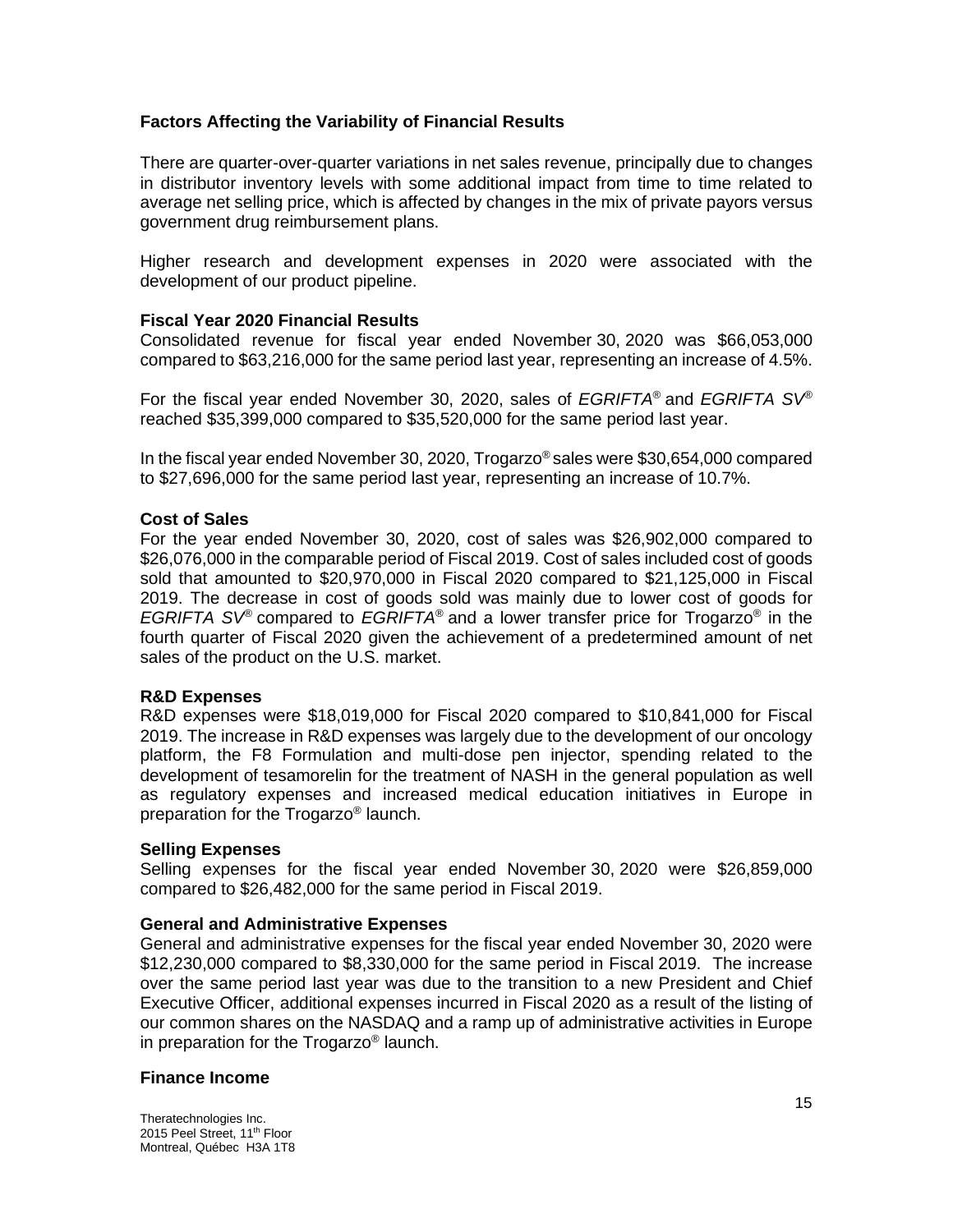Finance income, consisting of interest income, for the fiscal year ended November 30, 2020 was \$299,000 compared to \$1,097,000 in Fiscal 2019. Lower finance income during Fiscal year 2020 was primarily related to a lower average liquidity position.

## **Finance Costs**

Finance costs for the fiscal year ended November 30, 2020 were \$4,993,000 compared to \$5,080,000 in Fiscal 2019. Finance costs in Fiscal 2020 mostly represented interest of \$3,306,000 on the Notes, compared to \$3,317,000 in Fiscal 2019.

Finance costs also included an accretion expense, which amounted to \$2,056,000 during Fiscal 2020 compared to \$1,673,000 during Fiscal 2019.

## **Adjusted EBITDA**

Adjusted EBITDA for Fiscal 2020 was \$(7,093,000) compared to \$323,000 in Fiscal 2019, reflecting increased investments towards building our infrastructure in Europe, increased R&D expenses and higher general and administrative expenses. These higher expenses were partially offset by higher revenues related to growing Trogarzo® sales. See "Non-IFRS Financial Measures" below.

#### **Net loss**

Taking into account the revenue and expense variations described above, we recorded a net loss of \$22,667,000, or \$0.29 per share, in Fiscal 2020 compared to \$12,496,000, or \$0.16 per share, in Fiscal 2019.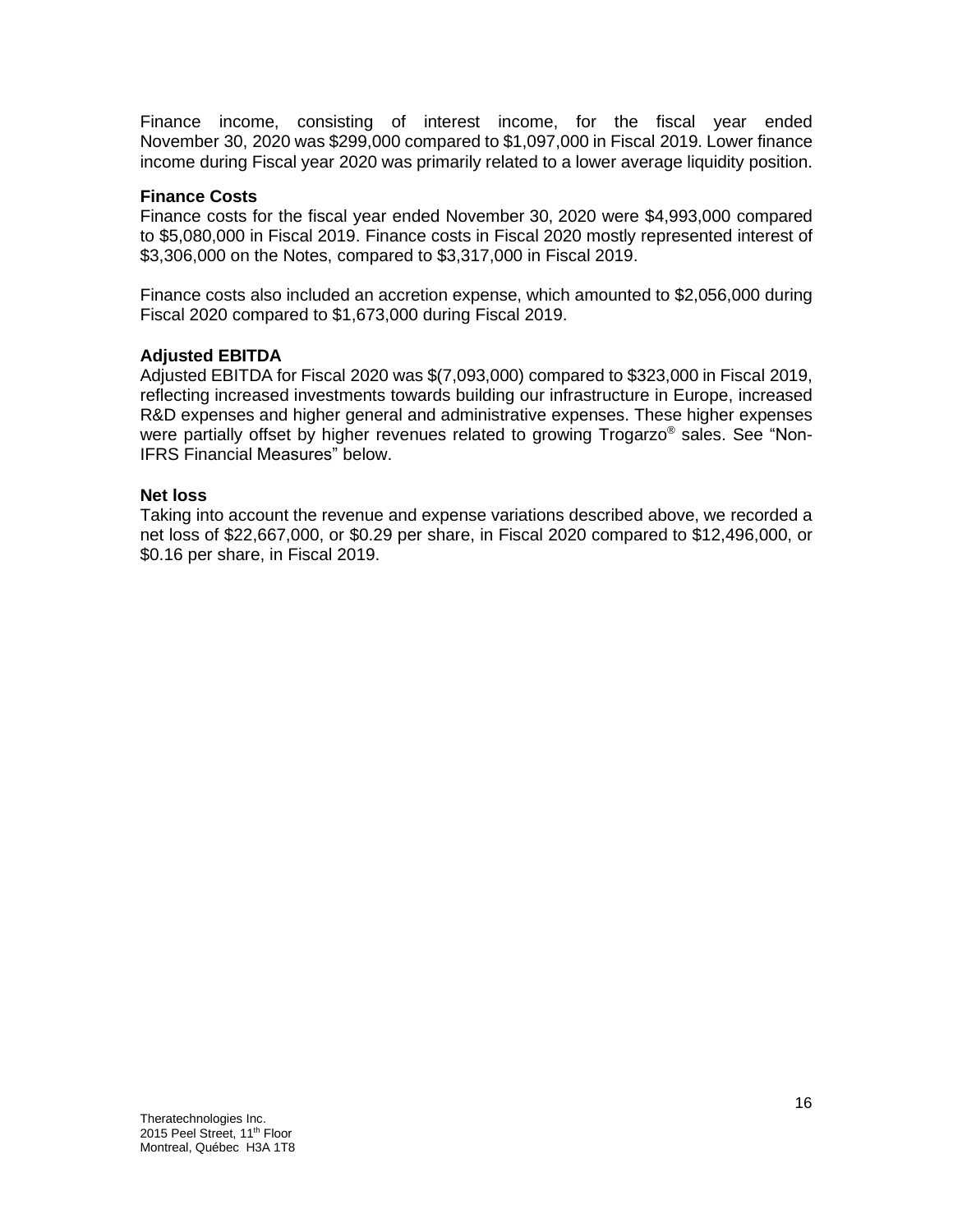# **Selected Annual Information**

*(in thousands of dollars, except per share amounts)*

| <b>Years ended November 30</b>                       | 2020      | 2019      | 2018    |
|------------------------------------------------------|-----------|-----------|---------|
| Revenue                                              | 66,053    | 63,216    | 45,217  |
| Selling expenses                                     | 26,859    | 26,482    | 21,693  |
| Research and development expenses                    | 18,019    | 10,841    | 7,994   |
| General and administrative expenses                  | 12,230    | 8,330     | 5,828   |
| Adjusted EBITDA <sup>1</sup>                         | (7,093)   | 323       | 1,664   |
| Net loss                                             | (22, 667) | (12, 496) | (4,700) |
| Loss per share:<br>Basic and diluted                 | (0.29)    | (0.16)    | (0.06)  |
| Cash, bonds and money market funds                   | 20,768    | 41,244    | 53,888  |
| <b>Total assets</b>                                  | 100,142   | 117,555   | 111,116 |
| Long-term obligations (including current<br>portion) | 4,666     | 7,987     |         |
| Lease liabilities                                    | 2,980     |           |         |
| Convertible unsecured senior notes                   | 52,403    | 50,741    | 49,233  |

1 See "Non-IFRS Financial Measures" below.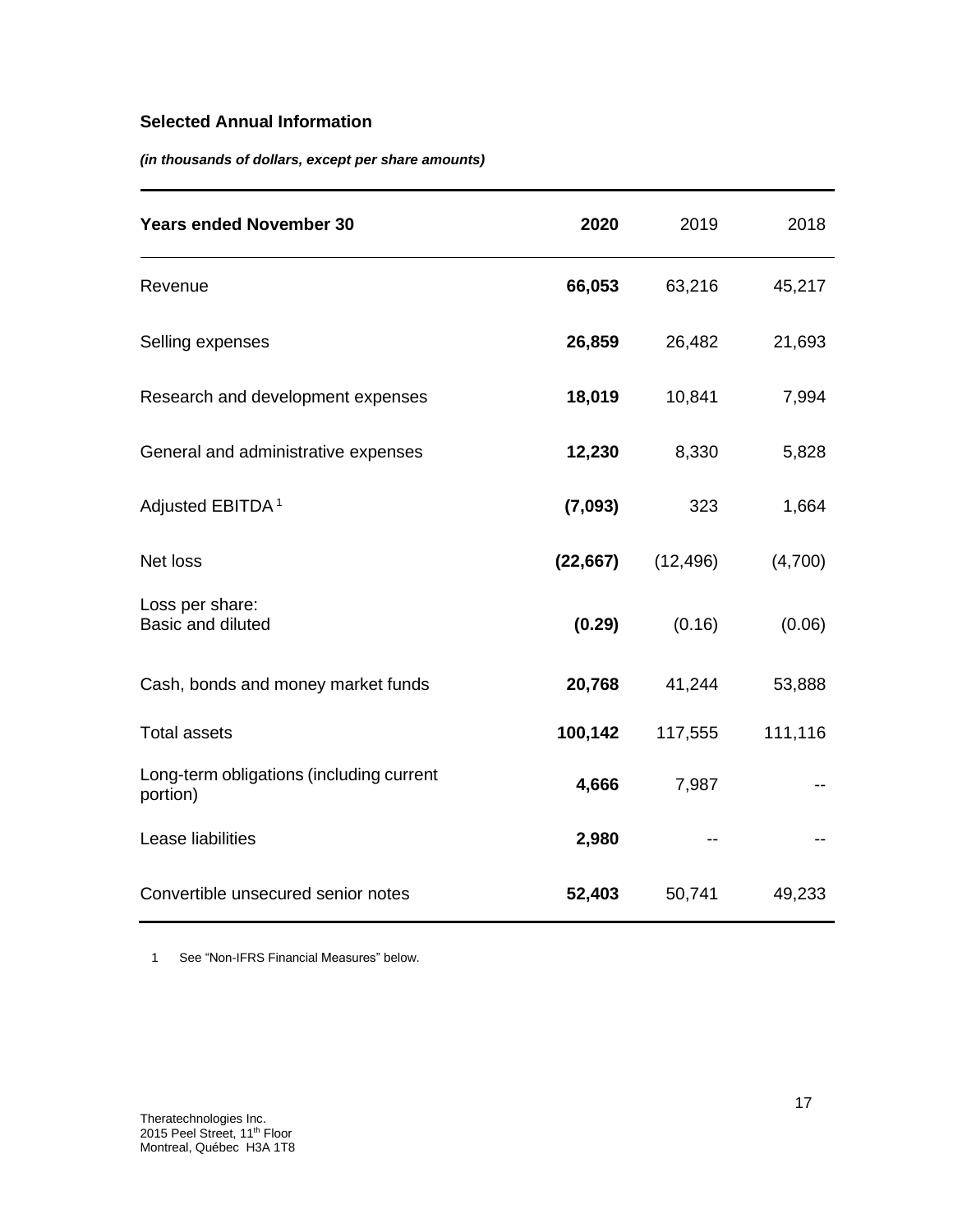# **Liquidity and Capital Resources**

Our objective in managing capital is to ensure a sufficient liquidity position to finance our business activities. We depend primarily on revenue generated by sales of *EGRIFTA SV*® and Trogarzo® in the United States and, from time to time, on public offerings of securities in North America. Currently, our general policy on dividends is to retain cash to keep funds available to finance our growth.

For Fiscal 2020, cash flow used in operating activities was \$13,554,000 compared to \$3,391,000 in Fiscal 2019.

In Fiscal 2020, changes in operating assets and liabilities negatively affected cash flow by \$6,274,000 compared to \$3,662,000 in Fiscal 2019. Those changes are directly related to an increase in our commercial and R&D activities.

During Fiscal 2020, we paid \$3,306,000 in interest on the convertible unsecured notes. In addition, under the terms of the TaiMed Agreement, a commercial milestone of \$7,000,000 is payable in two equal annual installments of \$3,500,000 after achieving aggregate net sales of \$20,000,000 over four consecutive quarters of the Company's financial year. The first payment of \$3,500,000 was made in July 2019 and the second payment was made in June 2020.

As at November 30, 2020, cash, bonds and money market funds amounted to \$20,768,000 compared to \$41,244,000 at November 30, 2019. Available cash is invested in highly liquid fixed income instruments including governmental, municipal and paragovernmental organizations, high-grade corporate bonds and money market funds.

On January 19, 2021, the Company completed a public offering for the sale and issuance of 16,727,900 units of the Company for a gross cash consideration of \$46,002,000 including the full exercise of the over-allotment option. Share issue costs are estimated at \$3,334,000 resulting in net proceeds of \$42,668,000.

Each unit is comprised of one common share of the Company and one-half of one common share purchase warrant of the Company (each whole warrant, a "Warrant"). Each Warrant entitles the holder to purchase one common share of the Company at an exercise price of \$3.18 until January 19, 2024.

Our current cash, bond and money market funds will be sufficient to fund the Company's operations for at least the next twelve months from the balance sheet date.

#### **Commitments**

#### Off Balance Sheet Arrangements

The Company has no off-balance sheet arrangements.

#### **Contractual obligations**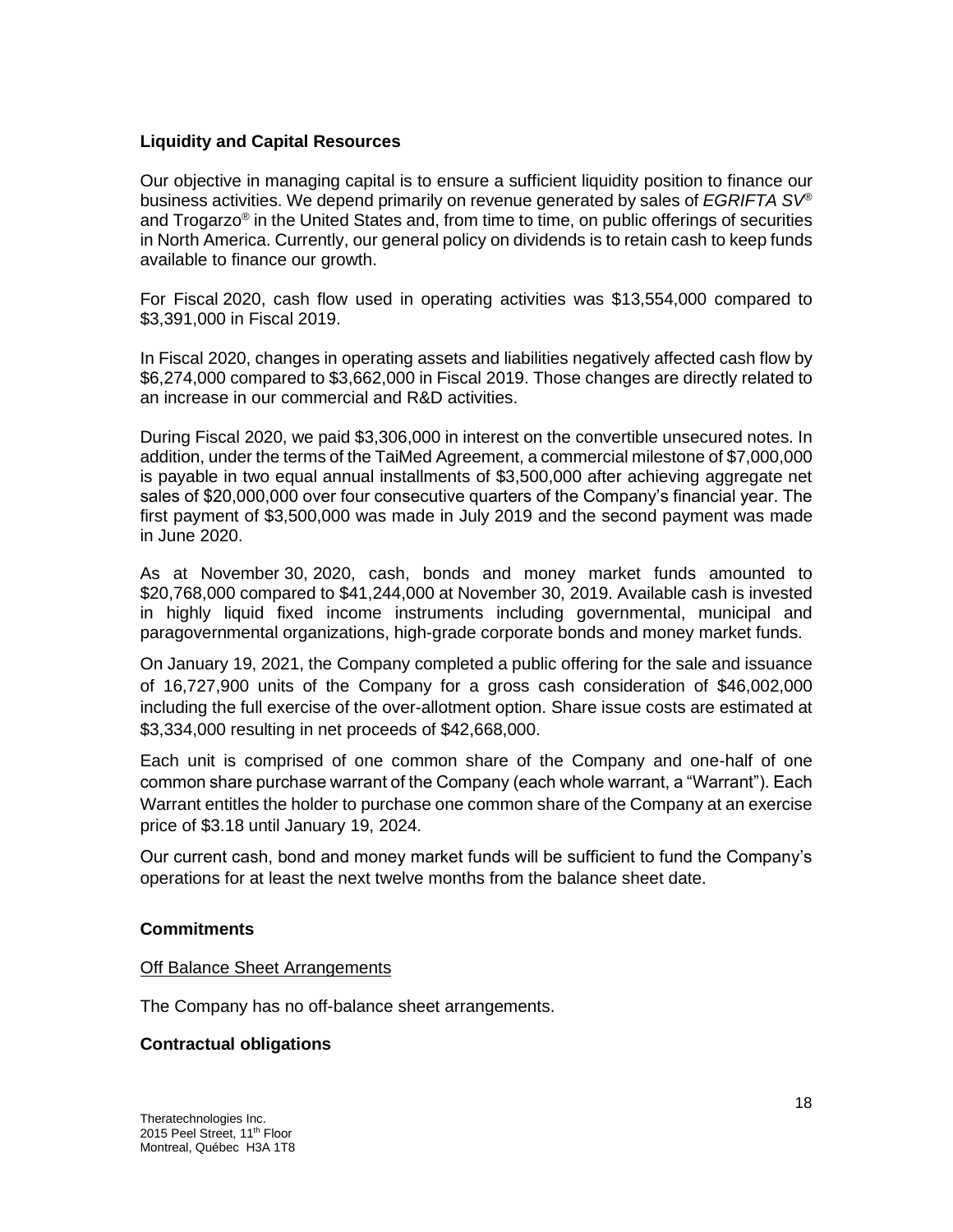The following table lists as of November 30, 2020 information with respect to the Company's known contractual obligations.

#### *(in thousands of dollars)*

|                                 |        | Less than 1 |              |              | More than |
|---------------------------------|--------|-------------|--------------|--------------|-----------|
| <b>Contractual Obligations</b>  | Total  | Year        | 1 to 3 Years | 3 to 5 Years | 5 years   |
| Convertible unsecured senior    |        |             |              |              |           |
| notes, including interest       | 67.419 | 3,306       | 64.113       |              |           |
| Lease Liabilities               | 3.640  | 621         | 1.267        | 1.752        |           |
| Purchase Obligations (1)        | 15.845 | 15.845      |              |              |           |
| Other Long-Term Liabilities (2) | 5,000  | 5,000       |              |              |           |
|                                 |        |             |              |              |           |
| Total                           | 91.904 | 24.772      | 65.380       | 1.752        |           |

(1) The Company has long-term procurement agreements with third party suppliers in connection with the commercialization of *EGRIFTA SV*® and Trogarzo® . As at November 30, 2020, the Company had outstanding purchase orders and minimum payments under these agreements amounting to \$14,042,000 for the manufacture of Trogarzo® , *EGRIFTA SV*® and for various services. The Company also had research commitments and outstanding clinical material purchase orders amounting to \$586,000 in connection with its oncology platform and \$1,217,000 in connection with the F8 Formulation and the Pen developed for the F8 Formulation.

(2) Other Long-Term Liabilities comprise long-term obligations under commercialization rights agreement.

#### Credit facility

The Company has a CA\$1,500,000 credit facility for its ongoing operations, bearing interests at the bank's Canadian prime rate, plus 1.0%, and a US\$1,000,000 revolving credit facility bearing interest at the Bank's U.S. prime rate plus 1.0%. Under the terms of the credit facility, the bank has a first rank movable hypothec on all of the assets of the Company.

As at November 30, 2020 and 2019, the Company did not have any borrowings outstanding under this credit facility.

#### License agreement

On February 4, 2020, the Company entered into an amended and restated license agreement with MGH as amended on April 15, 2020, in order to benefit from its assistance and knowledge for the development of tesamorelin for the potential treatment of NASH in the general population. Under the terms of the amended agreement, MGH, through Dr Steven Grinspoon, will provide services related to the study design, selection of optimal patient population, dosing, study duration and other safety matters and participate, if need be, in regulatory meetings with the FDA or the EMA. In consideration, we agreed to make certain milestone payments to MGH related to the development of tesamorelin and to pay a low single-digit royalty on all sales of *EGRIFTA*® and *EGRIFTA SV*® above a certain threshold amount. The payment of the royalty will begin upon approval by the FDA or the EMA (the first to occur) of an expanded label of tesamorelin for the treatment of any fatty liver disease, including NASH in the general population.

#### Post-Approval Commitments

In connection with the approval of Trogarzo® in Europe, we are required to conduct a PIP and a Registry. The PIP is comprised of two studies: the first one consists in evaluating the pharmacokinetics, pharmacodynamics, safety and tolerability of Trogarzo® in children from 6 to less than 18 years of age with HIV-1 infection in order to provide pharmacokinetics and pharmacodynamics data to support the extrapolation of efficacy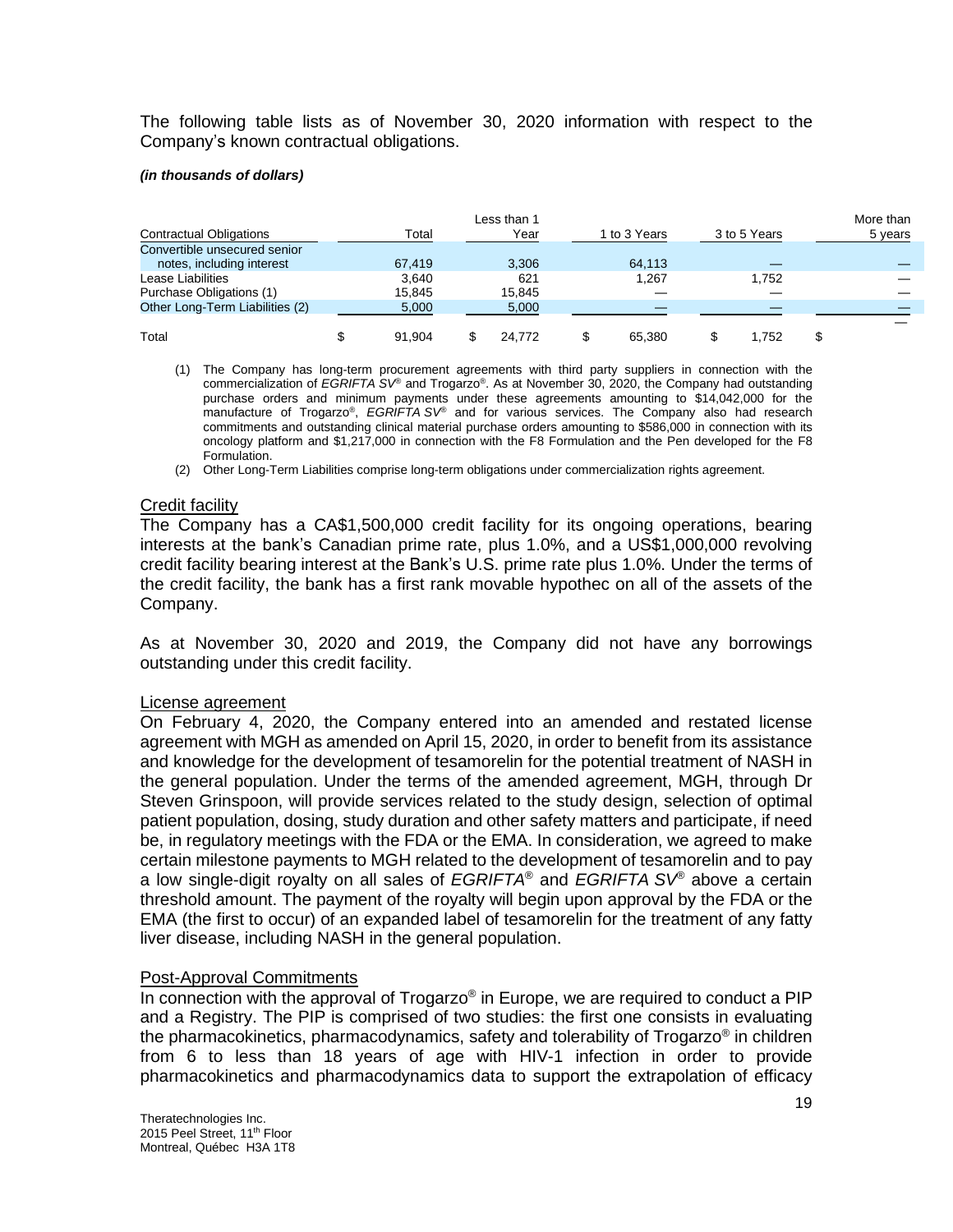from adults; and the second study is a modelling and simulation study to evaluate the use of Trogarzo® in the treatment of HIV-1 infection resistant to at least 1 agent in 3 different classes in children from 6 to less than 18 years of age. The Registry consists primarily in evaluating the long-term efficacy and durability of Trogarzo® in combination with other antiretrovirals by comparing the virologic, immunologic and clinical outcomes of patients receiving Trogarzo<sup>®</sup> treatment *versus* matched patients not receiving Trogarzo<sup>®</sup>. The study comprising the Registry should be conducted over a five-year period. The cost of the Registry, estimated to be approximately 4,000,000 Euros, will be borne as to 52% by TaiMed and as to 48% by us.

## **Milestones**

Reference should be made to Note 12 (Intangible Assets) to the Audited Financial Statements for a description of all potential commercial milestones payable by the Company.

# **Financial Risk Management**

This section provides disclosure relating to the nature and extent of our exposure to risks arising from financial instruments, including credit risk, liquidity risk, currency risk and interest rate risk, and how we manage those risks.

## Credit Risk

Credit risk is the risk of a loss if a customer or counterparty to a financial instrument fails to meet its contractual obligations. The Company regularly monitors credit risk exposure and takes steps to mitigate the likelihood of this exposure resulting in losses.

The Company's exposure to credit risk currently relates to accounts receivable with one major customer (see Note 27 to the Audited Financial Statements) and derivative financial assets which it manages by dealing only with highly rated Canadian financial institutions. Included in the consolidated statements of financial position are trade receivables of \$10,947,000 (2019: \$9,538,000), all of which were aged under 60 days. There was nil recorded as bad debt expense for the years ended November 30, 2020 and 2019. Financial instruments other than cash and trade and other receivables that potentially subject the Company to significant credit risk consist principally of bonds and money market funds. The Company invests its available cash in highly liquid fixed income instruments from governmental, paragovernmental, municipal and high-grade corporate bodies and money market funds (2020: \$8,031,000; 2019: \$12,583,000). As at November 30, 2020, the Company believes it was not exposed to any significant credit risk. The Company's maximum credit exposure corresponded to the carrying amount of these financial assets.

#### Liquidity Risk

Liquidity risk is the risk that the Company will not be able to meet its financial obligations as they become due. As indicated in Note 24, the Company manages this risk through the management of its capital structure. It also manages liquidity risk by continuously monitoring actual and projected cash flows. The Board of Directors and/or the Audit Committee reviews and approves the Company's operating and capital budgets, as well as any material transactions out of the ordinary course of business.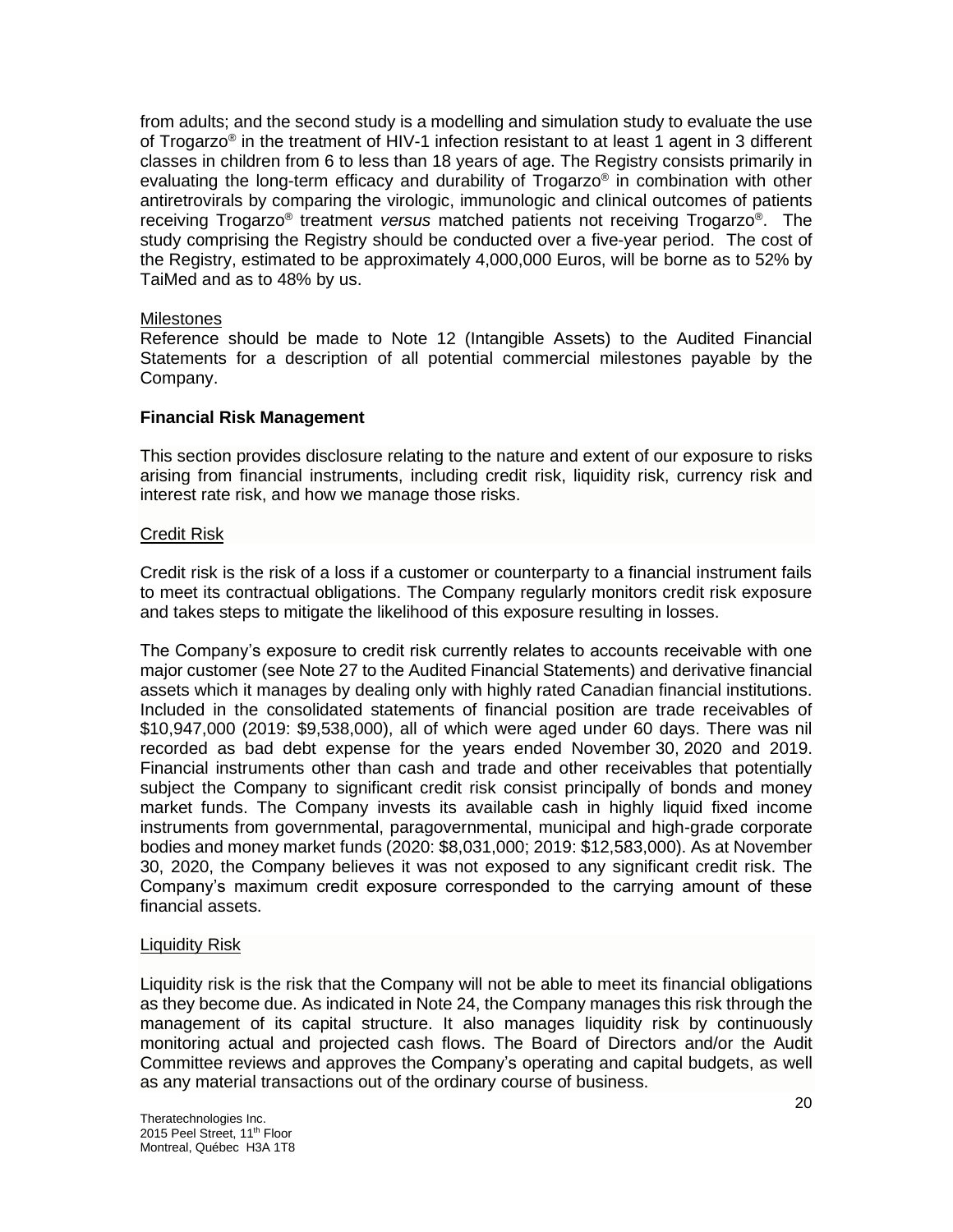The Company has adopted an investment policy in respect of the safety and preservation of its capital designed to ensure that the Company's liquidity needs are met. The instruments are selected with regard to the expected timing of expenditures and prevailing interest rates.

## Currency Risk

The Company is exposed to financial risk related to the fluctuation of foreign exchange rates and the degree of volatility of those rates. Currency risk is limited to the portion of the Company's business transactions denominated in currencies other than US\$, primarily cash, sale of goods and expenses incurred in CA\$ and Euro.

Exchange rate fluctuations for foreign currency transactions can cause cash flows, as well as amounts recorded in the consolidated statements of net loss, to vary from period to period and not necessarily correspond to those forecasted in operating budgets and projections. Additional earnings variability arises from the translation of monetary assets and liabilities denominated in currencies other than the US\$ at the rates of exchange at each consolidated statement of financial position date, the impact of which is reported as foreign exchange gain or loss in the consolidated statements of net loss. The Company does not believe a sudden change in foreign exchange rates would impair or enhance its ability to pay its CA\$ or Euro denominated obligations.

The following table presents the significant items in the original currencies exposed to currency risk as at November 30, 2020 and 2019.

|                                              |          | 2020        |          | 2019        |
|----------------------------------------------|----------|-------------|----------|-------------|
|                                              | CA\$     | <b>EURO</b> | CA\$     | <b>EURO</b> |
|                                              |          |             |          |             |
| Cash                                         | 871      | 36          | 740      | 533         |
| Bonds and money market funds                 | 821      |             | 6,982    |             |
| Trade and other receivables                  | 522      | 1,052       | 328      | 447         |
| Tax credits and grants receivable            | 942      | 25          |          |             |
| Accounts payables and accrued<br>liabilities | (4,937)  | (4, 496)    | (5, 101) | (793)       |
| Lease liabilities                            | (2, 109) | (1, 138)    |          |             |
|                                              |          |             |          |             |
| Total exposure                               | (3,890)  | (4,521)     | 2,949    | 187         |

#### *(in thousands)*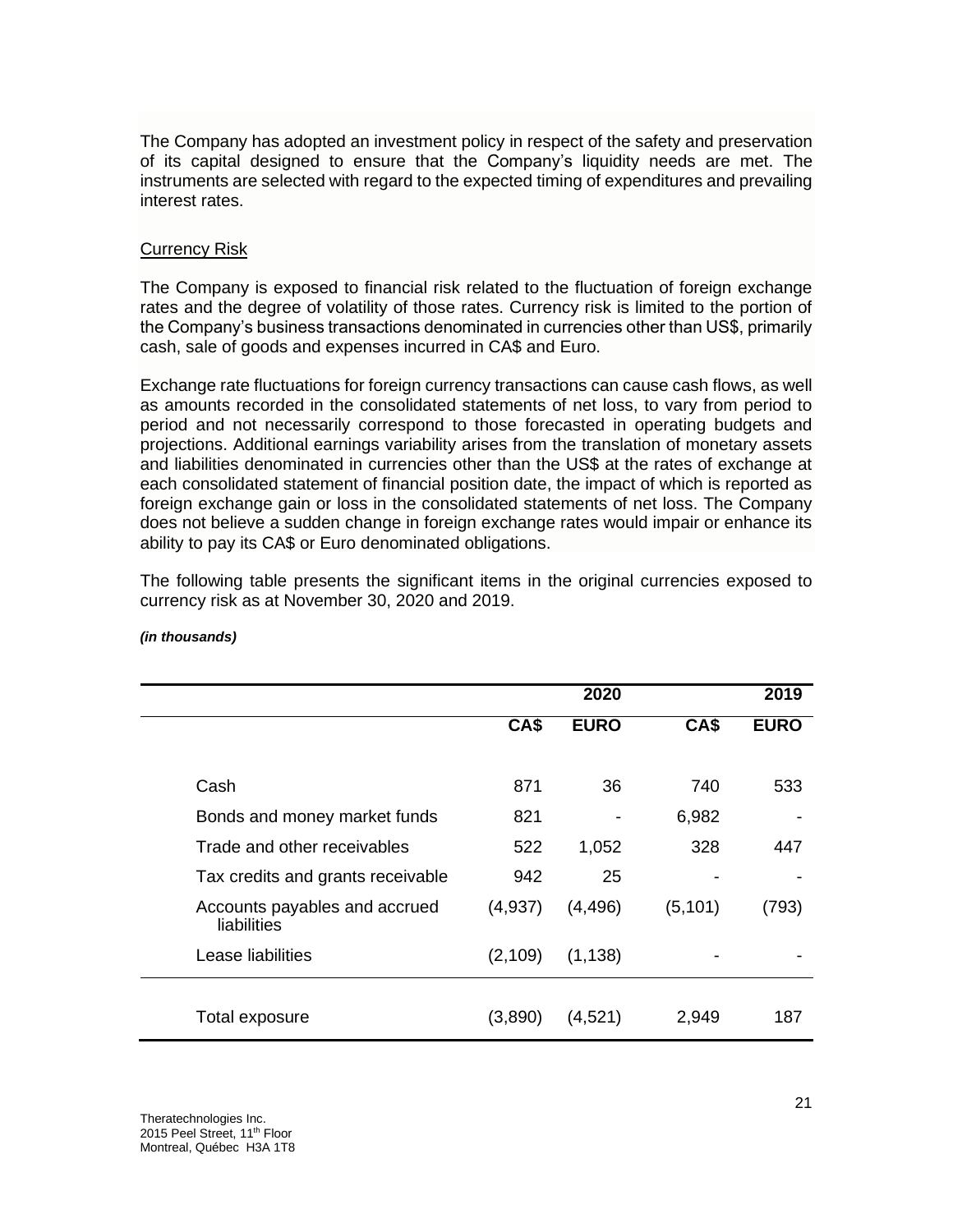|             |                 | 2020                          |                 | 2019                          |
|-------------|-----------------|-------------------------------|-----------------|-------------------------------|
|             | Average<br>rate | <b>Reporting</b><br>date rate | Average<br>rate | <b>Reporting</b><br>date rate |
|             |                 |                               |                 |                               |
| $CAS - USS$ | 0.7445          | 0.7695                        | 0.7524          | 0.7530                        |
| Euro – US\$ | 1.1325          | 1.1928                        | 1.1217          | 1.1018                        |

The following exchange rates are those applicable as at November 30, 2020 and 2019 to:

Based on the Company's foreign currency exposures noted above, varying the above foreign exchange rates to reflect a 5% strengthening of the CA\$ or the Euro would have a positive impact on net earnings as follows, assuming that all other variables remained constant.

#### *(in thousands)*

|                 |       | 2020        |      | 2019        |
|-----------------|-------|-------------|------|-------------|
|                 | CA\$  | <b>EURO</b> | CA\$ | <b>EURO</b> |
| Positive impact | (195) | (226)       | 147  | 9           |

An assumed 5% weakening of the CA\$ would have had an equal but opposite effect on the above currencies in the amounts shown above, assuming that all other variables remain constant.

#### Interest Rate Risk

Interest rate risk is the risk that the fair value or future cash flows of a financial instrument will fluctuate because of changes in market interest rates.

Short term bonds held by the Company are invested at fixed interest rates and/or mature in the short term. Long term bonds are also instruments that bear interest at fixed rates. The risk that the Company will realize a loss as a result of a decline in the fair value of its bonds is limited because these investments, although they are classified as available for sale, are generally held until close to maturity. The unrealized gains or losses on bonds are recorded in accumulated other comprehensive income (loss).

Based on the value of the Company's short and long term bonds as at November 30, 2020, an assumed 0.5% decrease in market interest rates would have increased the fair value of these bonds and the accumulated other comprehensive income (loss) by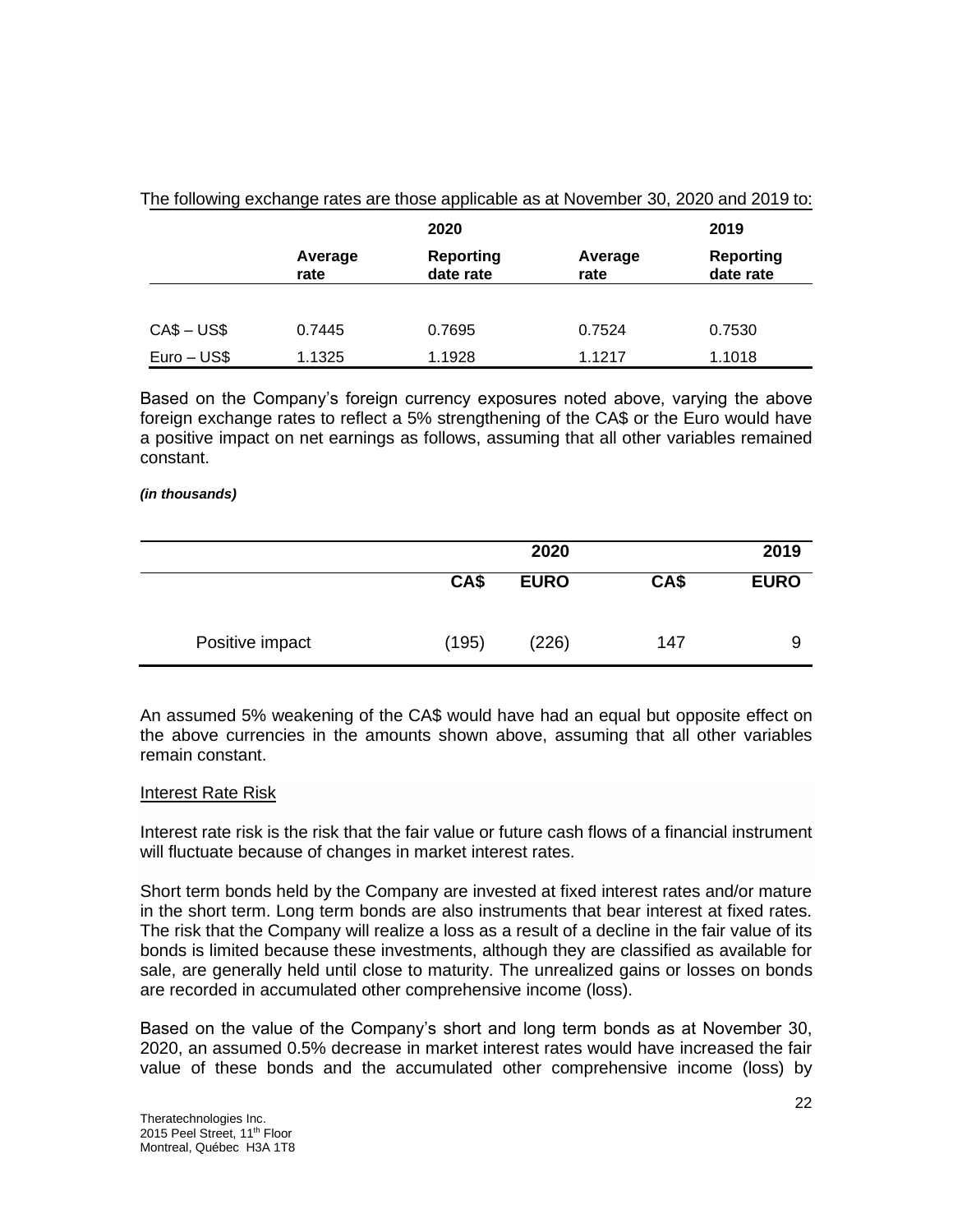approximately nil (2019: \$14,000); an assumed increase in market interest rates of 0.5% would have an equal but opposite effect, assuming that all other variables remained constant.

Cash and money market funds bear interest at a variable rate. Trade and other receivables, accounts payable and accrued liabilities and provisions bear no interest.

Based on the average value of variable interest bearing cash and money market funds during the year ended November 30, 2020 of \$28,124,000 (2019: \$39,032,000), an assumed 0.5% increase in interest rates during such year would have increased future cash flows and net profit by approximately \$141,000 (2019: \$195,000); an assumed decrease of 0.5% would have had an equal but opposite effect.

As the Company's convertible unsecured senior notes bear interest at a fixed rate of 5.75%, the Company does not face cash flow interest rate risk but is subject to market price interest rate risk. The Company's long-term obligations do not bear interest.

## **Fair Values of Financial Instruments**

Certain of the Company's accounting policies and disclosures require the determination of fair value, for both financial and non-financial assets and liabilities. Fair values have been determined for measurement and/or disclosure purposes based on the following methods. When applicable, further information about the assumptions made in determining fair values is disclosed in the notes specific to that asset or liability.

The Company has determined that the carrying values of its short-term financial assets and financial liabilities, including cash, trade and other receivables, derivative financial assets, accounts payable and accrued liabilities and long-term obligations approximate their fair value because of their relatively short period to maturity.

Bonds and money market funds and derivative financial assets and financial liabilities are stated at fair value, determined by inputs that are primarily based on broker quotes at the reporting date.

The fair value of the convertible unsecured senior notes, including the equity portion, as at November 30, 2020 was approximately \$43,125,000 based on market quotes.

#### **Share-based payment transactions**

The fair value of the employee stock options is measured based on the Black-Scholes valuation model. Measurement inputs include share price on measurement date, exercise price of the instrument, expected volatility (based on weighted average historical volatility adjusted for changes expected due to publicly available information), weighted average expected life of the instruments (based on historical experience and general option holder behaviour), expected dividends, and the risk-free interest rate (based on government bonds). Service and non-market performance conditions attached to the transactions, if any, are not taken into account in determining fair value.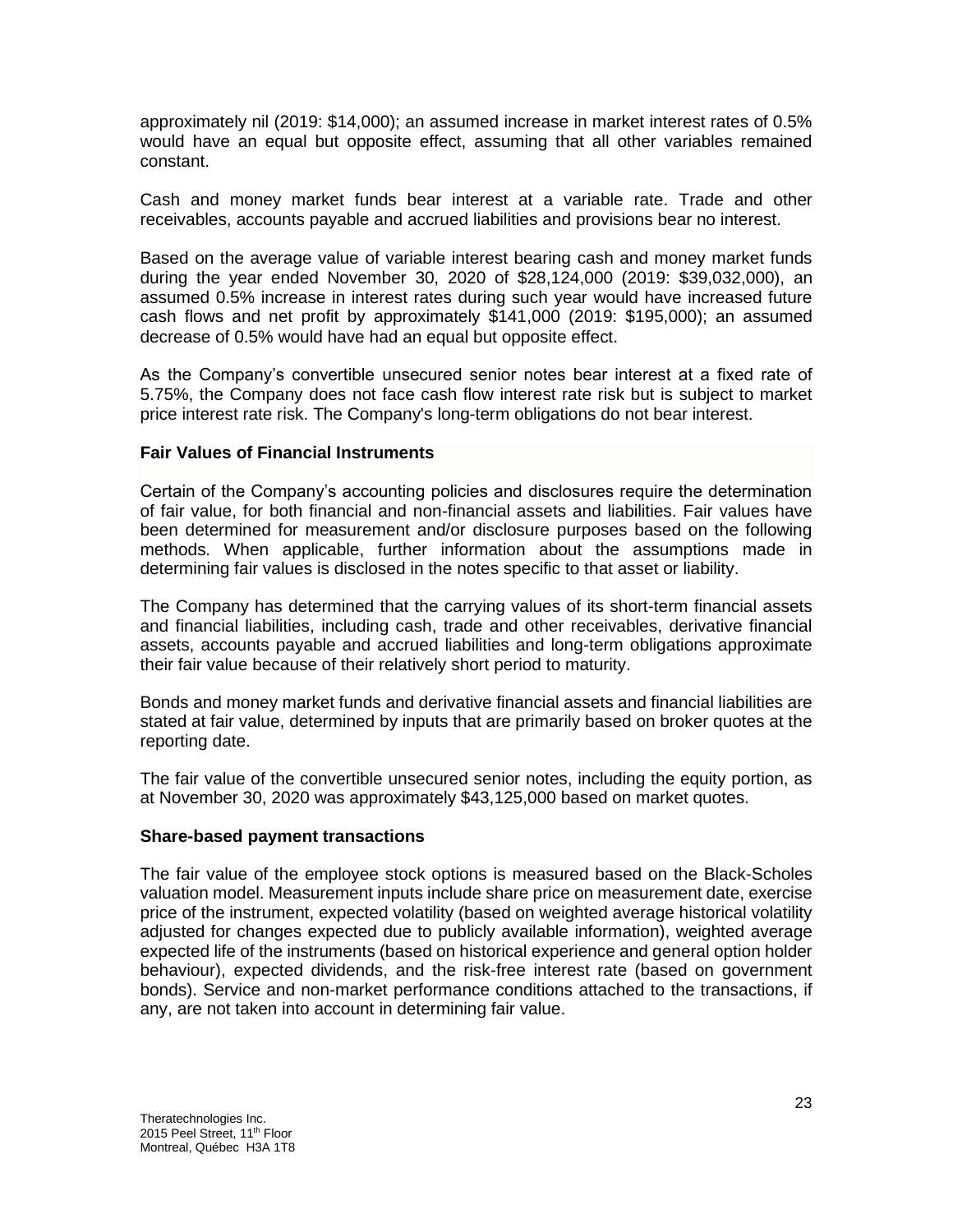The DSU liability is recognized at fair value and considered Level 2 in the fair value hierarchy for financial instruments. The fair value is determined using the quoted price of the common shares of the Company.

# **Related party transactions**

Refer to Note 28 of the Audited Financial Statements.

## **Critical Accounting Estimates**

#### **Use of estimates and judgments**

The preparation of the Company's consolidated financial statements in conformity with IFRS requires management to make estimates and assumptions that affect the reported amounts of assets and liabilities and disclosure of contingent assets and liabilities at the date of the consolidated financial statements and the reported amounts of revenues and expenses during the reporting year.

## **Judgments in applying accounting policies**

Information about critical judgments in applying accounting policies and assumptions that have the most significant effect on the amounts recognized in the consolidated financial statements is noted below.

## **Milestones payments related to Trogarzo®**

The commercialization rights related to Trogarzo® are subject to additional cash-based milestone payments based on the attainment of commercial milestones, including development, launch and sales milestones. Milestone payments will be accrued and recorded in the cost of intangible assets when it is probable that they will be achieved. The determination of probability of paying the milestones is subject to judgment. In order to demonstrate that the commercial milestone payment is probable, the following are taken into consideration: product approval; product launch; and approved development plan. In addition, there should be a sufficient history of sales to have reasonable expectation that the commercial milestone payments related to the sales milestone will be reached.

#### **Contingent consideration related to oncology platform**

The purchase consideration for the oncology platform (Note 12) includes additional milestone payments based on the attainment of commercial milestones that will be settled through the issuance of the Company's shares, which represent a transaction in the scope of IFRS 2. Accordingly, the fair value of the oncology platform at the date of acquisition incorporates management's judgement as to the probability of attaining the share-based milestones as well as the expected timing of the attainment of the milestones.

#### **Convertible senior unsecured notes**

The determination of the fair value of the liability component of a convertible instrument was at time of issuance based on the estimated interest rate that the Company could obtain for a similar debt instrument without a conversion option.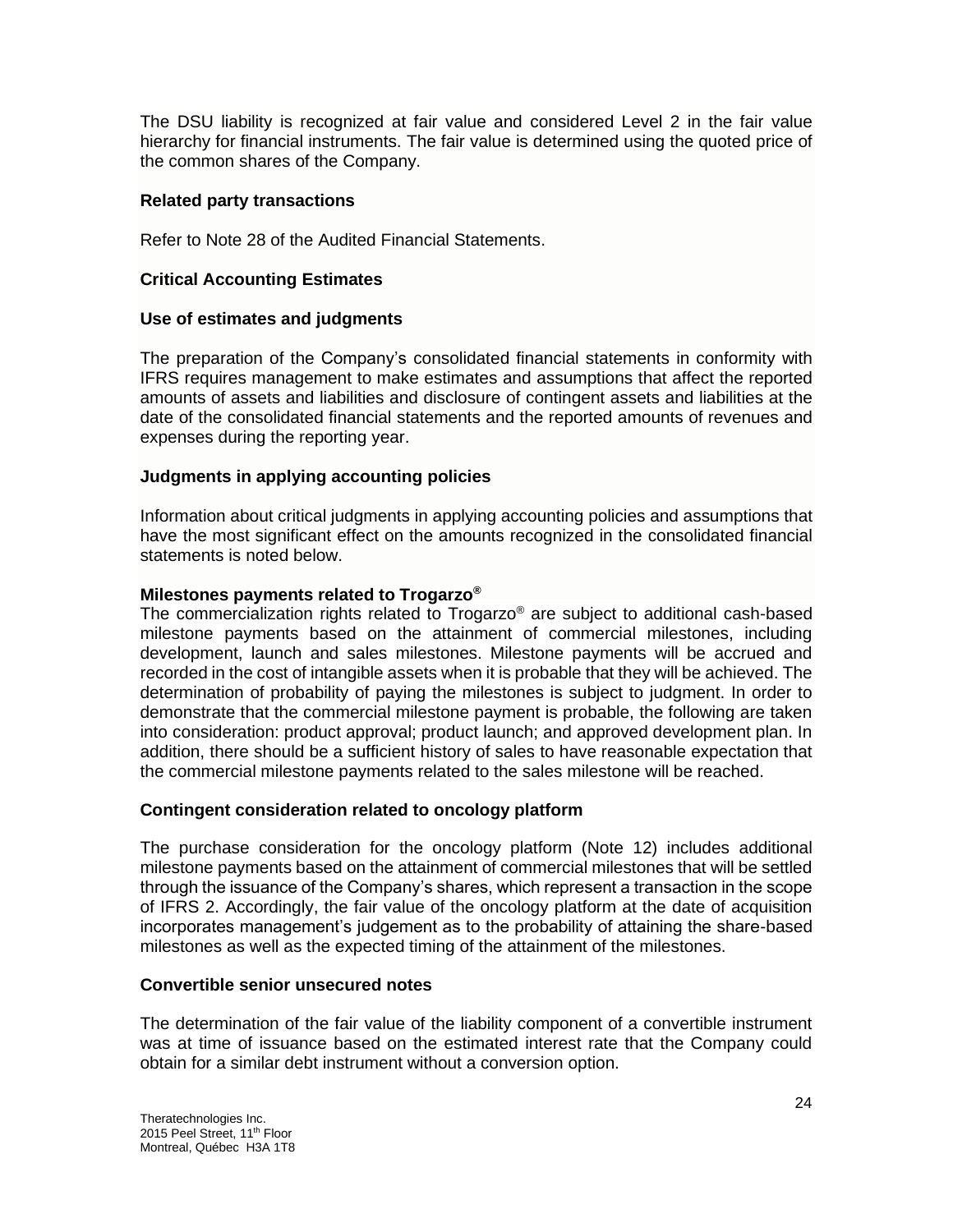## **Key sources of estimation uncertainty**

Key sources of estimation uncertainty that have a significant risk of resulting in a material adjustment to the carrying amount of assets and liabilities within the next financial year are as follows:

## **Sales allowances**

Management uses judgment in estimating provisions for sale allowances such as cash discounts, returns, rebates and chargebacks. The product revenue we recognize quarter over quarter is net of these estimated allowances. Such estimates require the need to make estimates about matters that are inherently uncertain. The Company's estimates are based on our historical claims as supplemented by management's judgment (see Notes 2 (Revenue recognition) and 3 for additional information).

## **Other**

Other areas of judgment and uncertainty are related to the estimation of accruals for clinical trial expenses, the recoverability of inventories, the measurement and recoverability of intangible assets, the measurement of derivative financial assets, and the measurement of share-based arrangements.

Reported amounts and note disclosures reflect the overall economic conditions that are most likely to occur and the anticipated measures management intends to take. Actual results could differ from those estimates.

The above estimates and assumptions are reviewed regularly. Revisions to accounting estimates are recognized in the year in which the estimates are revised and in any future years affected.

# **Recent Changes in Accounting Standards**

#### **Initial application of new or amended accounting standards**

(a) Leases

In January 2016, the IASB issued IFRS 16, *Leases*, which replaced IAS 17, *Leases*. IFRS 16 sets out the principles for the recognition, measurement, presentation and disclosure of leases for both parties to a contract, the customer (lessee) and the supplier (lessor). IFRS 16 eliminates the classification of leases as either operating leases or finance leases, introduces a single lessee accounting model and requires a lessee to recognize assets and liabilities for all leases with a term of more than 12 months, unless the underlying asset is of low value.

The Company has adopted IFRS 16 using the modified retrospective transition approach, with the effect of initially applying this standard recognized at the date of initial application, i.e. December 1, 2019. Under this method, the Company elected to measure right-of-use of asset as equal to lease liability, adjusted for amounts previously recorded for deferred lease inducements or prepaid rent as at the date of adoption. Accordingly, the cumulative effect of initially applying IFRS 16 is nil on the opening balance of deficit as at December 1, 2019. The comparative information has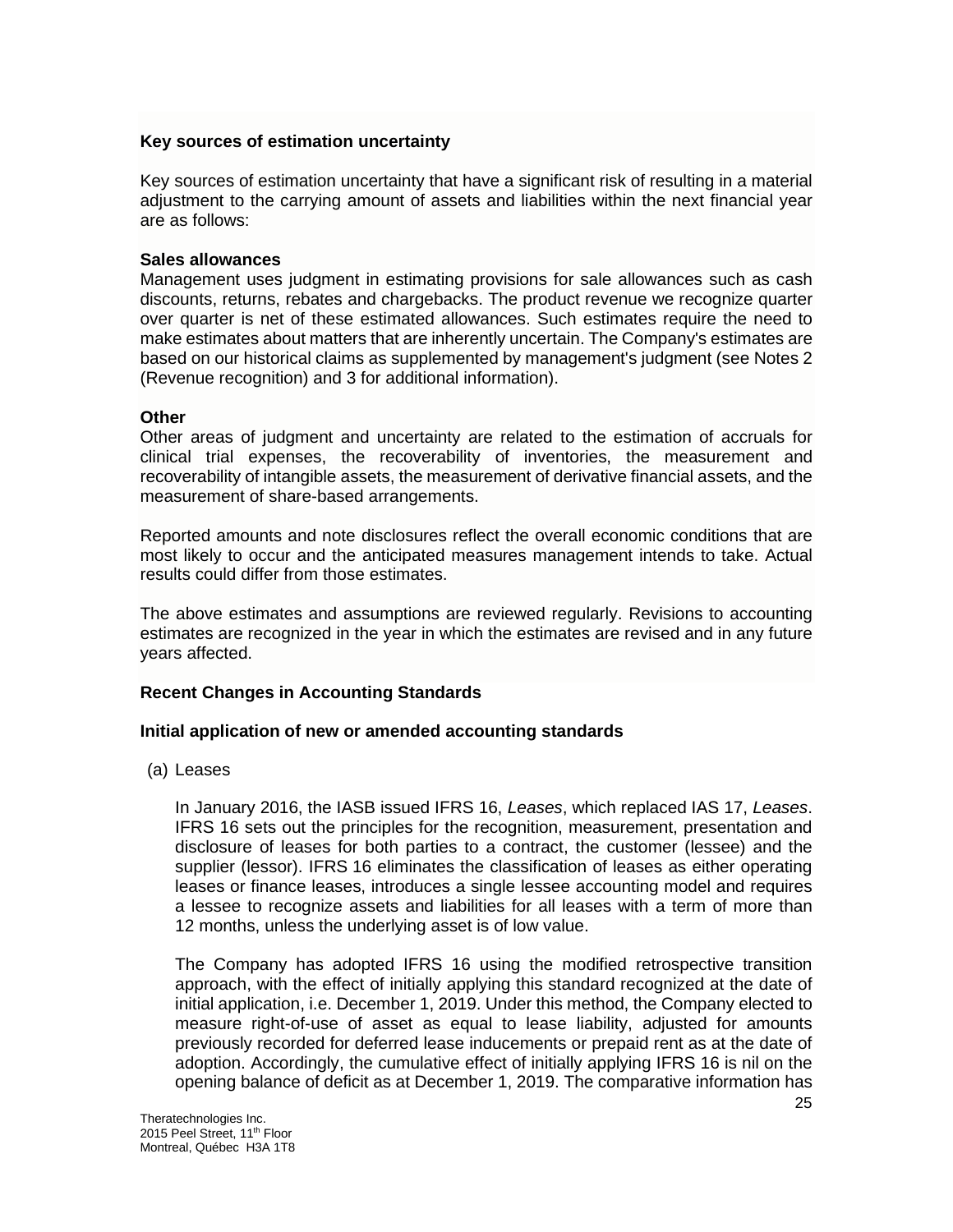not been restated, i.e. it is presented, as previously reported, under IAS 17 and related interpretations.

## *Transition options and practical expedients*

The Company has elected to apply the following transition options and practical expedients available under IFRS 16:

- Lease definition: to grandfather the assessment of which transactions are leases on the date of initial application. Accordingly, the Company applied IFRS 16 only to contracts that were previously identified as leases under IAS 17 and IFRIC 4, *Determining whether an Arrangement Contains a Lease*, and applied the definition of leases under IFRS 16 only to contracts entered on or after the date of initial application; and
- Short-term leases and leases of low-value items recognition exemptions: related lease payments are recognized as an expense on a straight-line basis or another basis if that basis is more representative.

## *Impact of adopting IFRS 16*

The most significant impact as a result of adopting IFRS 16 related to the accounting for the Company's operating leases, since the nature of expenses related to most of the Company's leases changed as IFRS 16 replaced the straight-line operating lease expense with an amortization charge for right-of-use assets and interest expense on lease liabilities.

Under IAS 17, the Company classified each of its leases at the inception date as either a finance lease or an operating lease, based on the extent to which risks and rewards of ownership were transferred to the Company. The Company's leases were classified as operating leases as they did not transfer substantially all the risks and rewards of ownership to the Company. Lease payments related to the Company's operating leases were recognized as rent expense in general and administrative expenses, selling expenses and research and development expenses in the consolidated statements of net loss and comprehensive loss on a straight-line basis over the lease term and presented as part of cash flows from operating activities in the consolidated statements of cash flows. Deferred lease inducements were recognized under other liabilities, in the consolidated statement of financial position as at November 30, 2019.

Upon adoption of IFRS 16, the Company recognized right-of-use assets for leases previously classified as operating leases. Right-of-use assets were measured for an amount equal to the lease liability adjusted for deferred lease inducements. Lease liabilities were measured at the present value of the remaining lease payments on a discounted basis, using the incremental borrowing rate at the date of initial application.

The following table summarizes the impacts of adopting IFRS 16 on the Company's consolidated statement of financial position as at December 1, 2019: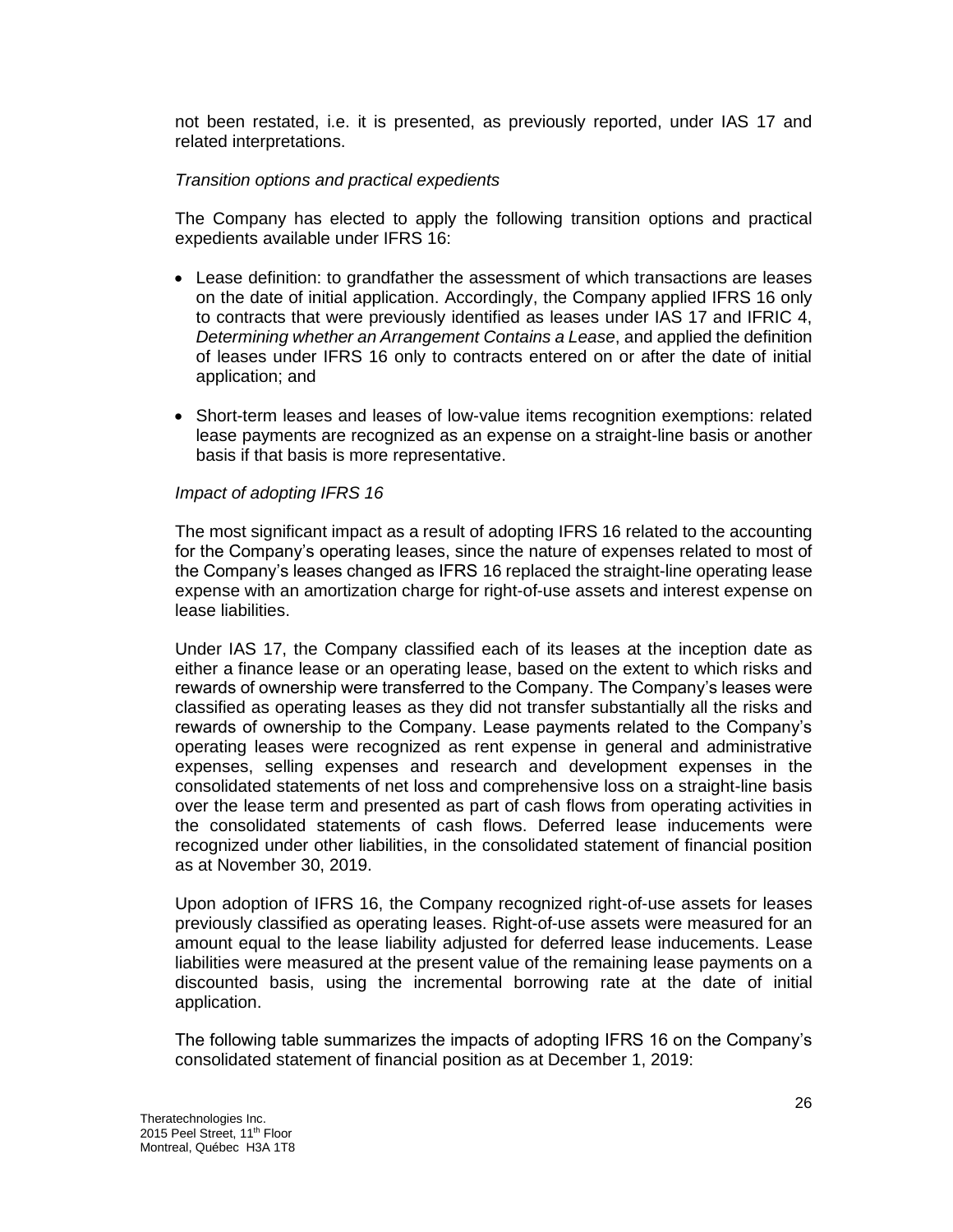*(in thousands of dollars)*

| Impact of adopting IFRS 16 as at<br>December 1, 2019 | <b>Increase</b><br>(decrease) |
|------------------------------------------------------|-------------------------------|
| Assets                                               |                               |
| Non-current assets:                                  |                               |
| Right-of-use of assets                               | \$<br>2,954                   |
| <b>Total assets</b>                                  | \$<br>2,954                   |
| Liabilities                                          |                               |
| Non-current liabilities:<br>Lease liabilities        | \$<br>3,192                   |
| <b>Other liabilities</b>                             | (238)                         |
| <b>Total liabilities</b>                             | \$<br>2,954                   |

- (i) Lease liabilities of \$3,192 and related right-of-use assets of \$2,954 were recognized and presented separately on the consolidated statement of financial position. There was no adjustment from the adoption of IFRS 16 on the opening deficit as at December 1, 2019 due to the Company's choice of transition method.
- (ii)Deferred lease inducements related to previous operating leases were derecognized.

*Reconciliation of operating lease commitments to lease liabilities recognized*

When measuring lease liabilities, the Company discounted lease payments using its incremental borrowing rate as at December 1, 2019. The weighted average incremental borrowing rate applied as at December 1, 2019 was 7.1%. The lease liabilities as at December 1, 2019 can be reconciled to the operating lease commitments as at November 30, 2019 as follows:

| (in thousands of dollars)                                                       |    |                |
|---------------------------------------------------------------------------------|----|----------------|
| Reconciliation of operating lease commitment to<br>operating lease liabilities  |    |                |
| Operating lease commitments as at November 30,<br>2019<br>Effect of discounting | \$ | 4,035<br>(843) |
| Discounted lease liabilities as at December 1, 2019                             | S  | 3.192          |
|                                                                                 |    |                |

# **Standards issued but not yet effective**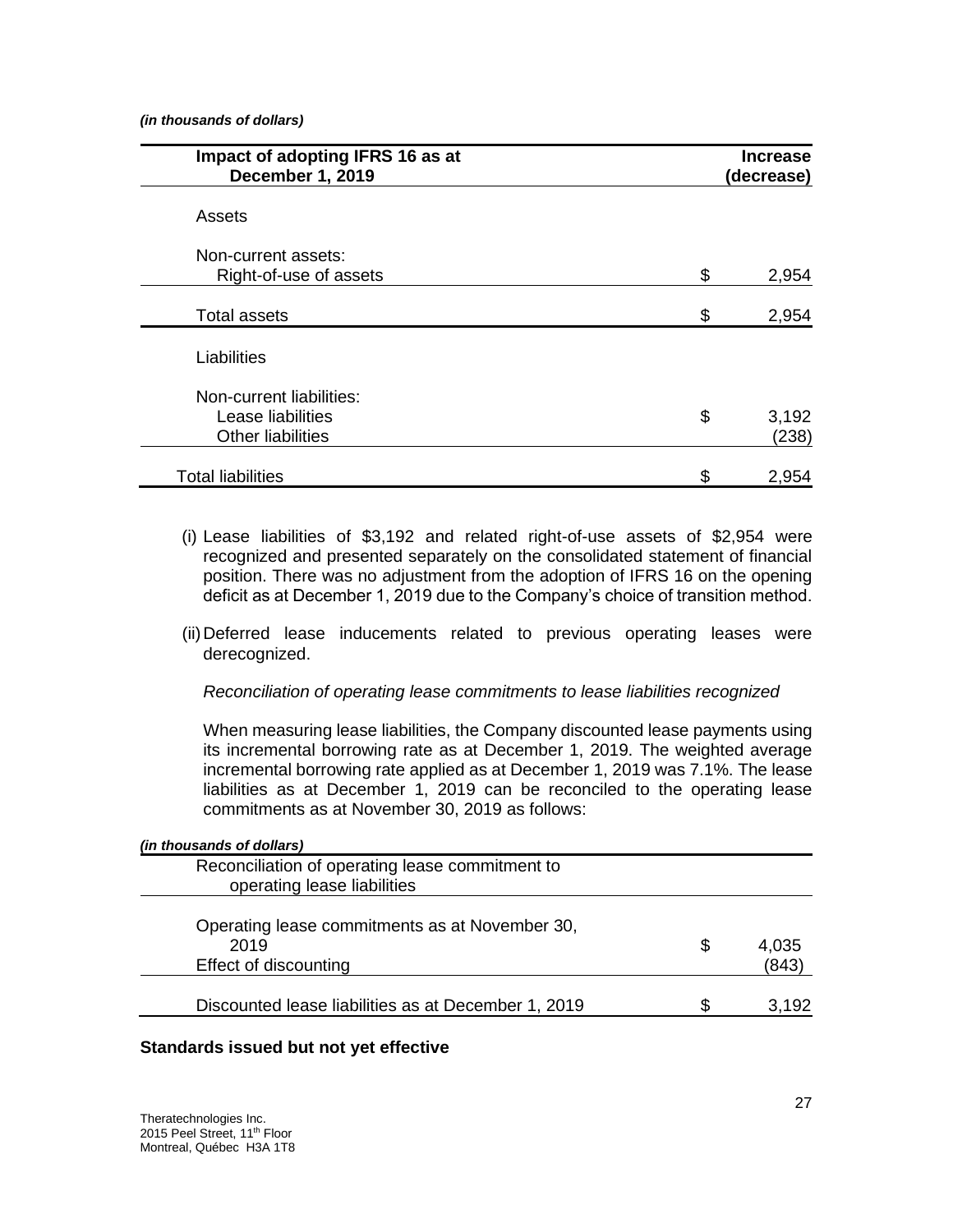A number of new standards are effective for annual periods beginning after December 1, 2020 and earlier application is permitted; however, the Company has not early adopted the new or amended standards in preparing these consolidated financial statements.

The following amended standards and interpretations are not expected to have a significant impact on the Company's consolidated financial statements:

- Amendments to References to Conceptual Framework in IFRS, and;
- Definition of Material (Amendments to IAS 1, *Presentation of Financial Statements*, and IAS 8, *Accounting Policies, Changes in Accounting Estimates and Errors*).

## **Outstanding Securities Data**

As at February 24, 2021, the number of common shares issued and outstanding was 93,841,311 while outstanding options granted under our stock option plan were 3,206,193. We also had \$57,500,000 aggregate principal amount of Notes due June 30, 2023 issued and outstanding as a result of the public offering of those notes closed on June 19, 2018. These notes are convertible into common shares at the option of the holder at a conversion price of \$14.85, representing a conversion rate of approximately 67.3401 common share per \$1,000 principal amount of notes. The conversion of all of the outstanding notes would result in the issuance of 3,872,055 common shares.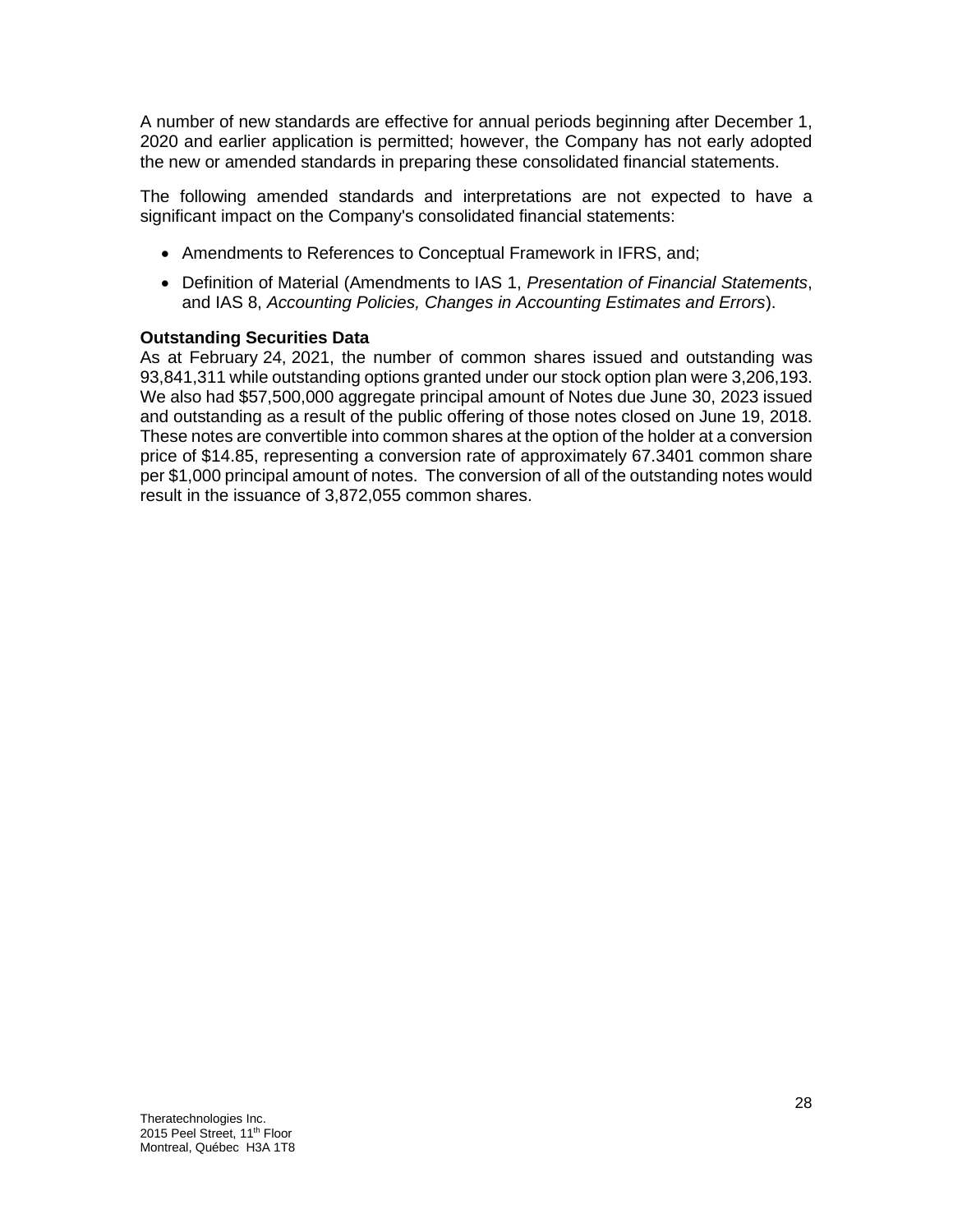# **Disclosure Controls and Procedures and Internal Control over Financial Reporting**

## Disclosure Controls and Procedures

The Company maintains disclosure controls and procedures that are designed to provide reasonable assurance that information required to be disclosed in the annual filings, interim filings or other reports filed under securities legislation is recorded, processed, summarized and reported within the time periods specified in the securities legislation and include controls and procedures designed to ensure that information required to be disclosed is accumulated and communicated to management, including our President and Chief Executive Officer, and our Senior Vice President and Chief Financial Officer, as appropriate to allow timely decisions regarding required disclosure.

Our management, including our President and Chief Executive Officer and our Senior Vice President and Chief Financial Officer, have evaluated, or caused the evaluation of, under their direct supervision, the design and operating effectiveness of the Company's disclosure controls and procedures, as defined under National Instrument 52-109 – Certification of Disclosure in Issuer's Annual and Interim Filings as at November 30, 2020. Based upon that evaluation, our President and Chief Executive Officer and our Senior Vice President and Chief Financial Officer, have concluded that, as of November 30, 2020, our disclosure controls and procedures were designed and operating effectively.

## Internal Control over Financial Reporting

Our management, including our President and Chief Executive Officer and our Senior Vice President and Chief Financial Officer, is responsible for establishing and maintaining adequate internal control over financial reporting, as defined under National Instrument 52-109 – Certification of Disclosure in Issuer's Annual and Interim Filings. Our internal controls over financial reporting are designed to provide reasonable assurance regarding the reliability of financial reporting and the preparation of financial statements for external purposes in accordance with IFRS, as issued by the IASB. Internal controls over financial reporting include those policies and procedures that: (1) pertain to the maintenance of records that, in reasonable detail, accurately and fairly reflect the transactions and dispositions of our assets, (2) provide reasonable assurance that transactions are recorded as necessary to permit preparation of financial statements in accordance with IFRS, as issued by the IASB, and that our receipts and expenditures are being made only in accordance with authorizations of our management and directors; and (3) provide reasonable assurance regarding prevention or timely detection of unauthorized acquisition, use, or disposition of our assets that could have a material effect on the financial statements.

Because of its inherent limitations, internal controls over financial reporting may not prevent or detect misstatements on a timely basis. Therefore, even those systems determined to be effective can provide only reasonable assurance with respect to consolidated financial statements preparation and presentation. Also, projections of any evaluation of effectiveness to future periods are subject to the risk that controls may become inadequate because of changes in conditions, or that the degree of compliance with the policies or procedures may deteriorate.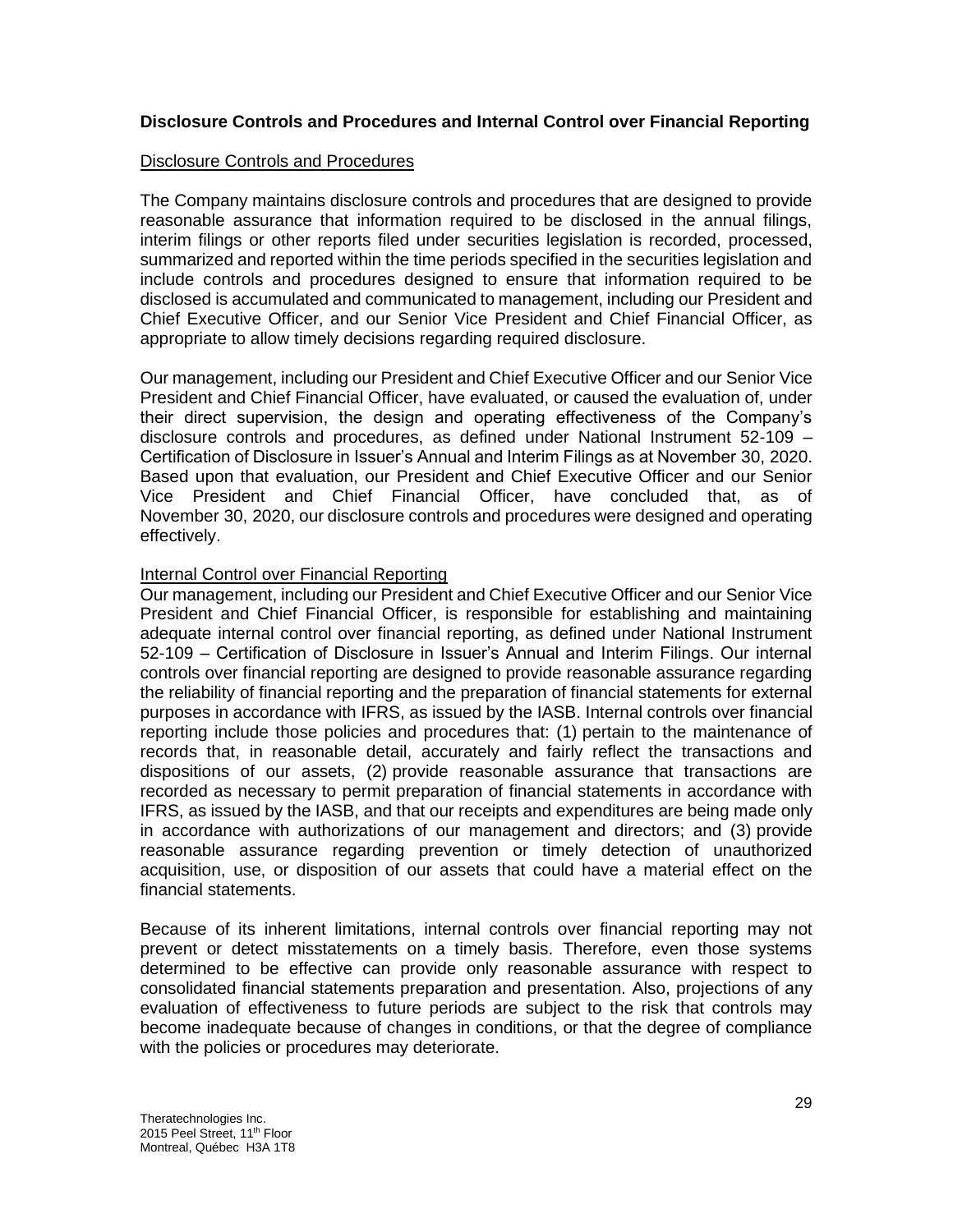Our management, including our President and Chief Executive Officer and our Senior Vice President and Chief Financial Officer, assessed the design and operating effectiveness of our internal controls over financial reporting as of the end of Fiscal 2020 based on the criteria established in the "*Internal Control - Integrated Framework*" (2013) issued by the Committee of Sponsoring Organizations of the Treadway Commission, or COSO. Management's assessment included an evaluation of the design of our internal controls over financial reporting and testing of the operating effectiveness of our internal control over financial reporting. Based on that assessment, our management, including our President and Chief Executive Officer and our Senior Vice President and Chief Financial Officer, concluded that as of November 30, 2020, our internal controls over financial reporting were appropriately designed and operating effectively.

# Changes in Internal Control over Financial Reporting

There was no change in our internal controls over financial reporting that occurred during the period from September 1<sup>st</sup>, 2020 to November 30, 2020 that materially affected, or is reasonably likely to materially affect, our internal controls over financial reporting.

## **Non-IFRS Financial Measures**

*Reconciliation of net profit or loss to adjusted earnings before interest, taxes, depreciation and amortization (Adjusted EBITDA)*

Adjusted EBITDA is a non-IFRS financial measure. A reconciliation of the Adjusted EBITDA to net profit (loss) is presented in the table below. We use adjusted financial measures to assess our operating performance. Securities regulations require that companies caution readers that earnings and other measures adjusted to a basis other than IFRS do not have standardized meanings and are unlikely to be comparable to similar measures used by other companies. Accordingly, they should not be considered in isolation. We use Adjusted EBITDA to measure operating performance from one period to the next without the variation caused by certain adjustments that could potentially distort the analysis of trends in our business, and because we believe it provides meaningful information on our financial condition and operating results.

We obtain our Adjusted EBITDA measurement by adding to net profit or loss, finance income and costs, depreciation and amortization, and income taxes. We also exclude the effects of certain non-monetary transactions recorded, such as share-based compensation for the stock option plan, lease inducements prior to the adoption of IFRS-16, and write-downs (or related reversals) of inventories, for our Adjusted EBITDA calculation. We believe it is useful to exclude these items as they are either non-cash expenses, items that cannot be influenced by management in the short term, or items that do not impact core operating performance. Excluding these items does not imply they are necessarily nonrecurring. Share-based compensation costs are a component of employee remuneration and can vary significantly with changes in the market price of the Company's shares. In addition, other items that do not impact core operating performance of the Company may vary significantly from one period to another. As such, Adjusted EBITDA provides improved continuity with respect to the comparison of our operating results over a period of time. Our method for calculating Adjusted EBITDA may differ from that used by other companies.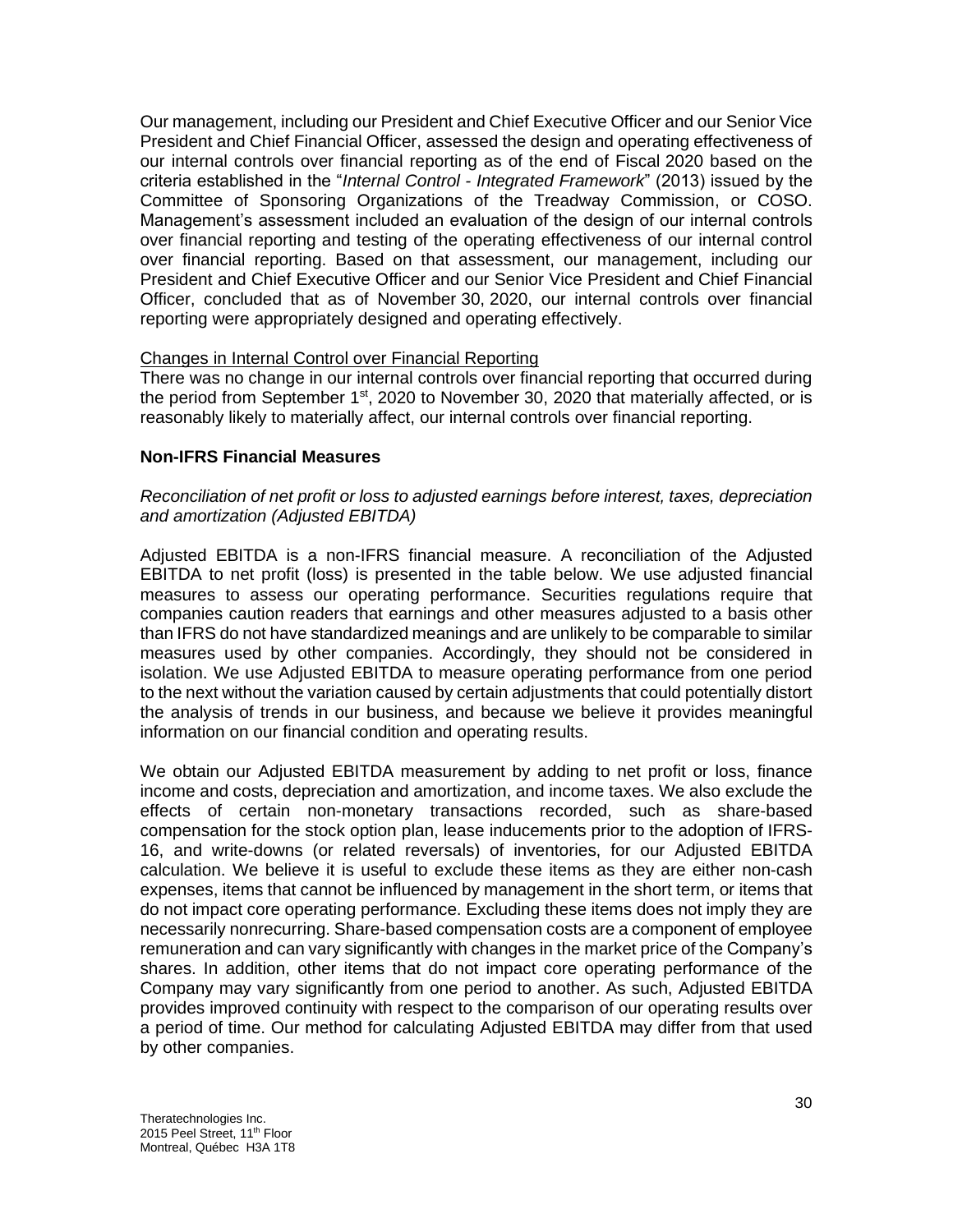# **Adjusted EBITDA**

#### *(in thousands of dollars)*

|                                                   | <b>Three-month periods</b><br>ended November 30 |          | Year-ended<br>November 30 |           |         |
|---------------------------------------------------|-------------------------------------------------|----------|---------------------------|-----------|---------|
|                                                   | 2020                                            | 2019     | 20201                     | 2019      | 2018    |
| Net loss                                          | (5, 549)                                        | (6, 455) | (22, 667)                 | (12, 496) | (4,700) |
| Add (deduct):                                     |                                                 |          |                           |           |         |
| Depreciation and<br>amortization                  | 2,192                                           | 1,930    | 8,520                     | 7,495     | 4,230   |
| Lease inducement and<br>amortization              |                                                 | 5        |                           | 238       |         |
| Finance costs                                     | 1,445                                           | 1,275    | 4,993                     | 5,080     | 3,016   |
| Finance income                                    | (21)                                            | (217)    | (299)                     | (1,097)   | (608)   |
| Income taxes (recovery)                           | 16                                              |          | 16                        |           | (1,269) |
| Share-based compensation<br>for stock option plan | 259                                             | 232      | 1,427                     | 1,087     | 851     |
| Write-down of inventories                         | 241                                             | 13       | 917                       | 16        | 144     |
| <b>Adjusted EBITDA</b>                            | (1, 417)                                        | (3,217)  | (7,093)                   | 323       | 1,664   |

1 The Company adopted IFRS-16 – Leases, using the modified retrospective approach, effective for Fiscal 2020, beginning on December 1, 2019. Accordingly, comparative figures for Fiscal 2019 have not been restated. As a result, adjusted EBITDA includes adjustments for additional amortization related to the right-of-use asset of \$112,000 and an accretion expense on lease liabilities, included in finance costs, of \$53,000 for the three-months ended November 30, 2020. In addition, adjusted EBITDA includes adjustments for additional amortization related to the right-to-use asset of \$441,000 for the year ended November 30, 2020.

# **Risks and Uncertainties**

Before you invest in our securities, you should understand the high degree of risk involved and consider carefully the risks and uncertainties described below. The following risks may adversely impact our business, financial condition, operating results and prospects. Additional risks and uncertainties, including those that we do not know about or that we currently believe are immaterial, may also develop as our operations evolve and, therefore, may adversely affect our business, financial condition, operating results or prospects. As a result, the trading price of our securities, including our common shares, could decline and you could lose all or part of your investment.

# **RISKS RELATED TO THE COVID-19 PANDEMIC**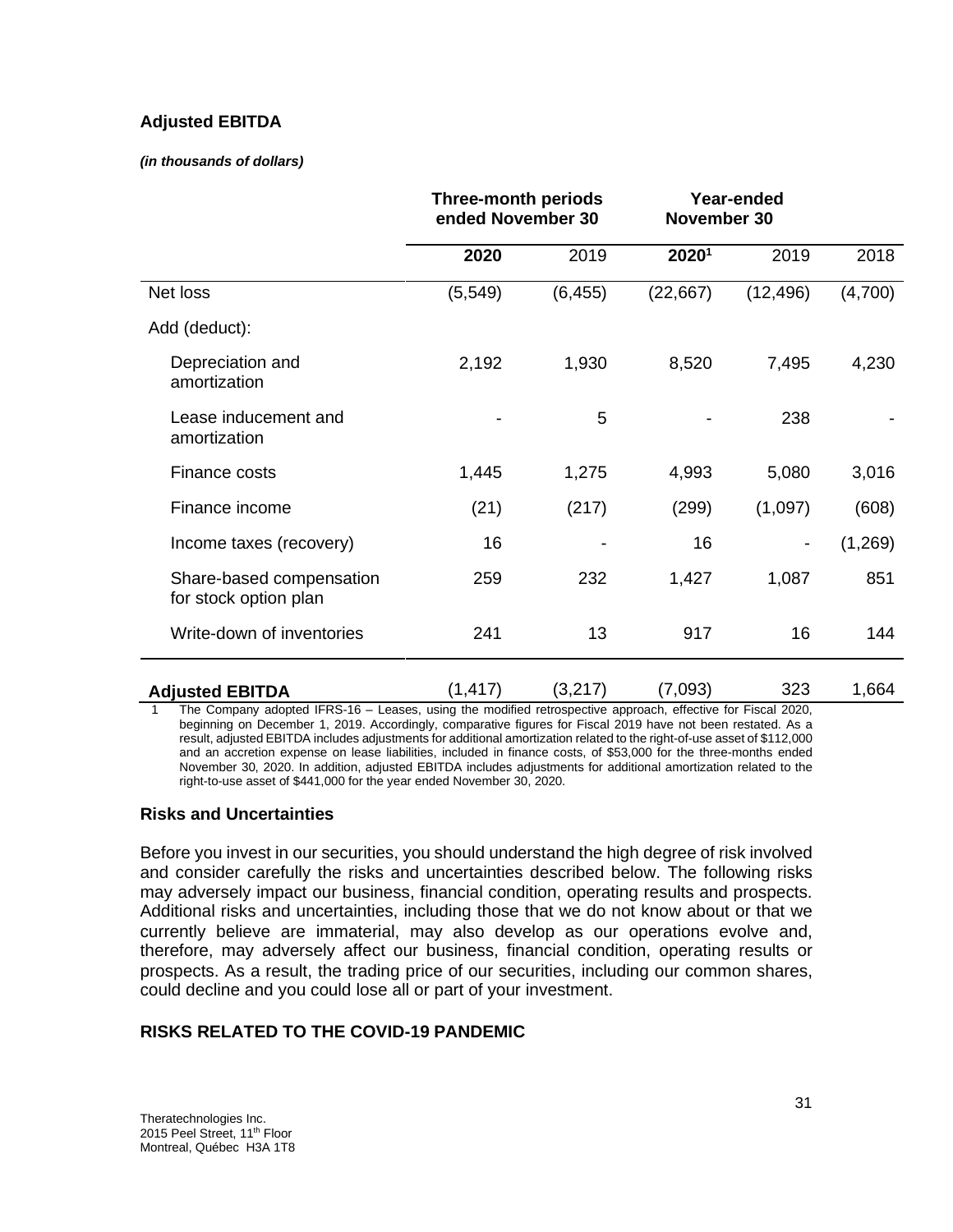### *The COVID-19 pandemic could have a material adverse effect on our 2021 business strategy and objectives, the result of which could adversely impact the sales of our products, our revenues, results of operation and the conduct of our clinical trials and other research and development activities.*

The outbreak of COVID-19, its recent variants and any other outbreaks of contagious diseases or other adverse public health developments, could have a material adverse effect on the successful implementation of our 2021 business strategy and objectives, the result of which could materially adversely impact the sales of our products, our revenues, results of operation and the conduct of our clinical trials and other research and development activities. The outbreak of COVID-19 has resulted in governmental authorities implementing numerous measures to try to contain the pandemic, such as travel bans and restrictions, quarantines, shelter in place orders, increased border and port controls and closures, and shutdowns. There is considerable uncertainty regarding such measures and potential future measures.

Since the onset of the COVID-19 pandemic, our office personnel have been working remotely, including our contractual sales force and medical science liaison personnel, and may continue to do so. The impact of working-from-home policies and other confinement measures have resulted in our sales force being unable to meet face-to-face with health care professionals to detail our products. In addition, patients have been unable to visit their physician as originally planned and receive a medicine such as Trogarzo<sup>®</sup> which requires intravenous infusion. Confinement measures could also slow down the recruitment of patients for our clinical trials and delay their completion.

The COVID-19 pandemic has significantly increased economic and demand uncertainty throughout North America and Europe. It is likely that the current pandemic or further spread of COVID-19 will continue to cause an economic slowdown, and it is possible that the COVID-19 pandemic could cause a global recession despite the introduction of vaccination campaigns. The COVID-19 pandemic has caused disruption and volatility in the global capital markets, which, depending on further developments, could impact our capital resources and liquidity in the future, including the availability of financing on attractive terms, if at all.

The extent to which COVID-19 could impact our operations, financial condition, liquidity, results of operations, and cash flows is still highly uncertain and will depend on future developments, including the safety and efficacy of the recently developed vaccines against the coronavirus and its variants, the access to those vaccines, success of mitigation measures effected by the Company to date and those which may be taken by it in the future.

# **RISKS RELATED TO THE COMMERCIALIZATION OF OUR PRODUCTS**

*Our commercial success and revenue growth depend mainly on the commercialization of EGRIFTA SV® and Trogarzo® in the United States and of Trogarzo® in Europe; unsatisfactory future sales levels of EGRIFTA SV® and* **Trogarzo®** *in the United States and of Trogarzo® in Europe will have a material adverse effect on us.*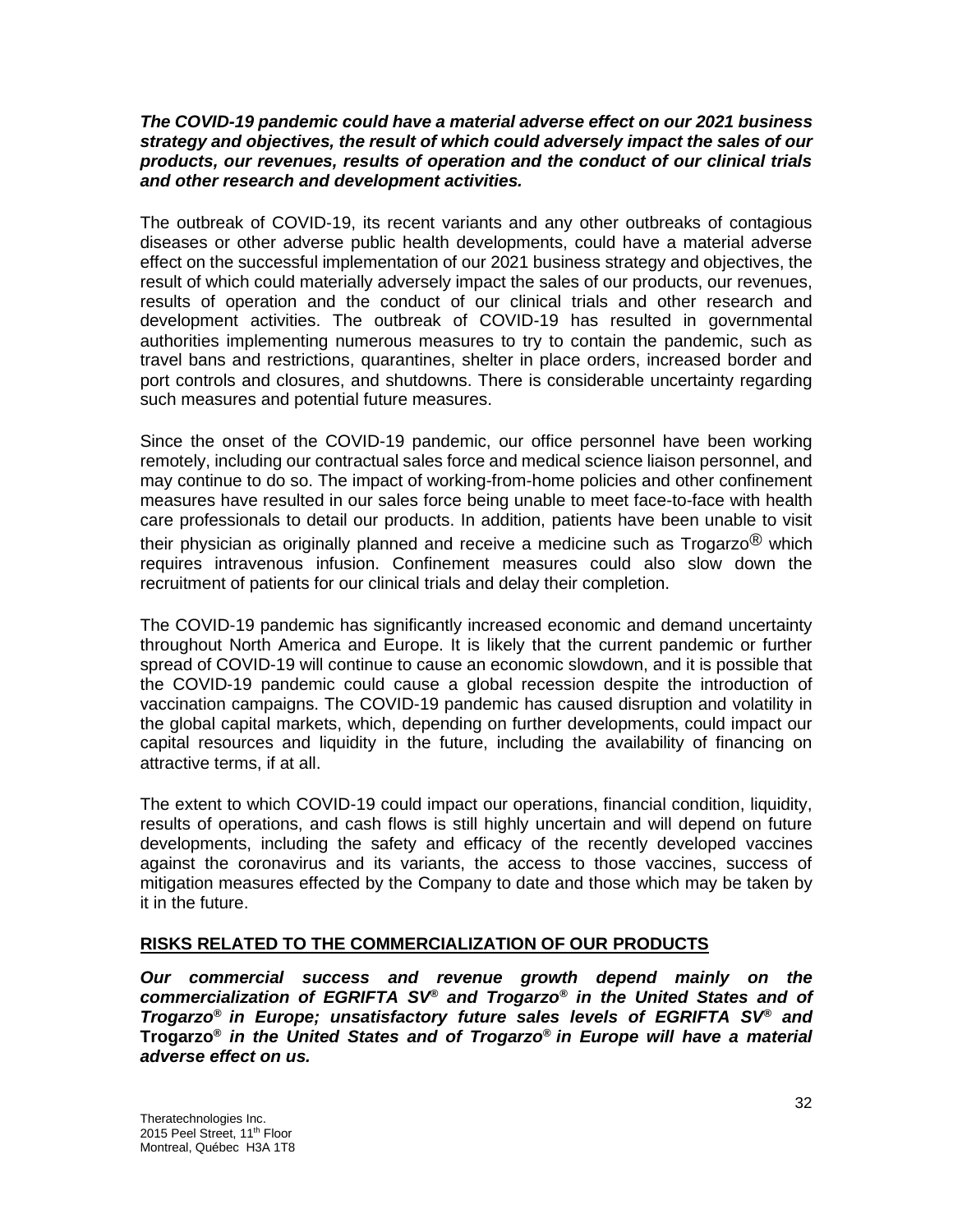Our ability to generate revenue and sustain growth is currently based on the commercialization of *EGRIFTA SV®* and Trogarzo® in the United States and on Trogarzo® in Europe.

Our success in generating sales revenue from *EGRIFTA SV®* and Trogarzo® in the United States and from Trogarzo® in European will depend on our capacity:

- to pursue the deployment of a commercialization strategy that will be accepted by patients, healthcare professionals and third-party payors;
- to maintain reimbursement coverage for *EGRIFTA SV®* and Trogarzo® by thirdparty payors;
- $\bullet$  to obtain reimbursement coverage for Trogarzo® in major European countries;
- to maintain the registration of *EGRIFTA SV®* and Trogarzo® on U.S. governmental forms as drugs available for purchase in the United States;
- to ensure that adequate supplies of *EGRIFTA SV®* and Trogarzo® are available;
- to maintain conflict-free relationships with our principal third-party suppliers of services, namely our agent in the United States and in the European Union (Syneos), our manufacturers, (TaiMed and Jubilant), our distributor in the United States (RxCrossroads) and in Europe (Loxxess), as well as other specialized third parties; and
- to defend our intellectual property rights regarding tesamorelin against third parties.

Our success in commercializing our products in the United States and in the European Territory will also depend on:

- the capacity of Syneos, in collaboration with us, to retain qualified, motivated and talented sales representatives and other key individuals instrumental in the commercialization of our products; and
- the capacity of our third-party suppliers to comply with all laws and regulations applicable to the conduct of their respective businesses.

There can be no assurance that sales of our products to customers in the United States and in the European Territory will increase in the future or that we will generate sales at a profitable level. If sales of our products decrease, our revenue would be adversely affected which, in turn, could materially adversely affect our business, financial condition and operating results.

Because we expect to be dependent on revenues from *EGRIFTA SV®* and Trogarzo® for the foreseeable future, any negative developments relating to these products, such as safety or efficacy issues, manufacturing issues, the introduction or greater acceptance of competing products, or adverse regulatory or legislative developments, or our inability to successfully manage any of the abovementioned factors, will have a material adverse effect on our business and our future business prospects.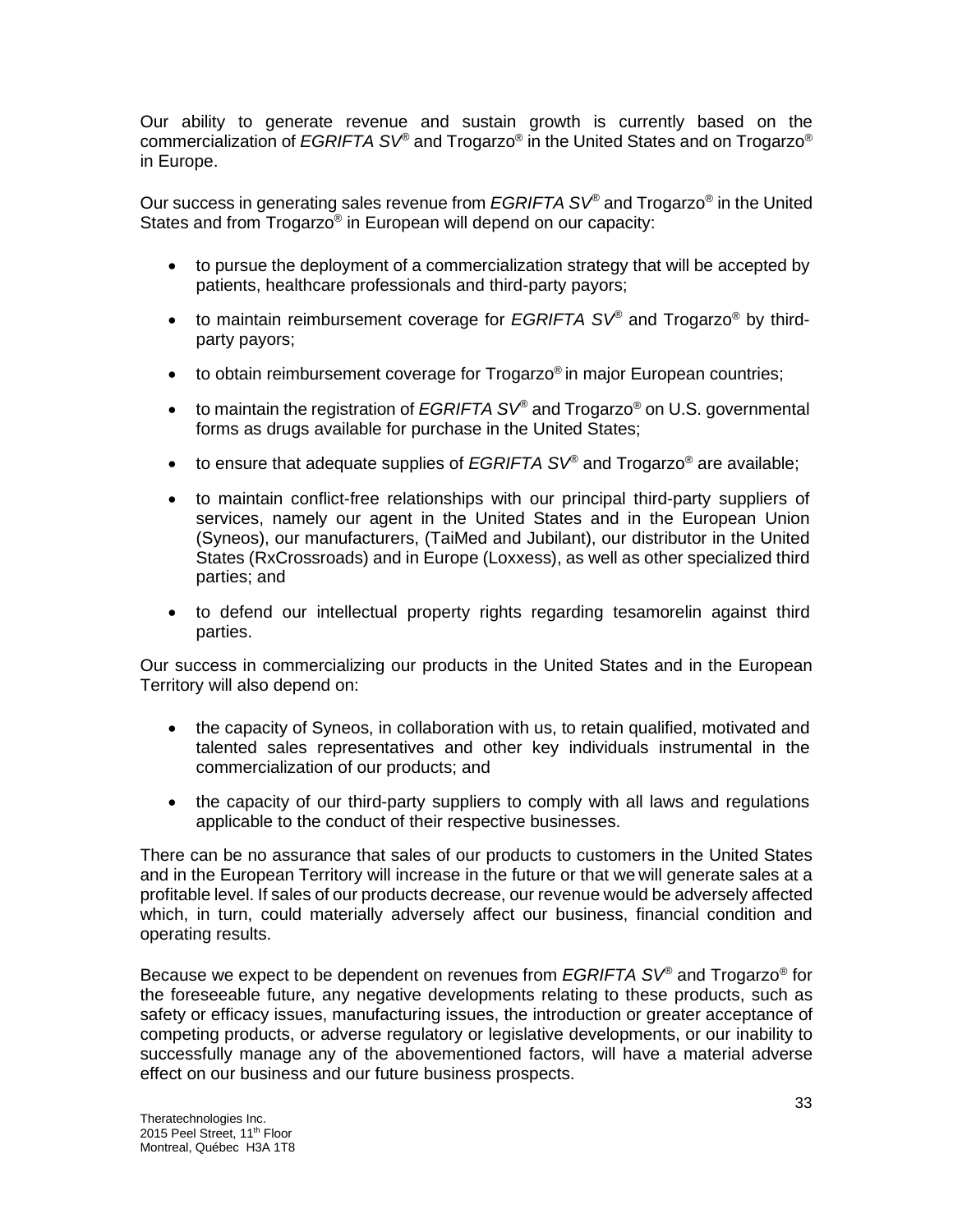### *RxCrossroads is our only client in the United States in connection with the sale of EGRIFTA SV® and Trogarzo® and a default or a dispute under our agreement, or its termination or non-renewal at term, would materially adversely affect our revenues, business and operating results.*

More than 95% of our revenues are derived from the sale of our products to RxCrossroads that acts as our exclusive distributor in the United States. If our agreement with RxCrossroads is terminated, or is not renewed at term and we are unable to find another distributor prior to its term, or if we are in default or engaged in a dispute with RxCrossroads, our sales may be materially adversely impacted and our revenues could decrease substantially.

In addition, under the terms of our agreement with RxCrossroads, we agreed to reimburse RxCrossroads for chargebacks and other discounts that RxCrossroads may offer to its clients. If RxCrossroads' clients omit to timely claim from RxCrossroads any discount they are entitled to, or if they make a mistake in assessing the types of discounts they are entitled to claim and they claim those discounts later in a year, we will have to refund RxCrossroads for such discounts to which RxCrossroads' clients are entitled to and this may materially adversely affect our level of revenues and operating results for the year.

### *We rely on third parties for the manufacture, distribution and commercialization of our products and such reliance may adversely affect our revenues, business and future business prospects if the third parties are unable or unwilling to fulfill their obligations.*

We have a single third-party service provider for each of our core business activities pertaining to the commercialization of our products, namely their manufacturing, distribution and commercialization. Any material issues such third-party service providers may encounter that relate to the provision of services to us would have a material adverse effect on our revenues, business and future business prospects since these third-party service providers may not be easily or rapidly replaced.

We do not own or operate manufacturing facilities for the production of *EGRIFTA®* , *EGRIFTA SV®* and tesamorelin, nor do we have plans to develop our own manufacturing operations in the foreseeable future. We currently rely on Bachem and Jubilant to manufacture and supply all of our required raw materials, drug substance and drug product for sales of *EGRIFTA®* and *EGRIFTA SV®* . Our agreement with Bachem has expired and we are currently renegotiating the terms and conditions of a new manufacturing agreement. We are also renegotiating some of the terms of our agreement with Jubilant. Although we are in discussions with Bachem and Jubilant, our inventory of drug product is high and potential alternative suppliers and manufacturers have been identified, but we have not entered into any agreements with them. Also, we have not qualified these alternative manufacturers to date and no assurance can be given that such manufacturers will be qualified in the future or receive necessary regulatory approvals. The replacement of a third-party manufacturer is time-consuming and costly due to the required validation of their capabilities. The validation process includes an assessment of the capacity of such third-party manufacturer to produce the quantities that we may request from time to time, the manufacturing process and its compliance with current good manufacturing practice, or GMP, regulations. In addition, the third-party manufacturer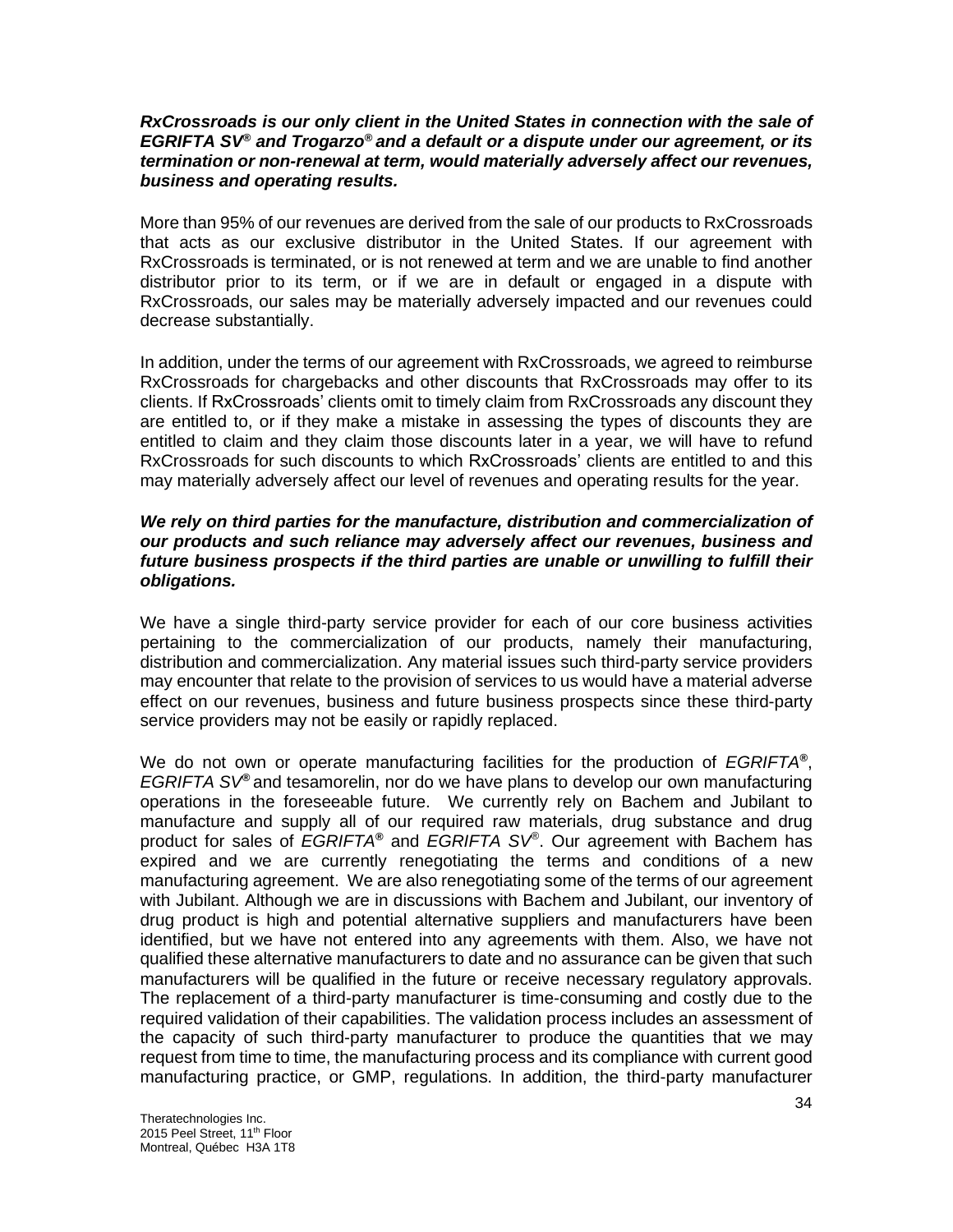would have to familiarize itself with our technology. Validation of an additional third-party manufacturer takes at least twenty-four (24) months and could take as long as thirty-six (36) months or more. If we fail to renegotiate the terms and conditions of our manufacturing agreement with Bachem, we may no longer be able to rapidly manufacture tesamorelin for *EGRIFTA SV®* and for the conduct of our Phase 3 clinical trial in NASH. If we fail to agree on revised terms of our manufacturing agreement with Jubilant, our relationship with Jubilant may deteriorate and Jubilant could decide to terminate our agreement as per the current terms of this agreement governing termination. Despite our current level of inventory of *EGRIFTA SV®* and tesamorelin, we may incur a shortage of *EGRIFTA SV®* and tesamorelin by the time new manufacturers are qualified.

TaiMed is our sole supplier of Trogarzo®. TaiMed does not currently own or operate any manufacturing facilities for the production of Trogarzo<sup>®</sup> and must rely on its sole supplier, WuXi. We are not in a contractual relationship with WuXi for Trogarzo® and, therefore, we may not be able to interact with Wuxi in the event they encounter issues which could adversely affect the supply of Trogarzo®. In such circumstances, we will need to rely on TaiMed to address any of those issues. We have no control over the time and efforts that TaiMed will devote in finding solutions to supply issues if such were to occur, or any say on the solution itself. Any delay in addressing manufacturing issues or any solution to address a manufacturing problem that is not to our liking could have a material adverse effect on the supply and sale of  $T_{\text{rogarzo}}^{\text{}}$  and, accordingly, materially adversely affect our revenues.

We do not have state licensure in the United States to distribute *EGRIFTA SV®* , Trogarzo® or any other product we may acquire or in-license and we do not currently intend to pursue applications to obtain the licenses required in order to distribute a drug product in the United States. Our supply chain model is based upon that fact and the distribution of *EGRIFTA SV®* and Trogarzo® in the United States is done through RxCrossroads which currently holds all state licensure required to distribute a drug product in every American state. Although potential alternative third-party service providers have been identified to replace RxCrossroads in the event that it becomes unable to distribute *EGRIFTA SV®* and Trogarzo® , we have not entered into any agreements with them and no assurance can be given that such providers would enter into any agreement with us on terms satisfactory to us.

In the European Territory, we hold a wholesale distribution authorization but do not have any warehouse and structure to store, pack and ship  $\sf{T}$ rogarzo $^\circledast$ . We do not currently intend to open a warehouse and do not have the infrastructure to carry out the activities set forth above. Therefore, we are relying on Loxxess to carry out these activities. We have not entered into a long-term commercial agreement with Loxxess. The Loxxess Agreement is a one-year term agreement that automatically renews at the end of its term unless a party provides the other with a prior written notice of its intent not to renew such agreement within a certain period of time. Although we have identified other third-party logistic service providers in the European Territory, if the Loxxess Agreement is terminated unilaterally by Loxxess, or if we decide to terminate such agreement, there can be no assurance that we would succeed in entering into agreements with those other third-party logistic service providers on terms satisfactory to us. Our failure to enter into long-term commercial agreements with those third-party logistic service providers would disrupt our supply and distribution chain and would delay the commercialization of Trogarzo® in the European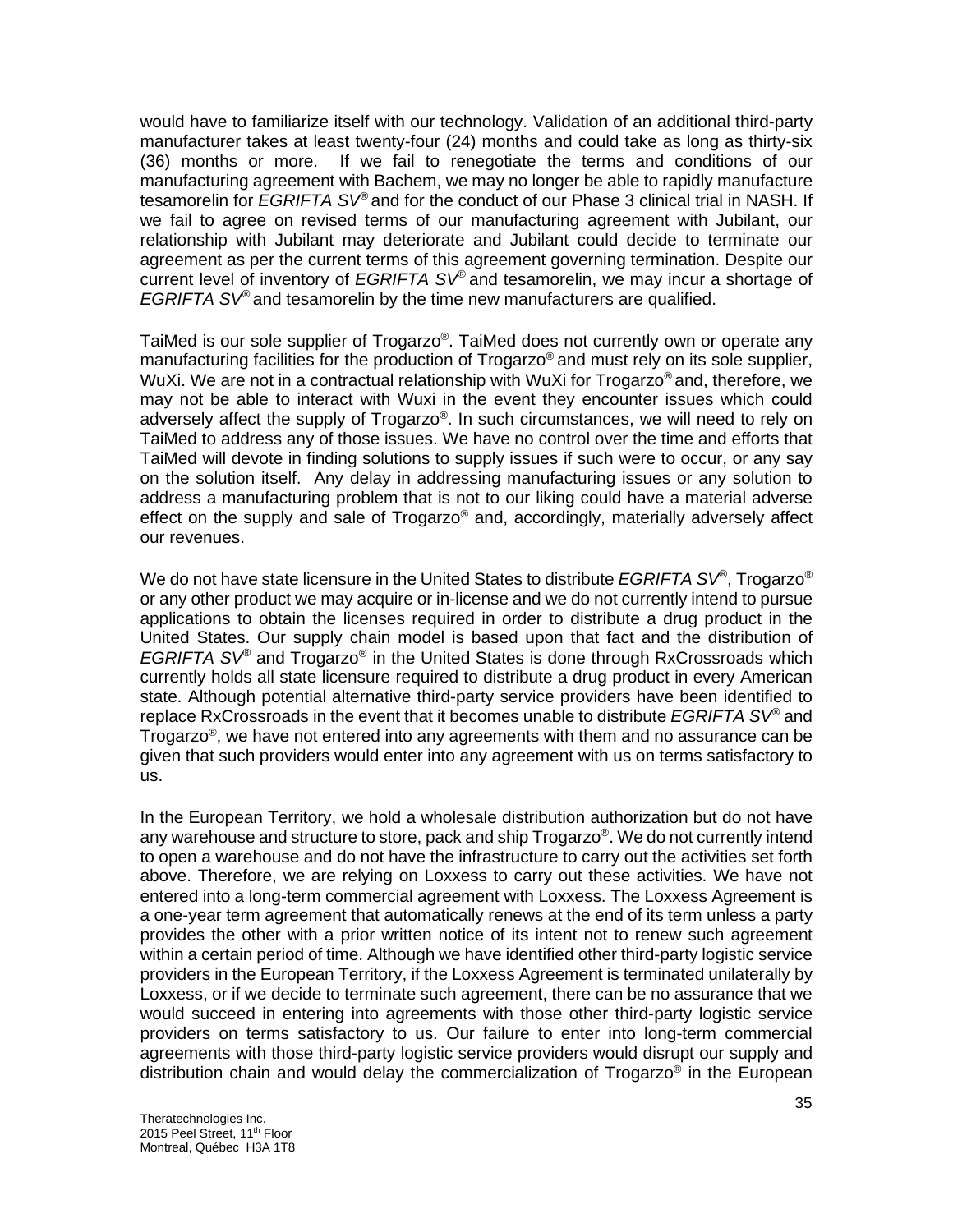Territory. All such events would result in a material adverse effect on our business, revenues and financial conditions.

The vast majority of our sales, medical service liaison and market access personnel in the United States and in the European Territory dedicated to the commercialization of our products in these territories is provided by Syneos. Syneos provides us with all of the services related to the commercialization of our products, namely sales personnel, medical science liaison personnel, market access specialists and other individuals whose roles and functions pertain to the commercialization of our products. Although we are aware that there exists other third-party services providers that could provide the same services as Syneos, we have not entered into any agreements with them nor conducted any audit on them. If we need to find another third-party service provider for some or all of the services provided by Syneos, it will be time-consuming and will be disruptive to our business. In addition, there can be no assurance that we will be able to find such thirdparty service provider if we are unable to agree on the terms and conditions of an agreement with them.

Finally, we will be relying on the services of a CRO for the conduct of our Phase 3 clinical trial studying tesamorelin for the treatment of NASH in the general population and our Phase 1 clinical trial studying TH1902 in various types of cancer. These CROs will be tasked with the recruitment of patients, negotiations of clinical study agreements with various clinics and the monitoring of those clinics in connection with our clinical trials. If these CROs default on their covenants or are found, for instance, to be in violation of applicable laws, our clinical trials could be delayed and any timelines set forth in our public communications could be wring. In addition, if these CROs are found to be in violation of applicable laws, any data generated in the course of our clinical trials could be questioned by regulatory agencies and this could lead to a rejection of any data submitted to those regulatory agencies at the time of submitting an sBLA or NDA seeking the approval of our products.

Our reliance on single third-party service providers for each of our core business activities exposes us to a number of risks. For instance, we may be subject to delays in, or suspension of, the manufacturing of *EGRIFTA SV®* and Trogarzo® if a third-party manufacturer:

- becomes unavailable to us, or to TaiMed, for any reason, including as a result of the failure to comply with GMP regulations;
- experiences manufacturing problems or other operational failures, such as labour disputes, equipment failures or unplanned facility shutdowns required to comply with GMP, or damage from any event, including fire, flood, earthquake, business restructuring, labour disputes or insolvency; or
- fails to perform its contractual obligations under our agreement, such as failing to deliver the quantities requested on a timely basis or not meeting product specifications.

We may also be subject to distribution disruption and interrupted sales of *EGRIFTA SV®* and Trogarzo® in the United States or of Trogarzo® in the European Territory if: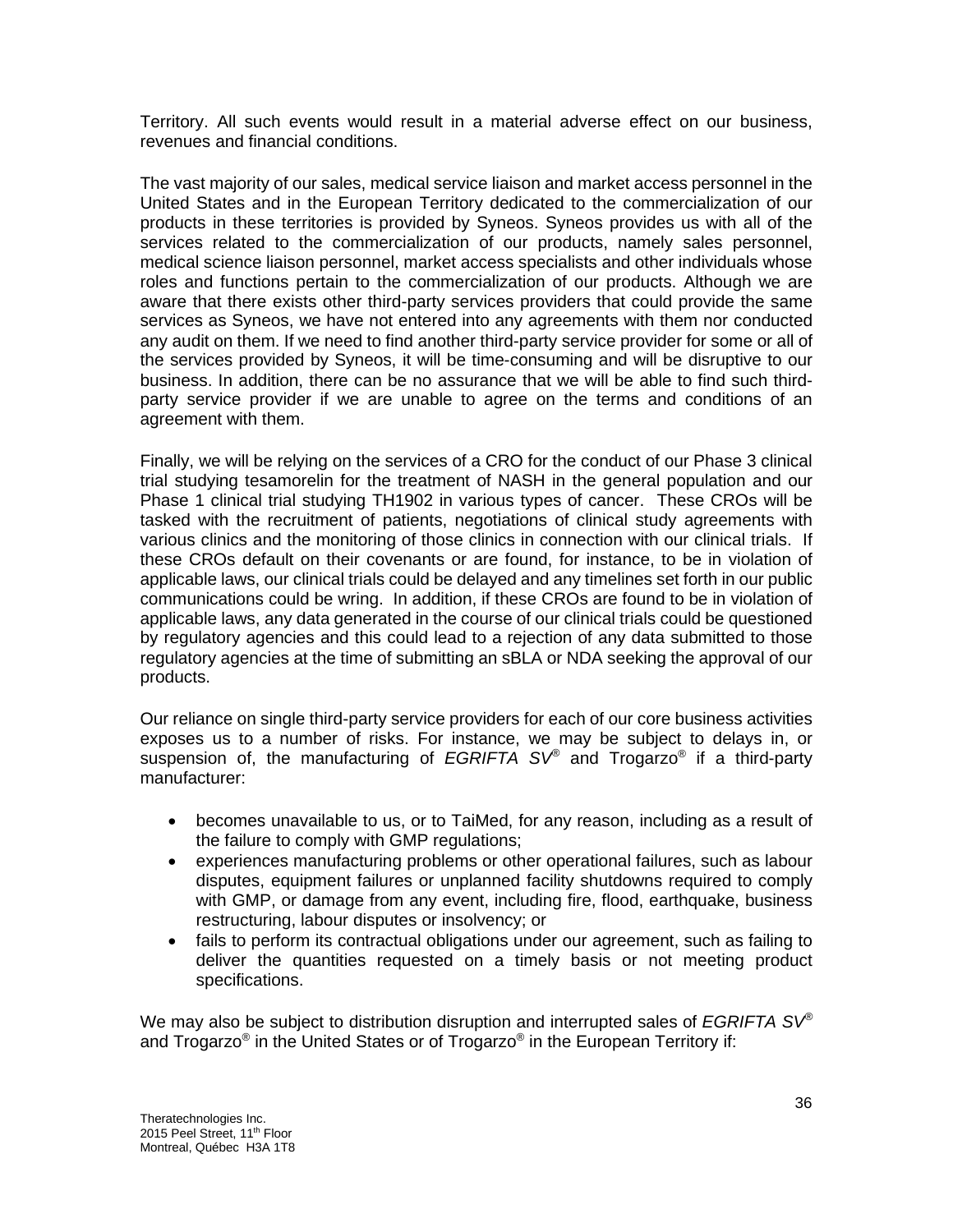- RxCrossroads or Loxxess becomes unavailable to us for any reason, including as a result of its failure to meet applicable laws;
- RxCrossroads or Loxxess experiences warehousing problems or other operational failure, such as unplanned facility shutdown or damage from any event, including fire, flood, earthquake, business restructuring or insolvency; or
- RxCrossroads or Loxxess fails to perform its contractual obligations under our agreement.

We may be subject to a decrease in sales of our products in the United States or in the European Territory or we may face reimbursement challenges if Syneos:

- becomes unavailable to us for any reason, including as a result of its incapacity to motivate and retain the employees working on the commercialization of *EGRIFTA SV®* and/or Trogarzo® ;
- experiences compliance issues with the FDA or the EMA; or
- fails to perform its contractual obligations under our agreement.

## *Significant safety problems may arise with respect to EGRIFTA SV® and Trogarzo® which could result in restrictions in EGRIFTA SV® 's or Trogarzo® 's label, product recall or withdrawal of any of our products from the market, any of which could materially adversely impact our business and our future business prospects.*

New safety issues may arise as *EGRIFTA SV®* and Trogarzo® are used over longer periods of time by a wider group of patients, some of whom may be taking numerous other medicines, or may suffer from additional underlying health problems. Such safety issues could include an increase in the severity or frequency of known problems or the discovery of previously unknown problems, and may result in a variety of adverse regulatory actions. Under U.S. laws, the FDA has broad authority over drug manufacturers to compel any number of actions if safety problems arise, including, but not limited to: (i) requiring manufacturers to conduct post-approval clinical studies to assess known risks or signals of serious risks, or to identify unexpected serious risks; (ii) mandating labeling changes to a product based on new safety information; or (iii) requiring manufacturers to implement a risk evaluation mitigation strategy where necessary to assure safe use of the drug. Similar laws and regulations exist in countries outside of the United States.

We recently received a notification letter from the FDA requiring us to conduct a postmarketing requirement study to collect prospective data in individuals exposed to Trogarzo® during pregnancy to monitor maternal and pregnancy outcomes, This is based on findings from an enhanced pre- and post-natal development study conducted in cynomolgus monkeys administered Trogarzo® that had shown potential birth complications for newly born infant monkeys. We are currently in discussion with the FDA regarding the details of this request. It is possible that the request of the FDA may lead to a change in the Trogarzo® label resulting in the addition of further safety, contraindication and/or warnings and precautions information. Such warnings could also take the form of a "black box warning".

Previously unknown safety problems could also result in product recalls, or withdrawal of the products from the territory(ies) where they are approved for commercialization. If new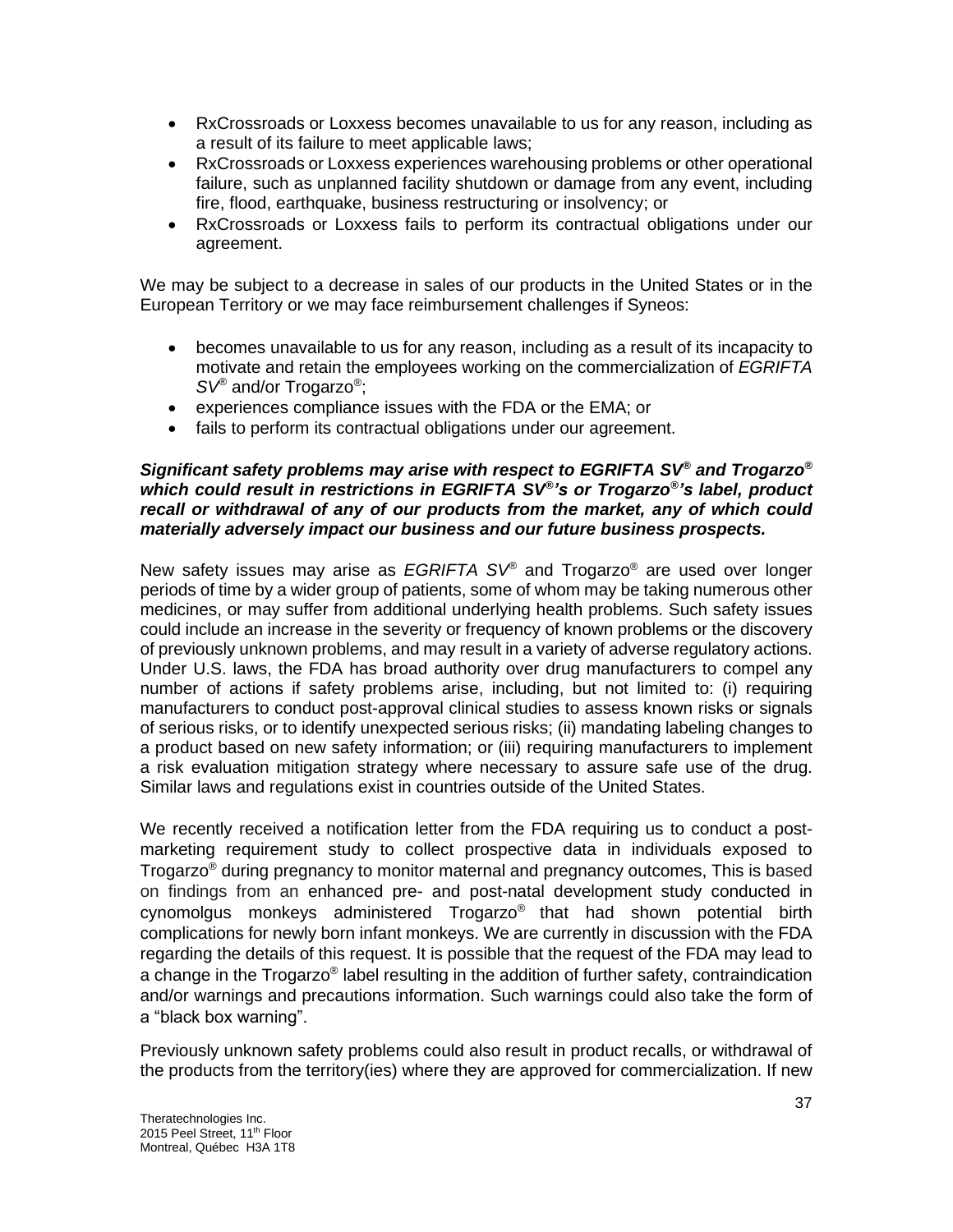safety issues are discovered, sales of *EGRIFTA SV®* and/or Trogarzo® may decrease and result in a material adverse effect on our business, financial condition and operating results.

## *Our levels of revenues are highly dependent on obtaining and maintaining patient reimbursement for EGRIFTA SV® and Trogarzo® .*

Market acceptance and sales of *EGRIFTA SV®* and Trogarzo® substantially depend on the availability of reimbursement from third-party payors such as governmental authorities, including U.S. Medicare and Medicaid, managed care providers, and private insurance plans and may be affected by healthcare reform measures in the United States and elsewhere. Third-party payors decide which medications they will pay for and establish reimbursement levels. A primary trend in the U.S. healthcare industry and elsewhere is cost containment. Government authorities and these third-party payors are attempting to control costs by limiting coverage and the amount of reimbursement for particular medications. Increasingly, third-party payors have been challenging the prices charged for products. Third-party payors may decrease the level of reimbursement of a product or cease such reimbursement and the occurrence of any of these events could materially adversely affect the sales of *EGRIFTA SV®* and Trogarzo® .

Sales of *EGRIFTA SV®* and Trogarzo® to patients benefitting from U.S. funded reimbursement programs represent the most important part of our sales. Denial of coverage for any of those products under any of the current programs would materially adversely affect our revenues.

In the European Territory, sales of Trogarzo<sup>®</sup> will be highly dependent on obtaining reimbursement. The process of seeking reimbursement for a new drug is complex and varies from one EU Member State to another. In many EU Member States, pricing plays an important role in the evaluation of prescription drugs for reimbursement. There can be no assurance that Trogarzo® will be reimbursed by all or any EU Member State.

Even if Trogarzo® is reimbursed, in EU Member States, legislators, policymakers and healthcare insurance funds continue to propose and implement cost-containing measures to keep healthcare costs down, due in part to the attention being paid to healthcare cost containment in the European Union. Certain of these changes could impose limitations on the prices we will be able to charge for Trogarzo® or the amounts of reimbursement available for Trogarzo® from governmental agencies or third-party payors. Further, an increasing number of EU Member States and other foreign countries use prices for medicinal products established in other countries as "reference prices" to help determine the price of the product in their own territory. Consequently, a downward trend in prices of medicinal products in some countries could contribute to similar downward trends elsewhere. In addition, the ongoing budgetary difficulties faced by a number of EU Member States have led and may continue to lead to substantial delays in payment and payment partially with government bonds rather than cash for medicinal drug products, which could negatively impact our potential revenues and profitability from Trogarzo®. Moreover, in order to obtain reimbursement for Trogarzo® in some EU Member States, we may be required to conduct clinical trials that compare the cost-effectiveness of Trogarzo<sup>®</sup> to other available therapies. There can be no assurance that  $T$ rogarzo<sup>®</sup> will obtain favorable reimbursement status in any EU Member States.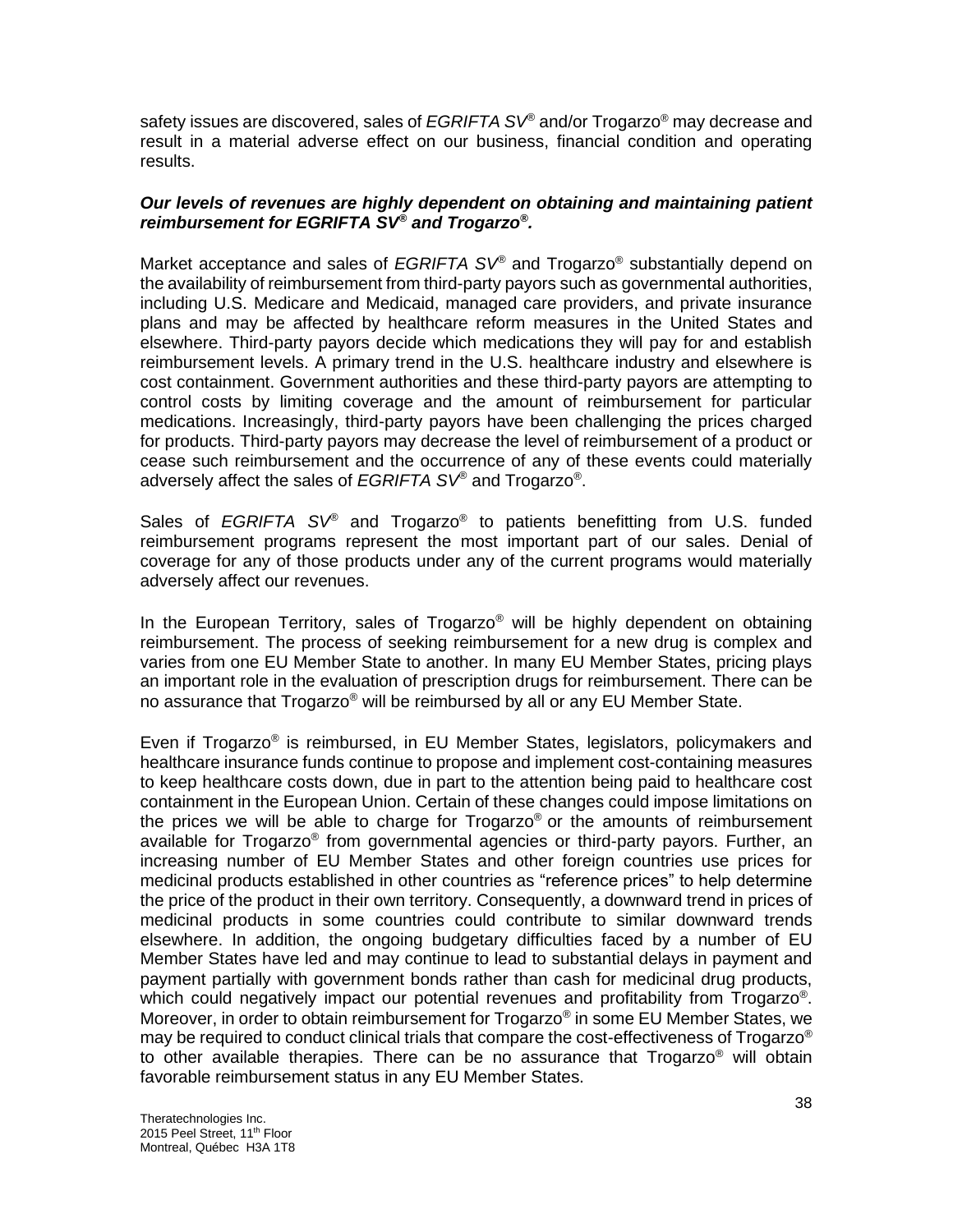# *Even though EGRIFTA® , EGRIFTA SV® and Trogarzo® are approved for sale in one or more territories, revenue that we generate from their sales may be limited.*

Sales of *EGRIFTA®*, *EGRIFTA SV<sup>®</sup>* and Trogarzo<sup>®</sup> will depend upon the acceptance of such products by the medical community, including physicians, patients and third-party payors. The degree of market acceptance of any of our products will depend on a number of factors, including:

- demonstrated product safety, including the prevalence and severity of side effects, and effectiveness as a treatment that addresses a significant unmet medical need;
- storage requirements, dosing regimen and ease of administration;
- the availability of competitive alternatives;
- our ability to obtain and maintain sufficient third-party coverage for reimbursement from government health care programs, including U.S. Medicare and Medicaid, private health insurers and other third-party payors;
- the willingness and ability of patients to pay out-of-pocket for medications;
- the product price; and
- the effectiveness of sales and marketing efforts.

If our products do not achieve adequate sales, we may not generate sufficient revenue in order to become profitable.

# *We face competition and the development of new products by other companies could materially adversely affect our business and operating results.*

The biopharmaceutical and pharmaceutical industries are highly competitive and we must compete with pharmaceutical companies, biotechnology companies, academic and research institutions as well as governmental agencies for the development and commercialization of products, most of which have substantially greater financial, technical and personnel resources than us. We believe there is currently few approved drug products competing directly with our approved products. However, with respect to Trogarzo® , we face competition from the recent approval of fostemsavir in the United States and in the European Union. In addition, we are aware that dolutegravir and darunavir are being used in regimens to treat MDR HIV-1 and that attachment inhibitors, long-acting ARTs and broadly working antibody products are under development. With respect to *EGRIFTA SV®* , we face competition from companies selling human growth hormone, testosterone, insulin sensitizing agents, GLP-1 receptor agonists and sermorelin as those products may be prescribed by physicians. In addition, other approaches to reduce visceral adipose tissue in the abdominal area include coping mechanisms such as lifestyle modification (diet and exercise), switching ARTs or liposuction.

## *The development of a vaccine against HIV or of any cure against HIV would have a material adverse effect on our business, operating results and financial conditions.*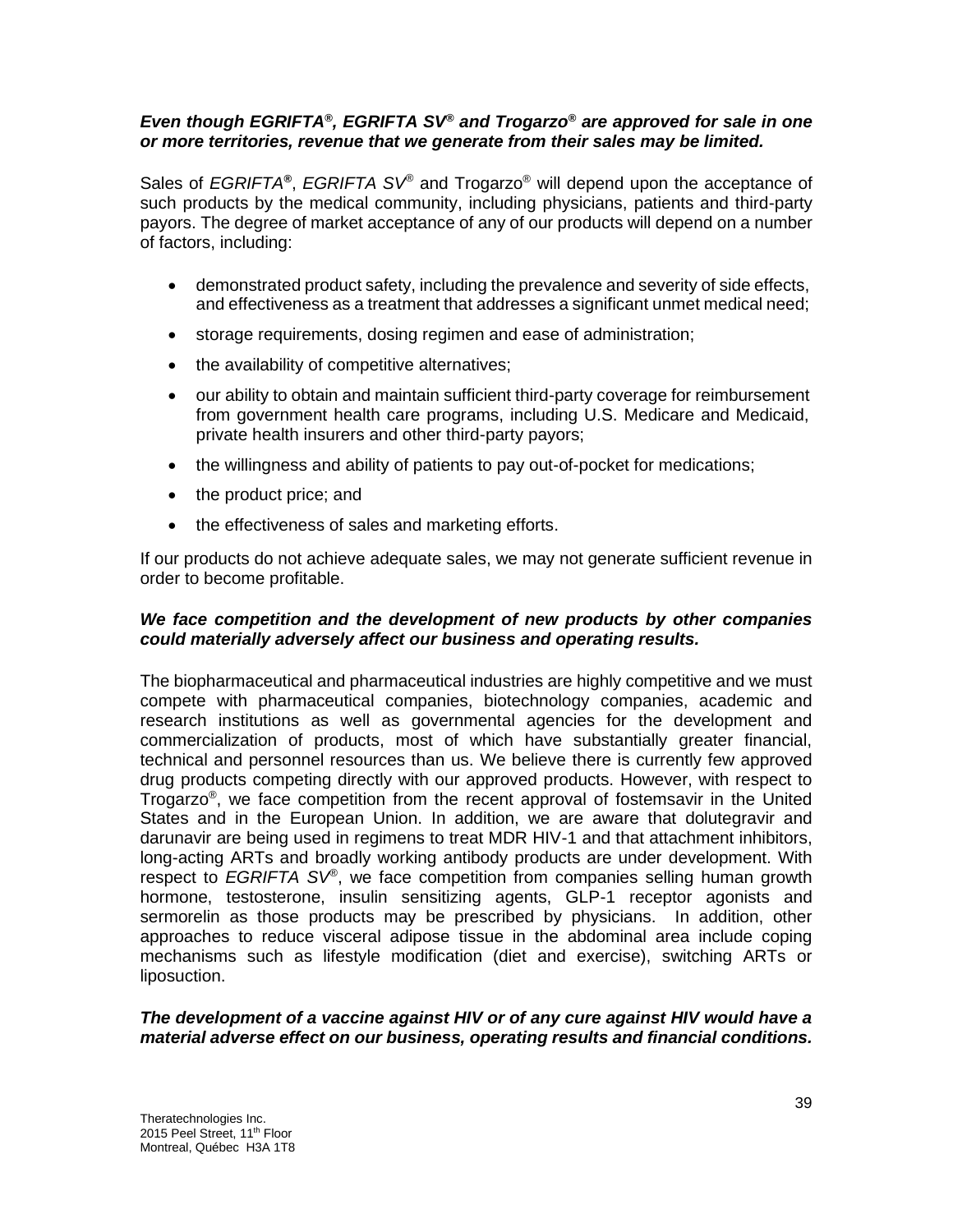Although there exists no known vaccine and cure for HIV, we are aware that there are research and development activities carried out in order to eradicate this disease. We are also aware that a very low number of patients were cured from HIV. If a vaccine or a cure was found to prevent or cure HIV, sales of our products would be materially adversely impacted and our revenue growth would be hampered. The discovery of any vaccine or cure against HIV would have a material adverse effect on our business, operating results and financial condition.

# **RISKS RELATED TO RESEARCH AND DEVELOPMENT ACTIVITIES**

## *The conduct of research and development activities is risky and results obtained therefrom may not be those anticipated. Therefore, there can be no assurance that any research and development plan on a product candidate or medical device will result in an approved drug or medical device.*

Research and development activities are highly risky and the results obtained therefrom may not yield any of the anticipated benefits. The development of a product candidate into a new drug requires the conduct of many tests on animals and humans, all of which must comply with stringent regulation and require substantial investments. There can be no assurance that any research and development program designed to develop a new formulation, a new drug, a new mode of administration or provide a new treatment, such as the development of the F8 Formulation and the Pen, the development of tesamorelin for the potential treatment of NASH in the general population and the development of our PDCs resulting from our SORT1+ Technology™ platform, will end up generating positive results leading up to an approved formulation, label expansion, new medical device or a new product by a regulatory authority. The failure to develop a new formulation, a new method of treatment, new mode of administration or a drug product could hamper the future growth of our business and have long-term adverse effects on our potential revenues and operating results.

*The development of tesamorelin for the treatment of NASH in the general population is subject to an agreement with the FDA on the final design of our Phase 3 clinical trial, the approval of the Company's proposed Phase 3 clinical trial design by European regulatory agencies, meeting of the Company's Phase 3 clinical trial endpoints and approval by those regulatory agencies of the Company's clinical study results. If the Company is unable to agree with the FDA on a final Phase 3 clinical trial design or with European regulatory agencies for such trial design, or if the Company is unable to meet the endpoints of its Phase 3 clinical trial or does not receive approval of tesamorelin for the treatment of NASH in the general population, its potential long-term revenues and prospects will be materially adversely affected.*

Although the FDA has delivered to the Company a "Study May Proceed" letter for its Phase 3 clinical trial for the development of tesamorelin for the treatment of NASH, such letter included questions, comments and a recommendation that the Company requests a meeting to discuss those questions and comments on certain aspects of the proposed trial design. The Company has now requested such meeting. The European regulatory authorities have not approved the Company's Phase 3 clinical trial to develop tesamorelin for the treatment of NASH in the general population as the Company has not filed any documentation seeking such approval.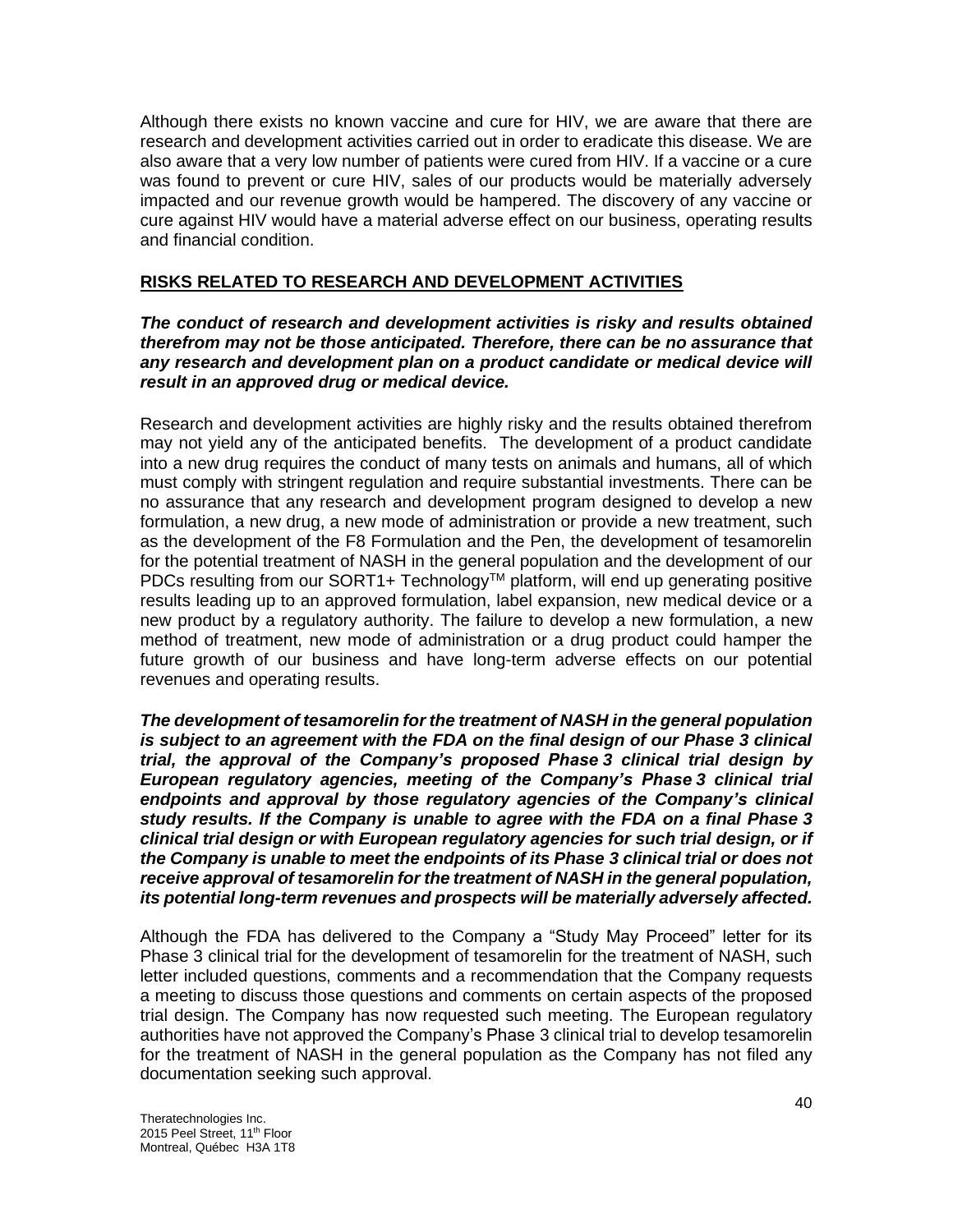The Company's initial strategy is to have a Phase 3 clinical trial design that is accepted by both the FDA and the European regulatory agencies. However, there can be no guarantee that the Company's clinical trial design will be accepted by both agencies even if the FDA and the Company agreed on a trial design. The approval by the regulatory authority of one country does not guarantee that a similar approval will be obtained from regulatory authorities of other countries. If the Company is unable to come to an agreement on a similar clinical trial design with the FDA and European regulatory agencies, the Company may forego the conduct of its Phase 3 clinical trial in one of those jurisdictions and materially decrease the likelihood that the results obtained from the conduct of its Phase 3 clinical trial in one territory get recognized in the territory where no agreement was entered into with respect to such clinical trial design. As a result, even though there can be no guarantee that a regulatory authority will approve any sBLA, or the equivalent thereof, filed by the Company seeking approval of tesamorelin for the treatment of NASH, the Company may not obtain approval from the regulatory authority located in the territory where the Phase 3 clinical trial design was not approved and, therefore, limits its ability to expand sales of its product in such territory. If the Company is unable to maximize the number of territories in which it can sell its products, this would have a material adverse effects on its revenues, financial results and long-term growth prospects.

In addition, the timelines to initiate the Company's Phase 3 clinical trial will be dependent upon any adjustment the FDA may require the Company to make to its proposed clinical trial design and the negotiation, if any, to be had with European regulatory authorities once a proposed Phase 3 clinical trial design have been filed with such authorities to harmonize it to that agreed to with the FDA.

The beginning or completion of clinical studies may be delayed or prevented for several reasons, including, among others:

- Adjustments required to the proposed Phase 3 clinical trial design resulting from the meeting with the FDA may result in additional costs and/or delays in the anticipated timing for the initiation of the trial;
- The European regulatory authority may not approve the Company's Phase 3 clinical trial design or require that amendments be made thereto prior to approving such clinical trial;
- Negative results from the Company's clinical trial resulting in a failure to meet the endpoints of its Phase 3 clinical trial;
- Delays in reaching or failing to reach agreement on acceptable terms with clinical study sites, the terms of which can be subject to considerable negotiation and may vary significantly among different study sites;
- Any breach of the terms of any contract research organization agreement by us or by our third-party suppliers that have responsibility to assist us for the conduct of our clinical trials;
- Inadequate quantity or quality of the F8 Formulation or other materials necessary to conduct the Company's Phase 3 clinical trial;
- Challenges in recruiting and enrolling patients to participate in the Company's Phase 3 clinical trial, such as the confinement measures adopted by regulatory authorities in the context of the COVID-19 pandemic, the proximity of patients to study sites, eligibility criteria to be included in the clinical trial, the nature of the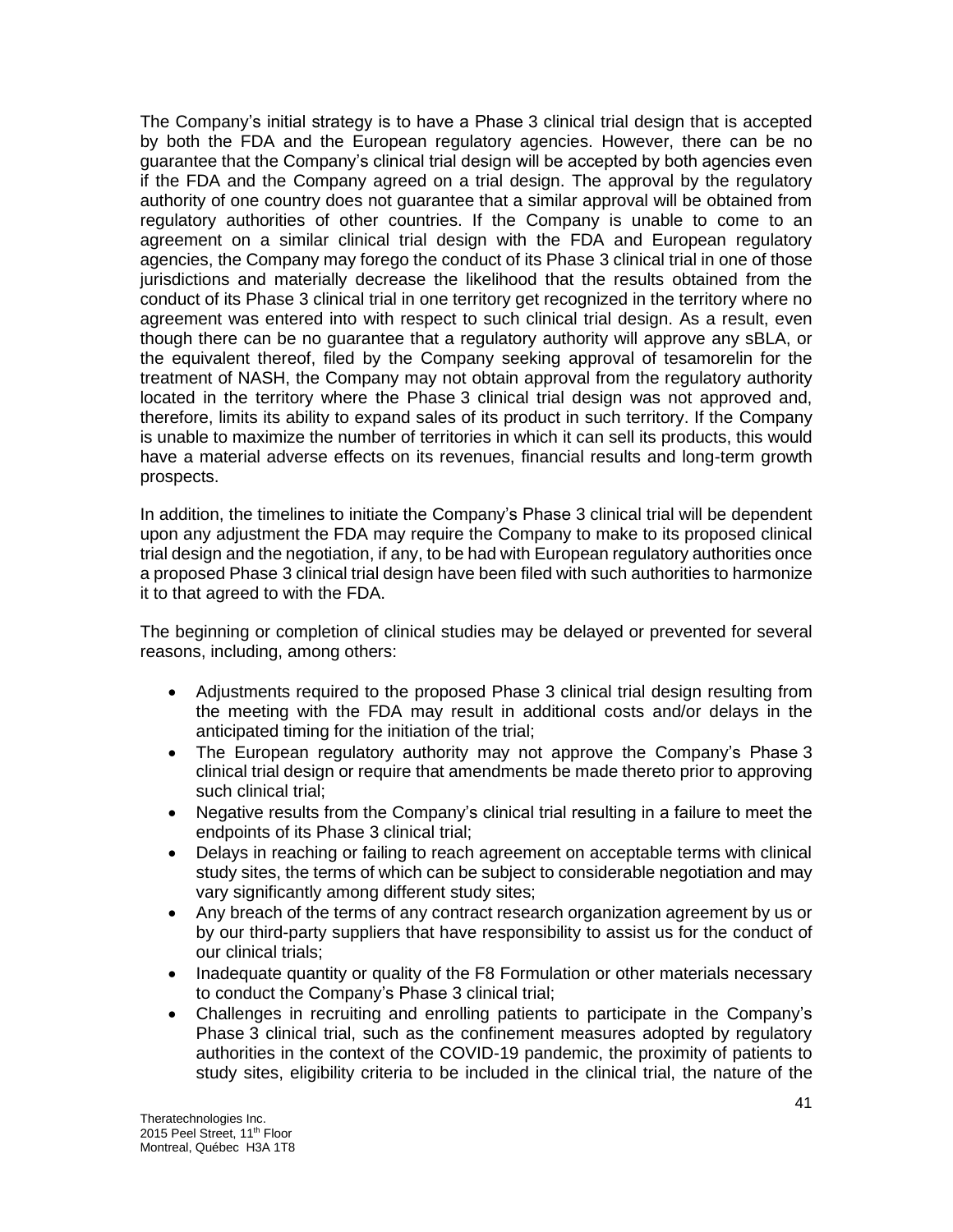clinical trial and the competition from other clinical study programs for the treatment of NASH in the general population;

- Severe or unexpected adverse tesamorelin-related drug effects experienced by patients using *EGRIFTA SV®* or patients using tesamorelin during the Phase 3 clinical trial;
- Regulatory agencies requiring the Company to conduct additional clinical studies prior to approving its sBLA after review of its Phase 3 clinical trial results;
- Regulatory agencies disagreeing with the Company's interpretation of the data resulting from its Phase 3 clinical trial, or changing the requirements for approval even after they have approved the Company's Phase 3 clinical trial design;
- Difficulties in retaining patients who have enrolled in the Company's Phase 3 clinical trial but who may be prone to withdraw due to rigours of the clinical trial, lack of efficacy, side effects, personal issues or loss of interest; and
- Lack of funds or financing options to conduct a clinical trial such as the study of tesamorelin for the treatment of NASH in the general population.

In addition, clinical studies may also be delayed or terminated as a result of ambiguous or negative interim results. The Company may decide to suspend or terminate its Phase 3 clinical trial or regulatory agencies could order the Company to do so for several reasons, including, among others:

- Failure to conduct the clinical trial in accordance with the regulatory requirements of the Company's study protocol; and
- Inspections of the clinical study operations or study sites by regulatory agencies that would reveal deficiencies or violations requiring the Company to undertake corrective actions (to the extent any are available).

The Company's inability to obtain approval of its final Phase 3 clinical trial design, a delay in the conduct of its Phase 3 clinical trial or the suspension or termination of such trial could materially adversely affect our business prospects and our potential long-term revenues derived from the sale of tesamorelin for the treatment of NASH in the general population.

*We will require substantial capital to pursue the development of our product pipeline, including the conduct of our Phase 3 clinical trial for the development of tesamorelin for the treatment of NASH in the general population and the development of TH1902 in various types of cancer. If we are unable to generate cash flow from our commercial operations or are unable to access capital if, and when, needed, we may have to delay, suspend or cancel our Phase 3 clinical trial, Phase 1 clinical trial or the development of any of our product candidates, the result of which would have a material adverse effect on our long-term growth, potential revenue growth and our business prospects.*

The development of pharmaceutical products is very costly and capital intensive.

Our proposed Phase 3 clinical trial studying tesamorelin for the treatment of NASH in the general population will require the enrollment of over 2,000 patients and our study will be conducted over many years. The costs associated with the enrollment of patients, the monitoring of a study and the monitoring of clinical sites are expensive and such costs are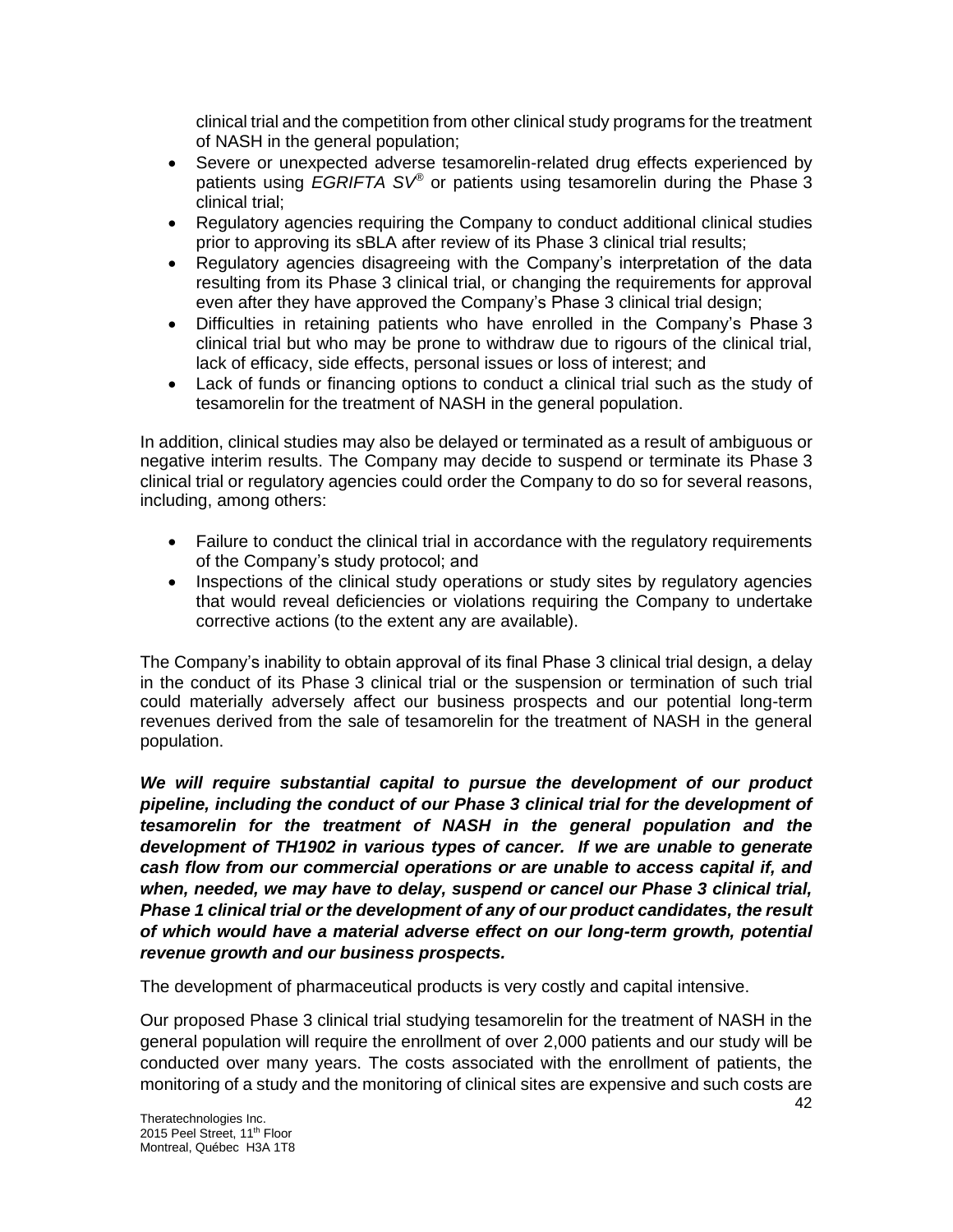directly proportional to the number of patients enrolled in a study over the duration of such study. Therefore, we expect the Phase 3 clinical trial to cost multi-millions of dollars.

To the extent that the results obtained in our Phase 1 clinical trial are positive, the development of TH1902 could accelerate, especially as a result of the recent decision of the FDA to grant fast track designation to TH1902. The number of patients that we may have to enroll to move to a Phase 2 clinical trial would be based, among other things, on our development strategy. For instance, if we were to decide to study TH1902 concurrently, in various types of cancer, we could have to enroll a large number of patients. Such a Phase 2 clinical trial could be very expensive and require capital.

We intend to fund the development of our Phase 3 clinical trial, Phase 1 clinical trial and the development of other product candidates through cash flows resulting from the sales of our products and though the use of the net proceeds from the Offering. However, if our sales do not generate sufficient cash flows, or if we incur delays in recruiting patients or are faced with unexpected expenses in the conduct of our operations, we may not have enough cash to fund our research and development activities. In addition, market conditions may not be favorable to resort to public financing and, even if favorable, the terms of such financing may not be attractive to us. If we are unable to generate sufficient cash flows from our operations or do not have access to public or private financing to fund our research and development activities, we may have to delay, suspend or cancel the conduct of our clinical trials and the development of our product candidates. Any delay, suspension or cancellation of the development of our product candidates would have a material adverse effect on our long-term growth, potential revenue growth and business prospects.

*The development of TH1902 for the potential treatment of various types of cancer is still uncertain since results obtained from preclinical in vivo development work may not be replicated into human subjects. The goal of the Phase 1 clinical trial using TH1902 is to determine the MTD that can be administered to human subjects and various serious adverse side effects are expected to be discovered from the injection of TH1902 in human subjects. If the Company is unable to replicate results obtained from its preclinical work or if patients enrolled in the clinical trial are subject to serious adverse side effects, the Company may have to discontinue its Phase 1 clinical trial. Any interruption or halt in the Company's Phase 1 clinical trial would materially adversely affect the development of its SORT1+ TechnologyTM platform, reduce its pipeline of drug candidates and could materially adversely affect its long-term growth and prospects.*

Clinical failure can occur at any stage of clinical development. The Company's Phase 1 clinical trial may not replicate results obtained from its preclinical *in vivo* work and we may not be able to determine the MTD into human subjects as a result of difficulty in enrolling patients, patients' responsiveness to TH1902's serious adverse side effects or patients death.

TH1902 is being developed as a potential treatment for severe, various life-threatening types of cancer. The Phase 1 clinical trial will be conducted with patients that will be more prone than the general population to exhibit certain diseases state or adverse events. Some of those patients face a life-threatening situation and may die during our Phase 1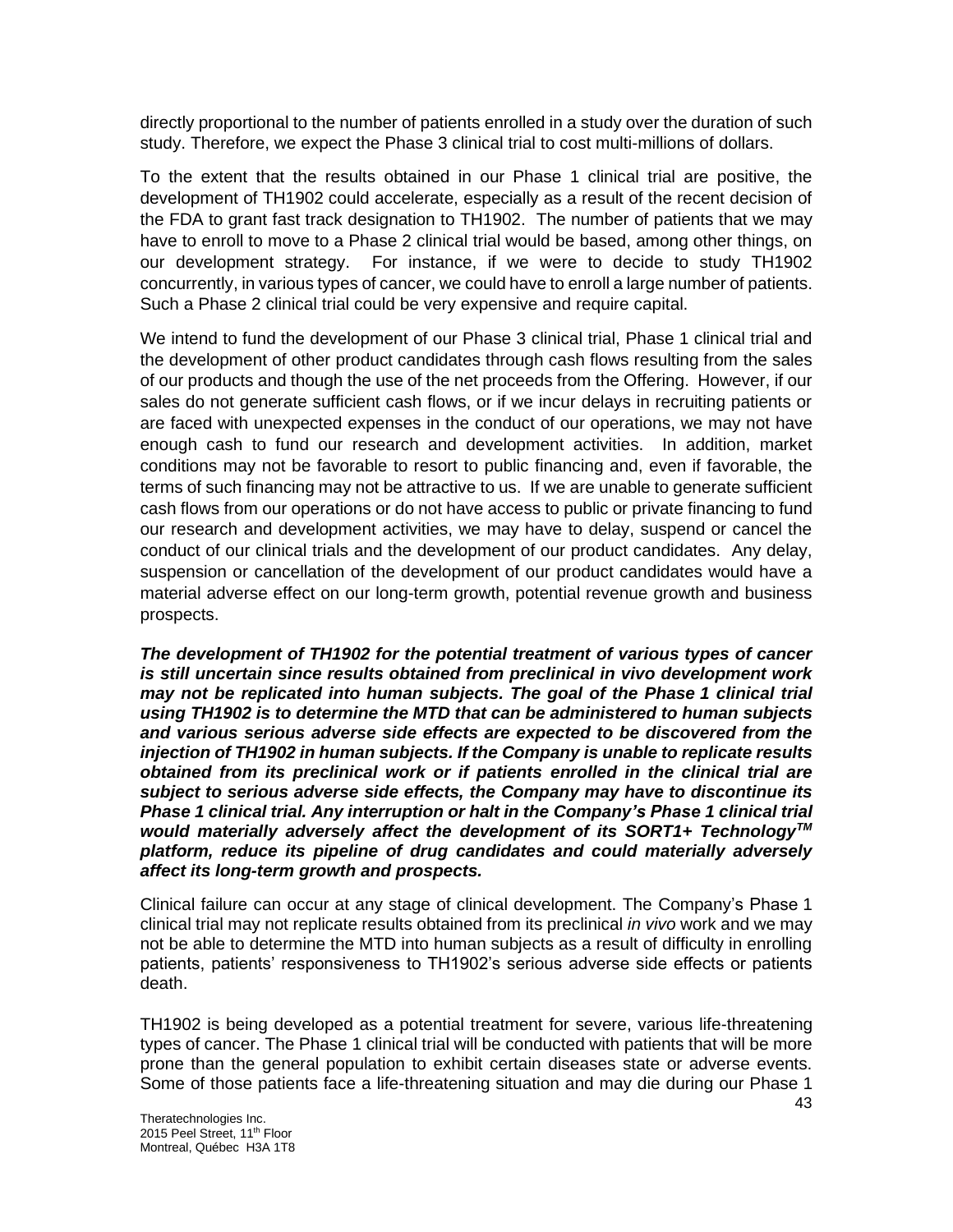clinical trial. Although the Company expects patients to have serious adverse side effects from the administration of TH1902, it may become difficult to discern whether certain events or symptoms observed in certain patients are directly related to TH1902. In the event of the death of a patient, the Company may have to suspend its Phase 1 clinical trial to determine whether such patient's death is associated with the administration of TH1902. The suspension period could be lengthy since an investigation will be conducted to determine its causation. In the event the death of a patient is found not to be associated with TH1902, which would lead to the continuity of the Company's Phase 1 clinical trial, the FDA may nonetheless require that the Company amend its Phase 1 clinical trial design by imposing various safety measures, the effect of which would be to increase its costs. In addition, the Company may have difficulty enrolling additional patients to resume the trial as a result of such death. The amendment of a Phase 1 clinical trial design, the obligation to add additional safety measures or the difficulty in enrolling additional patients would cause delays and increase the costs to complete the Company's Phase 1 clinical trial. If the death of a patient is found to be related to TH1902, the Company may have to halt or completely cease its Phase 1 clinical trial which could lead to the abandonment of the development of our SORT1+ Technology™ platform. The abandonment of the development of the Company's SORT1+ Technology™ platform would reduce its pipeline of drug candidates and could materially adversely affect its long-term growth and prospects.

## *The conduct of clinical trials requires the enrolment of patients and difficulties in enrolling patients could delay the conduct of our clinical trials or result in their noncompletion.*

In connection with the development of a new treatment or a new drug, such as the development of tesamorelin for the potential treatment of NASH in the general population and the development of our PDCs resulting from our SORT1+ Technology™ platform, we must conduct clinical trials. Clinical trials require the enrolment of patients and we may have difficulties enrolling patients for those clinical trials. These difficulties may arise as a result of the confinement measures adopted by regulatory authorities in the context of the COVID-19 pandemic, design protocol, the size of the patient population, the eligibility criteria to participate in the clinical trials, the availability of competing therapies, the patient referral practices of physicians and the availability of clinical trial sites. Difficulty in enrolling patients in connection with the conduct of clinical trials could result in their cancellation or delays in completing them. Once patients are enrolled in a clinical trial, the occurrence of any adverse drug effects or side effects observed during the trial could also result in the clinical trial being cancelled. The cancellation of clinical trials for the foregoing reasons could lead to our forfeiting the development of the product candidates tested in those clinical trials and have a material adverse effect on our long-term growth and prospects.

#### *Regulatory agencies have not approved the F8 Formulation as being bioequivalent to the Company's F1 Formulation. Under such circumstances, the Company may have to conduct additional clinical studies to prove the bioequivalence of the F8 Formulation against the F1 Formulation, resulting in additional capital expenditures and delays in the use of the F8 Formulation.*

The Company has conducted studies to assess the bioequivalence of the F8 Formulation against the F1 Formulation. These studies were conducted based on the current FDA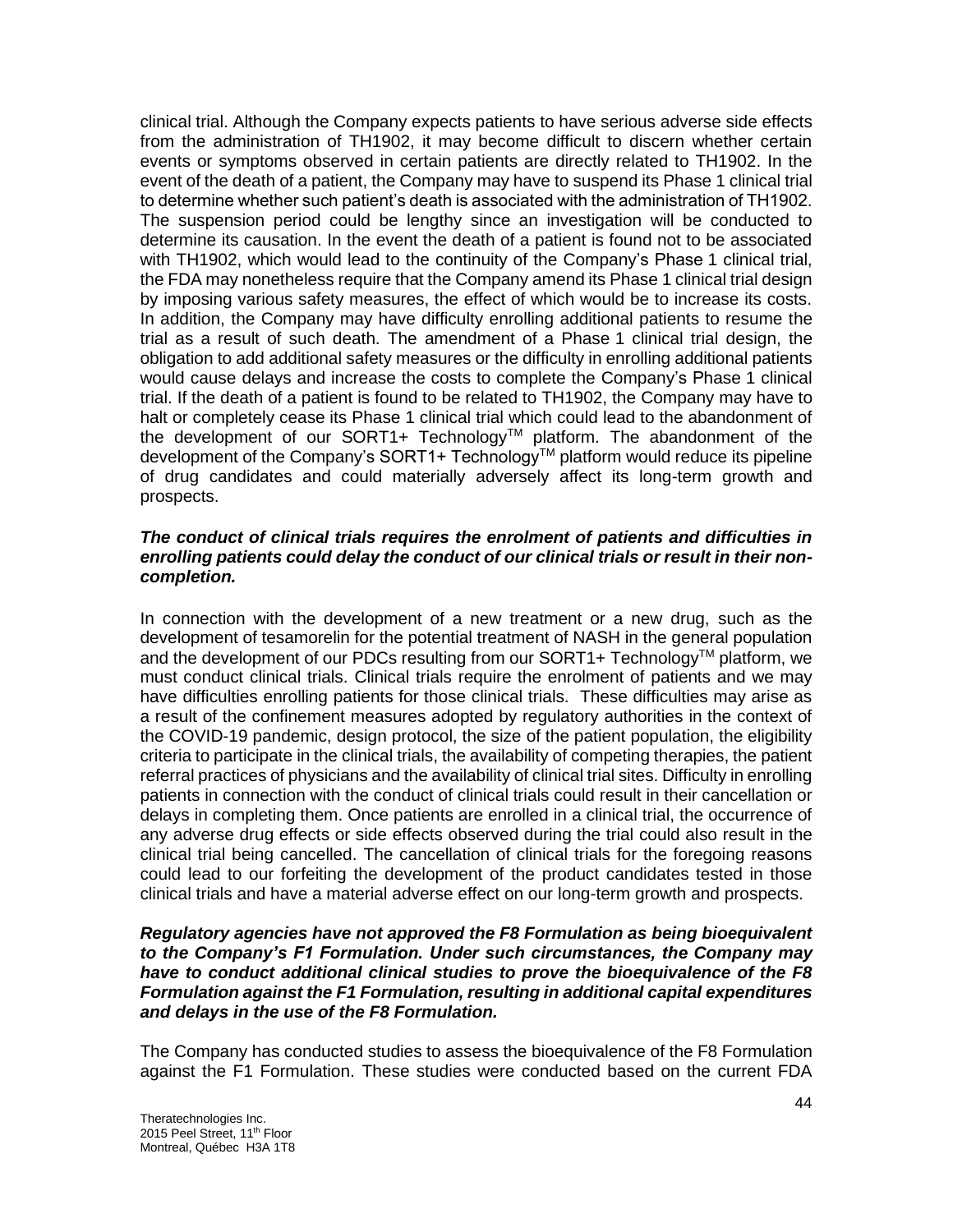regulation to show the bioequivalence of formulations. The Company has not filed an sBLA with the FDA seeking the approval of the F8 Formulation for commercial use and does not contemplate making such filing before 2022.

In addition, the Company has not manufactured validation batches of the F8 Formulation and is therefore currently unable to determine whether the manufacturing process will be stable and allow the commercial use of the F8 Formulation, even if approved by the FDA as being bioequivalent to the F1 Formulation.

If the FDA does not approve the F8 Formulation as being bioequivalent to the F1 Formulation, the Company would have to conduct additional testing using the F8 Formulation which would delay the time by which the Company could commercialize the F8 Formulation and which would require the Company to incur additional expenses, all of which could adversely affect the Company's financial condition or results of operations. Furthermore, the non-approval of the F8 Formulation would prevent the Company from using the Pen currently under development.

*The development of a multi-dose pen injector for the F8 Formulation is risky, and its commercial use is subject to the approval of regulatory agencies. There can be no guarantee that the development of the multi-dose pen injector will be successful or, even if successful, that it will be approved for commercial use by regulatory agencies. The failure to obtain approval of the multi-dose pen injector using the F8 Formulation could reduce our competitive advantage vis-à-vis other potential medicine for the treatment of NASH in the general population and also result in lower sales of tesamorelin approved for the treatment of lipodystrophy in patients living with HIV.*

The Company has undertaken through third-party service providers the development of the Pen for the F8 Formulation. Although the Pen is already used with other drugs, some development is required to adapt its delivery system to the F8 Formulation dosing. The development of a device is complex, subject to failure, and there can be no guarantee that it will result in an approved drug-device for commercial use. Any issues encountered in developing the Pen could delay its use in the development of tesamorelin for the treatment of NASH in the general population and reduce the likelihood of such device being approved for use in the treatment of NASH in the general population. Consequently, the Company could have to conduct additional clinical trials using the device and incur unplanned capital expenditures, thereby affecting its financial condition.

The Company could lose its competitive advantage *vis-à-vis* other potential medicine for the treatment of NASH in the general population if it is unable to develop or obtain approval of the Pen for its F8 Formulation. The Company could also reduce the potential growth of its tesamorelin-related franchise for the treatment of HIV-associated lipodystrophy if it is unable to introduce a Pen using the F8 Formulation for the treatment of such disease. Any delays in getting the Pen approved, or the non-approval thereof, will have a material adverse effect on the Company's sales growth, financial results and business prospects.

Finally, the development of the Pen relies on agreements with single third-party service providers and exposes the Company to the risks faced by these third-party service providers, such as failure by these third parties to comply with applicable laws, the loss of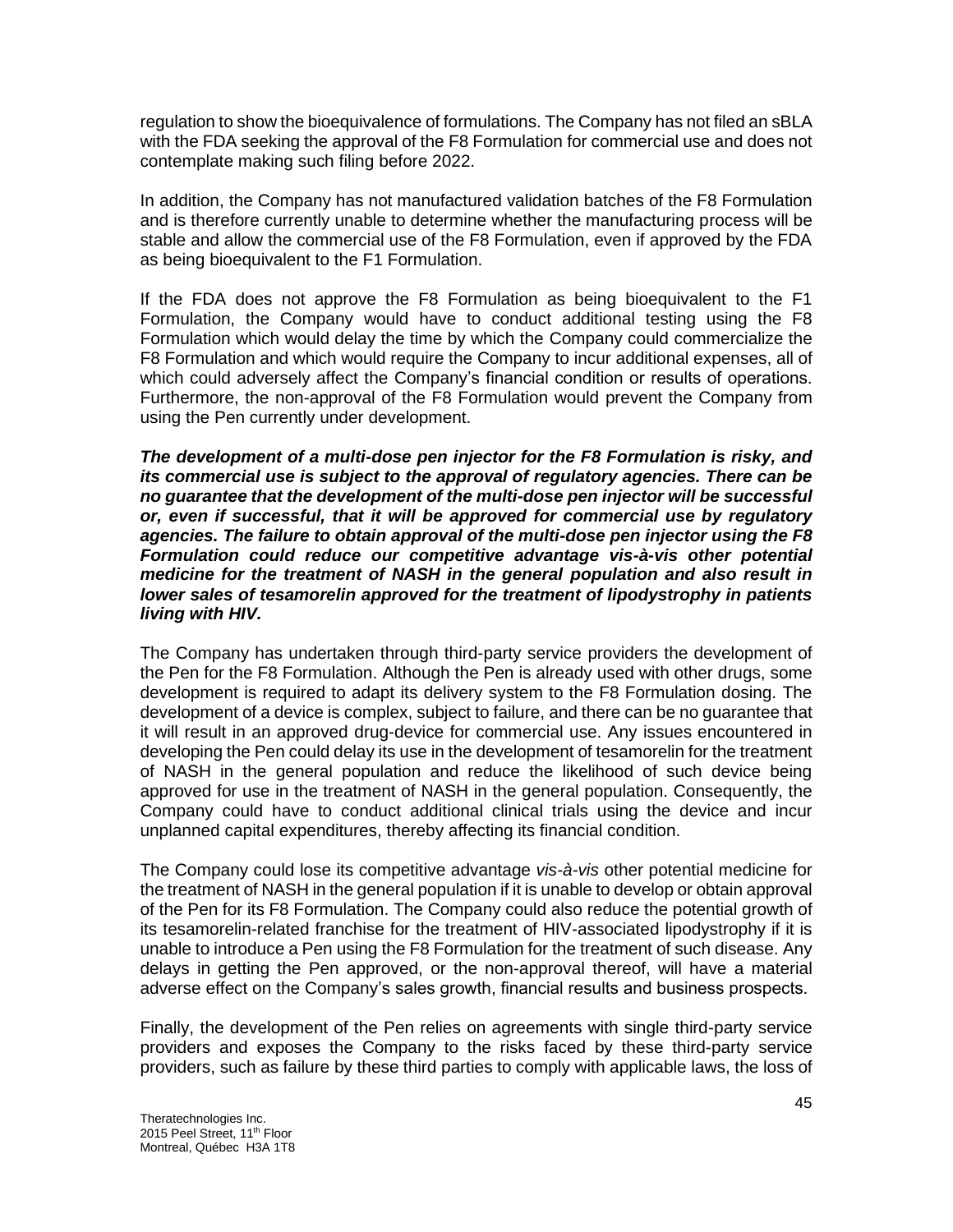their operating licenses, the loss of key personnel, a shutdown of their facilities as a result of financial condition, COVID-19 or other *force majeure* issues, as well as their failure to perform their contractual obligations under the agreements with the Company. The occurrence of any of those instances would have a material adverse effect on the Company's business, results of operations and financial condition.

# **RISKS RELATED TO OUR INTELLECTUAL PROPERTY**

## *Our failure to protect our intellectual property may have a material adverse effect on our ability to develop and commercialize our products.*

We will be able to protect our intellectual property rights from unauthorized use by third parties only to the extent that our intellectual property rights are covered and protected by valid and enforceable patents, trademarks and copyrights or are effectively maintained as trade secrets. We try to protect our intellectual property position by, among other things, filing patent applications and trademark applications related to our proprietary technologies, inventions, improvements and tradenames that are important to the development of our business.

Because the patent and trademark position of pharmaceutical companies involves complex legal and factual questions, the issuance, scope, validity, and enforceability of patents and trademarks cannot be predicted with certainty. Patents and trademarks, if issued, may be challenged, invalidated or circumvented. For example, if our patents are invalidated or found to be unenforceable, we would lose the ability to exclude others from making, using or selling the inventions claimed. Moreover, an issued patent does not guarantee us the right to use the patented technology or commercialize a product using that technology. Third parties may have blocking patents that could be used to prevent us from developing our compounds, selling our products or commercializing our patented technology. Thus, patents that we own may not allow us to exploit the rights conferred by our intellectual property protection.

Our pending patent applications may not be issued or granted as patents. Even if issued, they may not be issued with claims of sufficient breadth to protect our product candidates and technologies or may not provide us with a competitive advantage against competitors with similar products or technologies. Furthermore, others may independently develop products or technologies similar to those that we have developed or may reverse engineer or discover our trade secrets through proper means. In addition, the laws of many countries do not protect intellectual property rights to the same extent as the laws of Canada, the United States and the European Patent Convention, and those countries may also lack adequate rules and procedures for defending intellectual property rights effectively.

We also rely on trade secrets, know-how and technology, which are not protected by patents, to maintain our competitive position. We try to protect this information by entering into confidentiality agreements with parties who have access to such confidential information, such as our current and prospective suppliers, distributors, manufacturers, commercial partners, employees and consultants. Any of these parties may breach the agreements and disclose confidential information to our competitors. It is possible that a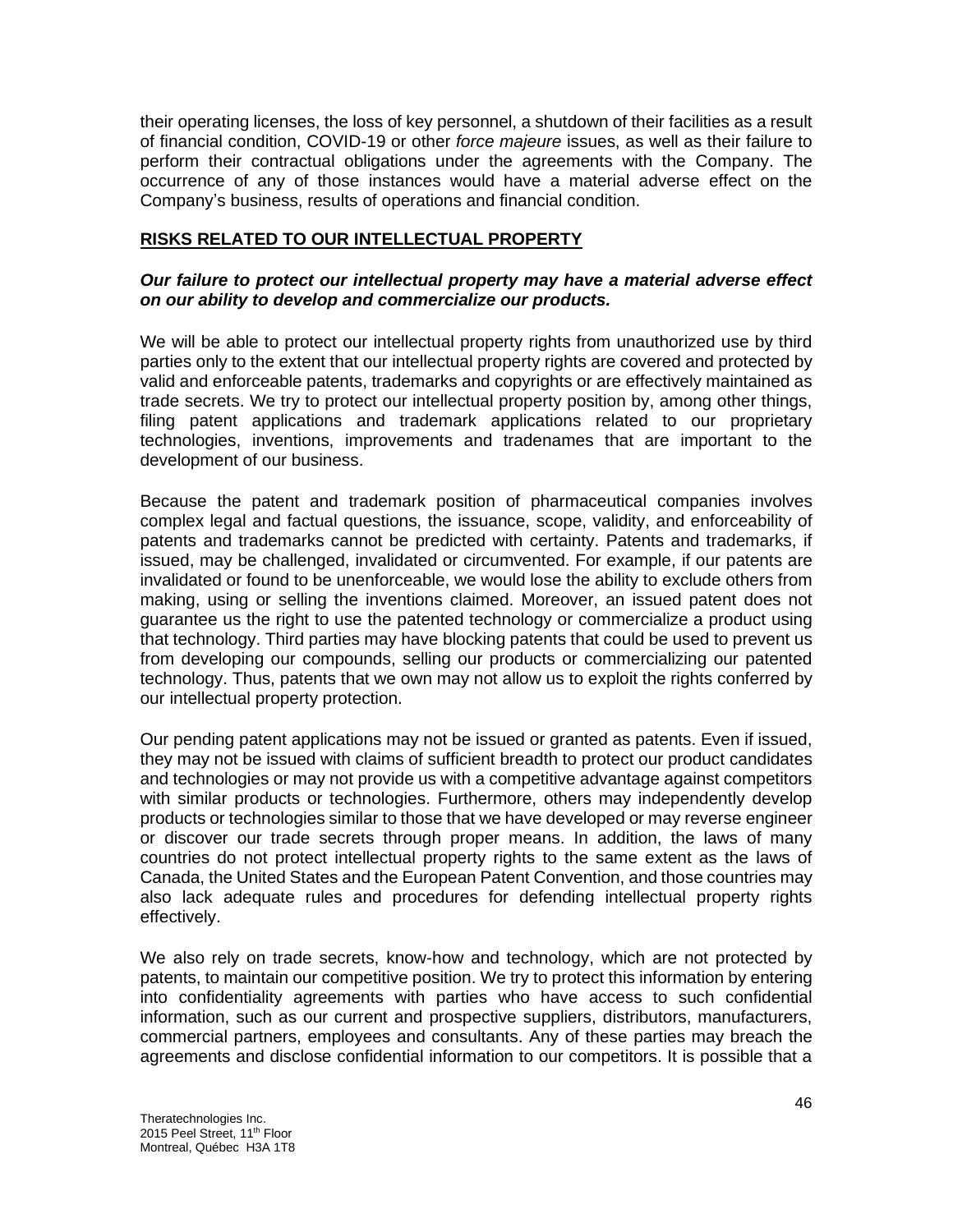competitor will make use of such information, and that our competitive position could be disadvantaged.

Enforcing a claim that a third party infringes on, has illegally obtained or is using an intellectual property right, including a trade secret or know-how, is expensive and timeconsuming and the outcome is unpredictable. In addition, enforcing such a claim could divert management's attention from our business. If any intellectual property right were to be infringed, disclosed to or independently developed by a competitor, our competitive position could be harmed. Any adverse outcome of such litigation or settlement of such a dispute could subject us to significant liabilities, could put one or more of our pending patent applications at risk of being invalidated or interpreted narrowly, could put one or more of our patents at risk of not issuing, or could facilitate the entry of generic products.

Furthermore, because of the substantial amount of discovery required in connection with intellectual property litigation, there is a risk that some of our confidential information could be compromised by disclosure during this type of litigation. For example, confidential information may be disclosed, inadvertently or as ordered by the court, in the form of documents or testimony in connection with discovery requests, depositions or trial testimony. This disclosure would provide our competitors with access to our proprietary information and may harm our competitive position.

## *Our commercial success depends, in part, on our ability not to infringe on third party patents and other intellectual property rights.*

Our capacity to commercialize *EGRIFTA SV®* and Trogarzo® will depend, in part, upon our ability to avoid infringing third party patents and other third-party intellectual property rights. The biopharmaceutical and pharmaceutical industries have produced a multitude of patents and it is not always easy for participants, including us, to determine which patents cover various types of products, processes of manufacture or methods of use. The scope and breadth of patents is subject to interpretation by the courts and such interpretation may vary depending on the jurisdiction where the claim is filed and the court where such claim is litigated. For instance, the fact that we own patents for the treatment of HIV-related lipodystrophy in certain jurisdictions does not guarantee that we are not infringing one or more third-party patents in such jurisdictions and there can be no guarantee that we will not infringe or violate third-party patents and other third-party intellectual property rights in the United States or other jurisdictions.

Patent analysis for non-infringement is based in part on a review of publicly available databases. Although we review from time to time certain databases to conduct patent searches, we do not have access to all databases. It is also possible that we will not have reviewed some of the information contained in the databases or we found it to be irrelevant at the time we conducted the searches. In addition, because patents take years to issue, there may be currently pending applications that have not yet been published or that we are unaware of, which may issue later as patents. As a result, there can be no guarantee that we will not violate third-party patents.

Because of the difficulty in analyzing and interpreting patents, there can be no guarantee that a third party will not assert that we infringe such third-party's patents or any of its other intellectual property rights. Under such circumstances, there is no guarantee that we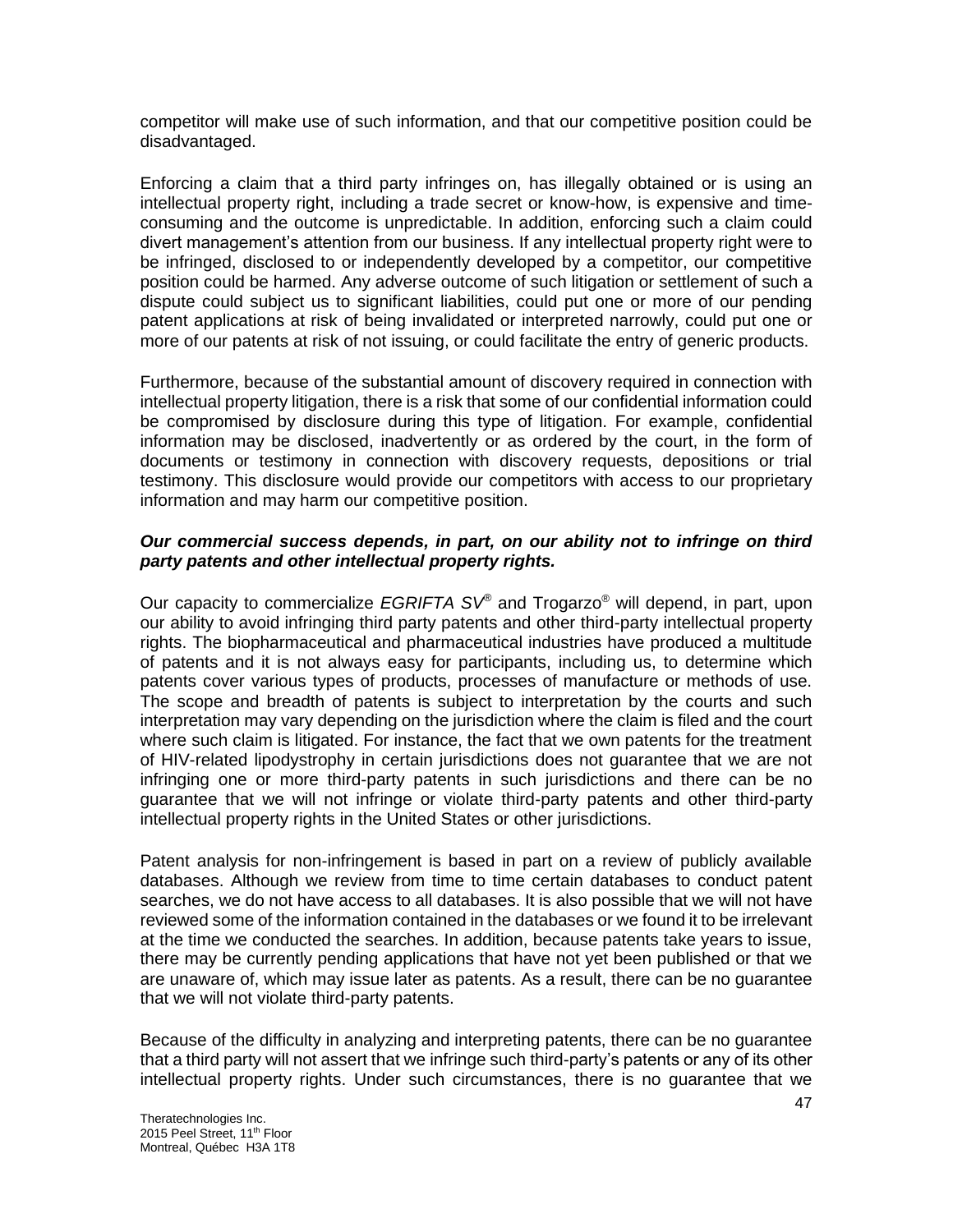would not become involved in litigation. Litigation with any third party, even if the allegations are without merit, is expensive, time-consuming and would divert management's attention from the daily execution of our business plan. Litigation implies that a portion of our financial assets would be used to sustain the costs of litigation instead of being allocated to further the development of our business.

If we are involved in patent infringement litigation, we would need to prevail in demonstrating that our products do not infringe the asserted patent claims of the relevant patent, that the patent claims are invalid or that the patent is unenforceable. If we are found to infringe a third-party patent or other intellectual property right, we could be required to enter into royalty or licensing agreements on terms and conditions that may not be favorable to us, and/or pay damages, including up to treble damages in the United States (for example, if found liable of willful infringement) and/or cease the development and commercialization of our product candidates. Even if we were able to obtain a license, the rights may be non-exclusive, which could result in our competitors gaining access to the same intellectual property and to compete with us.

There may be issued patents that we are unaware of that our products may infringe, or patents that we believe we do not infringe but ultimately could be found to infringe. If we were to challenge the validity of a competitor's issued United States patent in a United States court, we would need to overcome a statutory presumption of validity that attaches to every United States patent. This means that, in order to prevail, we would have to present clear and convincing evidence as to the invalidity of the patent's claims. We cannot guarantee that a court would find in our favour on questions of infringement and validity. Any finding that we infringe or violate a third-party patent or other intellectual property right could materially adversely affect our business, financial condition and operating results.

# **REGULATORY RISKS**

# *We may be subject to enforcement action if we engage in the off-label promotion of EGRIFTA® , EGRIFTA SV® or Trogarzo® .*

Our promotional materials and training methods must comply with the *Federal Food, Drug and Cosmetic Act*, as amended, of the United States, or FFDCA, as well as with laws in the European Union, including EU Member States laws, and other applicable laws and regulations, including restraints and prohibitions on the promotion of off-label, or unapproved, use. Physicians may prescribe our products for off-label use without regard to these prohibitions, as the FFDCA does not restrict or regulate a physician's choice of treatment within the practice of medicine. However, if the FDA determines that our promotional materials or training of company employees or agents constitutes promotion of an off-label use, it could request that we modify our training or promotional materials, issue corrective action, or subject us to regulatory or enforcement actions, including but not limited to the issuance of an untitled letter or warning letter, and a judicial action seeking injunction, product seizure and civil or criminal penalties. It is also possible that other federal, state or non-U.S. enforcement authorities might take action if they consider our promotional or training materials to constitute promotion of an unapproved use, which could result in significant fines or penalties under other statutory authorities, such as laws prohibiting false claims for reimbursement. Our reputation would also be damaged. Although our policy is to refrain from written or oral statements that could be considered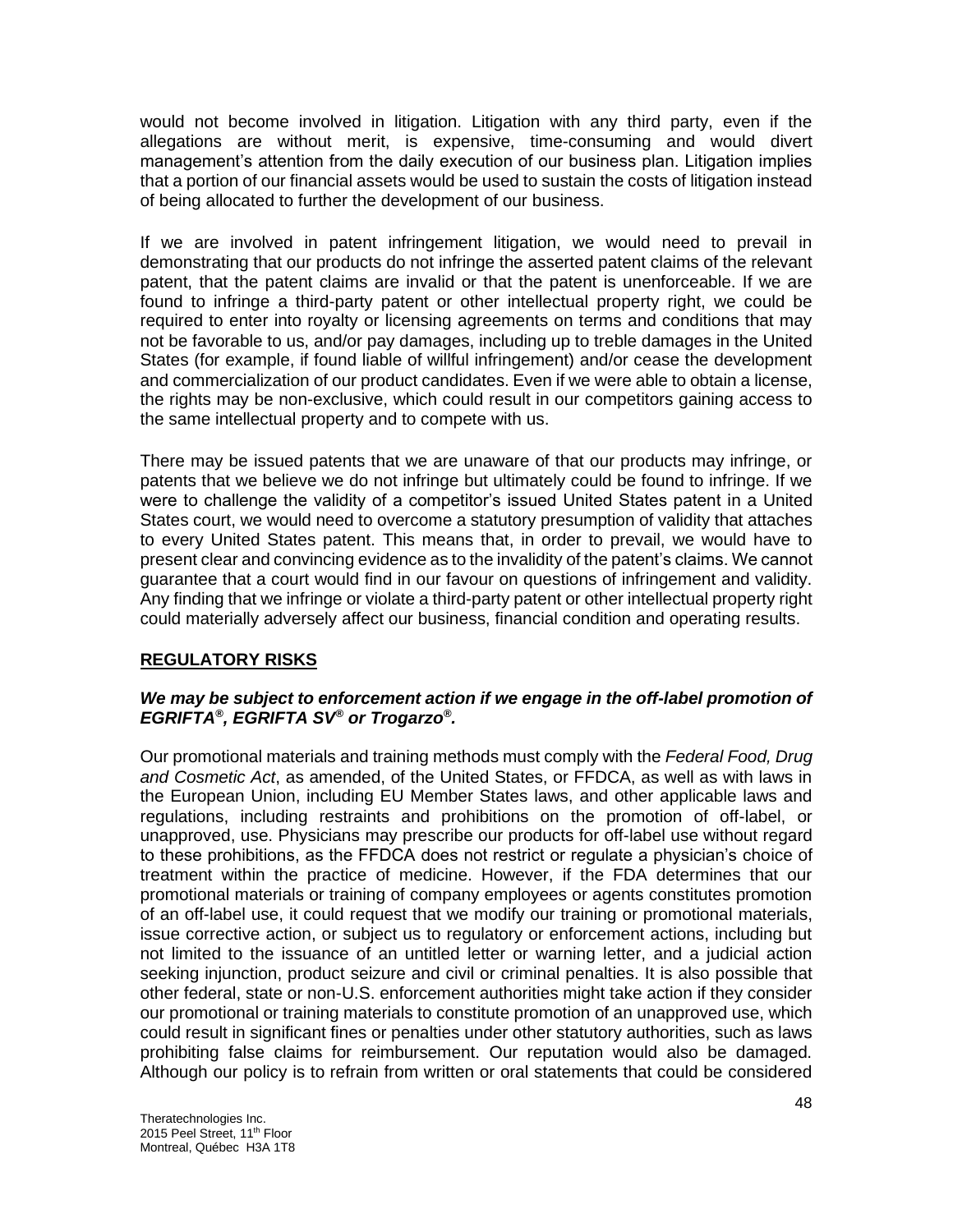off-label promotion of our products, the FDA or other regulatory agencies, such as Health Canada and the EMA, could disagree and conclude that we have engaged in off-label promotion. In addition, the off-label use of our products may increase the risk of product liability claims. Product liability claims are expensive to defend and could divert our management's attention, result in substantial damage awards against us and harm our reputation.

We are not allowed to conduct promotional activities related to *EGRIFTA SV*® and Trogarzo<sup>®</sup> in Canada since none of those products have been approved in this territory. Promotional activities may begin once a drug is approved by Health Canada, in Canada.

### *The pharmaceutical industry is highly regulated and pharmaceutical companies are subject to various federal and state fraud and abuse laws, including, without limitation, the federal Anti-Kickback Statute and the federal False Claims Act.*

Healthcare fraud and abuse regulations are complex, and even minor irregularities can potentially give rise to claims that a statute or prohibition has been violated. The laws that may affect our ability to operate include:

- the federal healthcare program's anti-kickback law, which prohibits, among other things, persons from knowingly and willfully soliciting, receiving, offering or paying remuneration, directly or indirectly, in exchange for or to induce or reward either the referral of an individual for, or the purchase, order or recommendation of, any good or service for which payment may be made under federal healthcare programs such as the Medicare and Medicaid programs;
- federal false claims laws which prohibit, among other things, individuals or entities from knowingly presenting, or causing to be presented, claims for payment from Medicare, Medicaid, or other third-party payors that are false or fraudulent;
- the federal Health Insurance Portability and Accountability Act of 1996, which created federal criminal laws that prohibit executing a scheme to defraud any healthcare benefit program or making false statements relating to healthcare matters;
- the FFDCA and similar laws regulating advertisement and labeling; and
- European Union's, EU Member States' and U.S. States' law equivalents of each of the above federal laws, such as anti-kickback and false claims laws which may apply to items or services reimbursed by any third-party payor, including commercial insurers.

In the United States, the federal anti-kickback law has been interpreted to apply to arrangements between pharmaceutical manufacturers on the one hand and prescribers, purchasers or formulary managers on the other. Although there are several statutory exemptions and regulatory safe harbors protecting certain common activities from prosecution, the exemptions and safe harbors are drawn narrowly, and practices that involve remuneration intended to induce or reward prescribing, purchasing or recommending may be subject to scrutiny if they do not qualify for an exemption or safe harbor. Most American states also have statutes or regulations similar to the federal anti-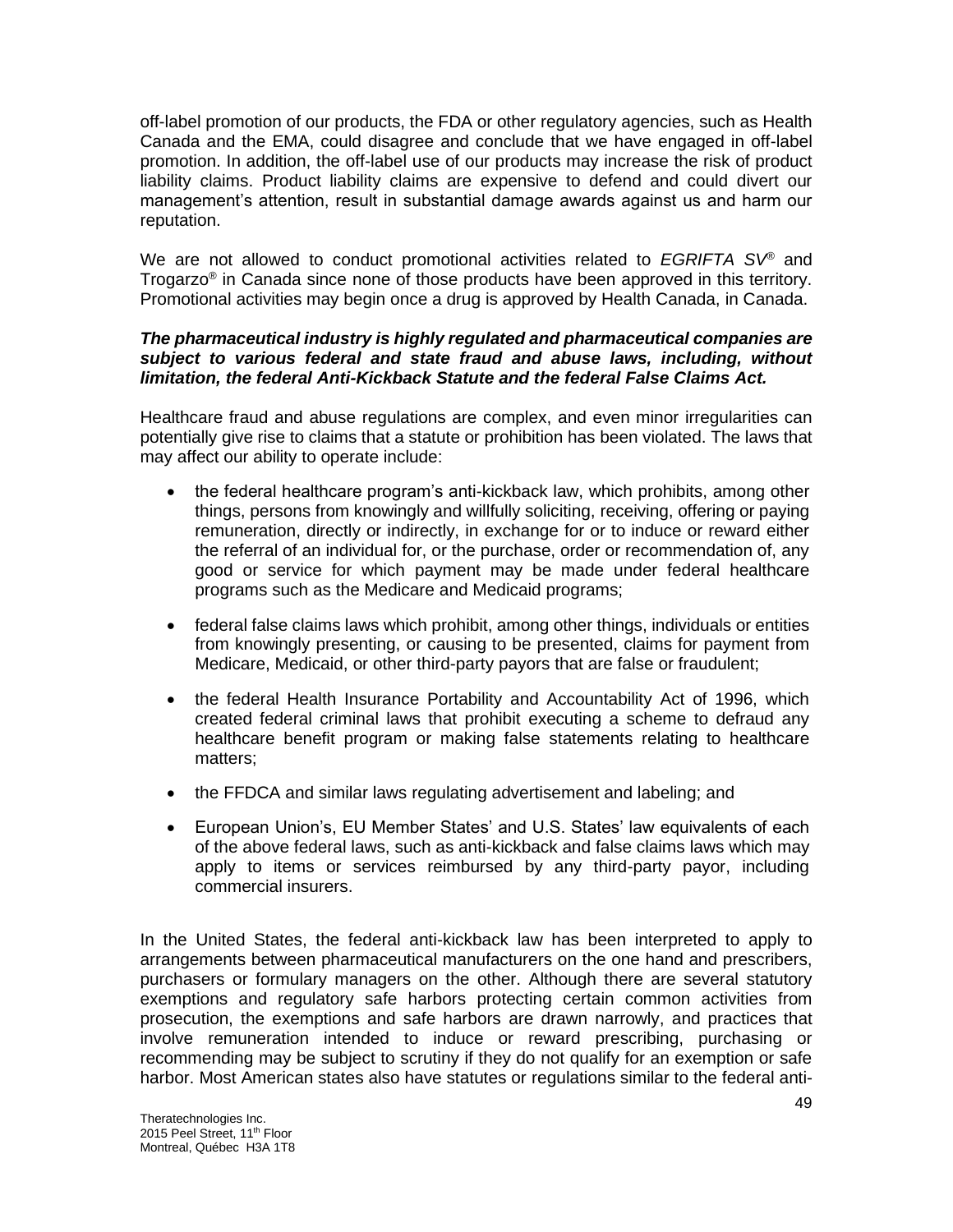kickback law and federal false claims laws, which apply to items and services covered by Medicaid and other state programs, or, in several states, apply regardless of the payor. Administrative, civil and criminal sanctions may be imposed under these federal and state laws. Further, the Health Care Reform Law, among other things, amends the intent requirement of the U.S. federal anti-kickback and criminal healthcare fraud statutes. A person or entity can now be found guilty under the federal anti-kickback law without actual knowledge of the statute or specific intent to violate it. In addition, the Health Care Reform Law provides that the U.S. government may assert that a claim including items or services resulting from a violation of the federal anti-kickback statute constitutes a false or fraudulent claim for purposes of the false claims statutes. Possible sanctions for violation of these anti-kickback laws include monetary fines, civil and criminal penalties, exclusion from Medicare and Medicaid programs and forfeiture of amounts collected in violation of such prohibitions. Any violations of these laws, or any action against us for violation of these laws, even if we successfully defend against it, could result in a material adverse effect on our reputation, business, financial condition and operating results.

To enforce compliance with the federal laws, the U.S. Department of Justice, or DOJ, scrutinizes interactions between healthcare companies and healthcare providers, which has led to a number of investigations, prosecutions, convictions and settlements in the healthcare industry. Dealing with investigations can be time and resource consuming and can divert management's attention from the business. Additionally, if a healthcare provider settles an investigation with the DOJ or other law enforcement agencies, we may be forced to agree to additional onerous compliance and reporting requirements as part of a consent decree or corporate integrity agreement. Any such investigation or settlement could increase our costs or otherwise have an adverse effect on our business. Over the past few years, a number of pharmaceutical and other healthcare companies have been prosecuted under these laws for a variety of promotional and marketing activities, such as: providing free trips or items and gifts of value to prescribers, "sham" consulting fees and grants and other monetary benefits to prescribers; reporting inflated average wholesale prices that were then used by federal programs to set reimbursement rates; engaging in off-label promotion; and submitting inflated best price information to the Medicaid Rebate Program to reduce liability for Medicaid rebates.

In addition, there has been a recent trend of increased federal and state regulation on payments made to physicians for marketing. Some states, such as California, Massachusetts and Vermont, mandate implementation of commercial compliance programs, along with the tracking and reporting of gifts, compensation and other remuneration to certain healthcare professionals. The shifting commercial compliance environment and the need to build and maintain robust and expandable systems to comply with different compliance and/or reporting requirements in multiple jurisdictions increase the possibility that a healthcare company may run afoul of one or more of the requirements.

If our activities are found to be in violation of these laws or any other federal and state fraud and abuse laws, we may be subject to penalties, including civil and criminal penalties, damages, fines and the curtailment or restructuring of our activities with regard to the commercialization of our products in the United States, which could harm the commercial sales of our products and materially affect our business, financial condition and results of operations. We cannot guarantee that we will be able to mitigate all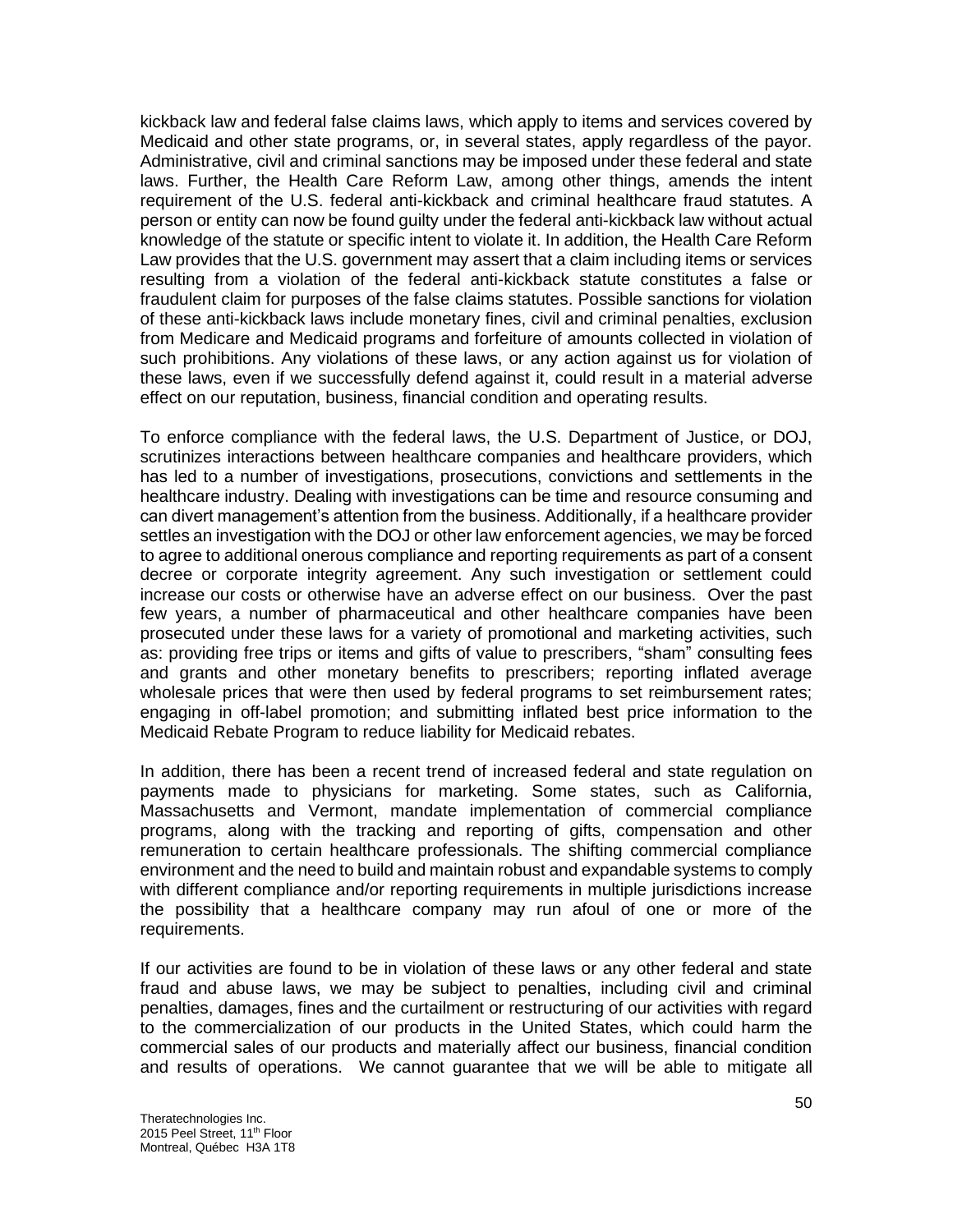operational risks. In addition, we cannot guarantee that we, our employees, our consultants or our contractors are or will be in compliance with all potentially applicable U.S. federal and state regulations and/or laws. Because of the far-reaching nature of these laws, we may be required to alter or discontinue one or more of our business practices to be in compliance with these laws. If we fail to adequately mitigate our operational risks or if we or our agents fail to comply with any of those regulations, laws and/or requirements, a range of actions could result, including, but not limited to, the termination of clinical trials, the failure to approve a product candidate, restrictions on *EGRIFTA SV® ,* Trogarzo® or their respective manufacturing processes, withdrawal of *EGRIFTA SV®* or Trogarzo® from the market, significant fines, exclusion from government healthcare programs or other sanctions or litigation. Such occurrences could have a material adverse effect on our product sales, business and results of operations.

The scope and enforcement of these laws is uncertain and subject to rapid change in the current environment of healthcare reform. U.S. federal or state regulatory authorities might challenge our current of future activities under these laws. Any such challenge could have a material adverse effect on our reputation, business, results of operations and financial condition. Any state or federal regulatory review of us or the third parties with whom we contract, regardless of the outcome, would be costly and time-consuming.

# **LITIGATION RISKS**

*If we fail to comply with our contractual obligations, undertakings and covenants under our agreements with our commercial partners and third-party service providers, we may be exposed to claims for damages and/or termination of these*  agreements, all of which could materially adversely affect the commercialization of EGRIFTA SV<sup>®</sup> and Trogarzo<sup>®</sup>, our capacity to generate revenues and management's *attention to the development of our business.* 

We rely on third-party service providers for sales, marketing, distribution and manufacturing activities related to *EGRIFTA SV®* and Trogarzo*®* in the United States. Under our agreements with our third-party service providers, we have assumed certain obligations, undertakings and covenants which, if breached by us and not remedied within the agreed upon periods, could expose us to claims for damages and/or termination of these agreements. If we are unable to meet our obligations under any of our agreements with TaiMed as well as with third-party service providers which results in termination of such agreements, this will materially adversely affect our business, financial condition and operating results since we rely on single third-party service providers, each of whom performing key services for the success of our business plan.

# *If product liability lawsuits are brought against us, they could result in costly and time-consuming litigation and significant liabilities.*

Despite all reasonable efforts to ensure the safety of our products we may be commercializing, it is possible that we or our commercial partners will sell products which are defective, to which patients react in an unexpected manner, or which are alleged to have side effects. The development, manufacture and sale of such products may expose us to potential liability, and the pharmaceutical industry has been subject to significant product liability litigation. Any claims, with or without merit, could result in costly litigation,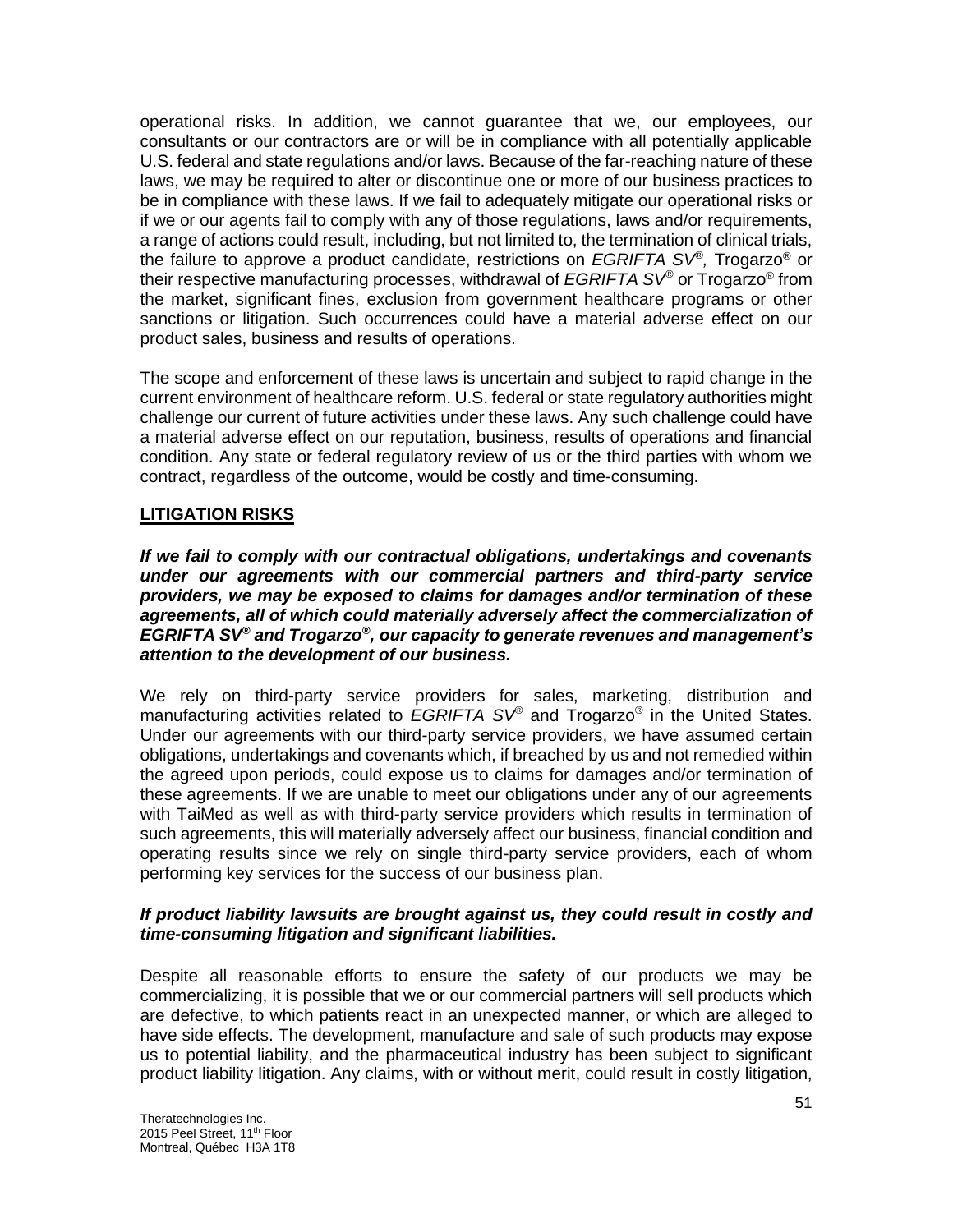reduced sales, significant liabilities and diversion of our management's time and attention and could have a material adverse effect on our financial condition, business and operating results. A product liability claim could also tarnish our reputation, whether or not such claims are with or without merit.

If a product liability claim is brought against us, we may be required to pay legal and other expenses to defend the claim and, if the claim is successful, damage awards may be substantial and/or may not be covered, in whole or in part, by our insurance. We may not have sufficient capital resources to pay the damages resulting from a judgment, in which case our creditors could levy against our assets. We may also be obligated to indemnify our commercial partners and third-party service providers as well as make payments to other parties with respect to product liability damages and claims. Defending any product liability claims, or indemnifying others against those claims, could require us to expend significant financial and managerial resources and would have a material adverse effect on our reputation and our financial condition.

# **GEO-POLITICAL RISKS**

## *A variety of risks associated with our international business relationships could materially adversely affect our business.*

International business relationships in the United States, Europe, China, Taiwan and elsewhere subject us to additional risks, including:

- disruptions of important government services;
- differing regulatory requirements for drug approvals in foreign countries;
- potentially reduced protection for intellectual property rights, including unexpected changes in the rules governing patents and their enforcement;
- potential third-party patent rights in foreign countries;
- the potential for so-called parallel importing, which is what happens when a local seller, faced with high or higher local prices, opts to import goods from a foreign market, with low or lower prices, rather than buying them locally;
- unexpected changes in tariffs, trade barriers and regulatory requirements;
- economic weakness, including inflation, or political instability, particularly in foreign economies and markets;
- compliance with tax, employment, immigration and labor laws for employees traveling abroad;
- foreign taxes;
- foreign exchange contracts and foreign currency fluctuations, which could result in increased operating expenses and reduced revenue, and other obligations incident to doing business in another country;
- workforce uncertainty in countries where labor unrest is more common than in the United States and Canada;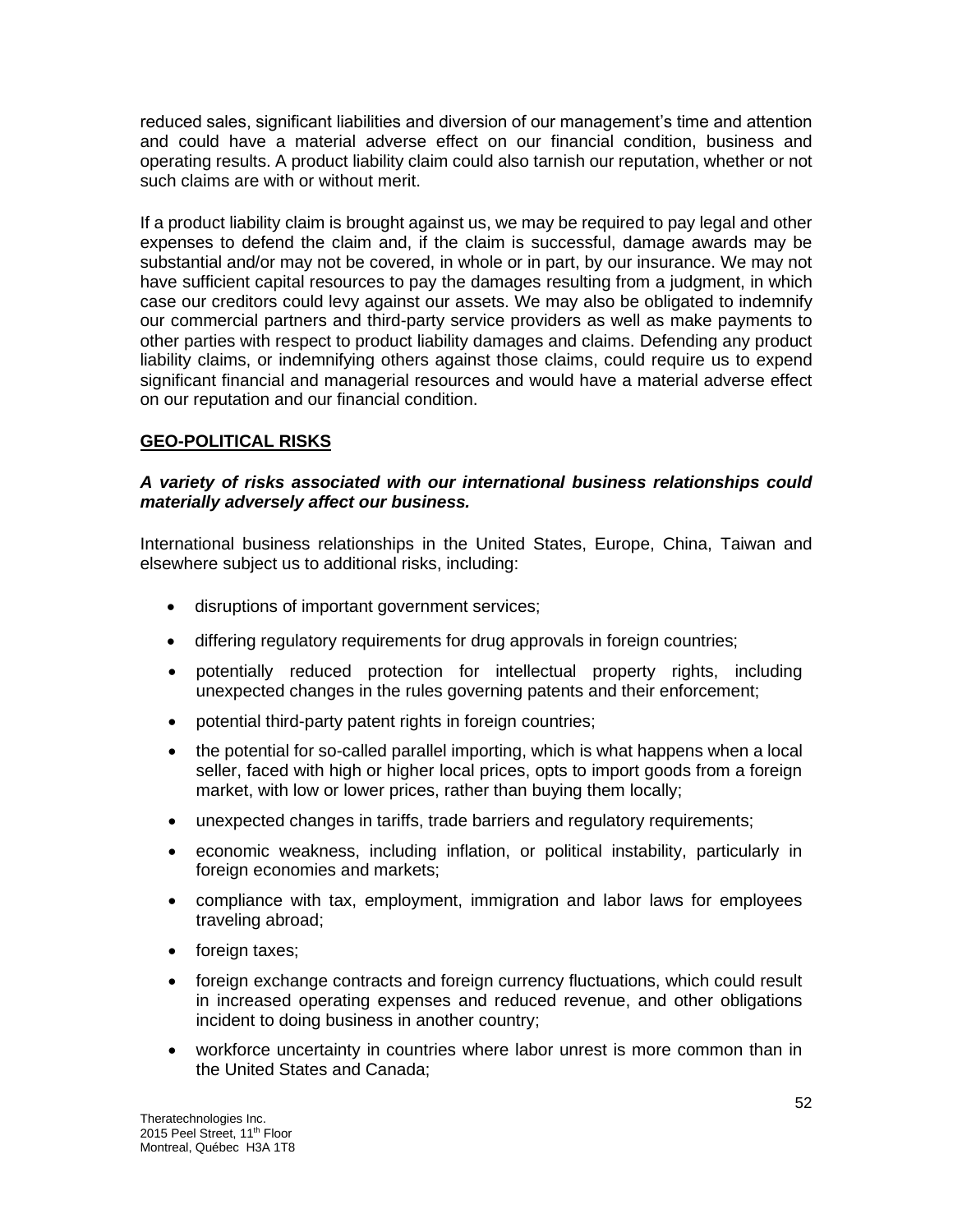- production shortages resulting from any events affecting raw material supply or manufacturing capabilities abroad; and
- business interruptions resulting from geo-political actions, including war and terrorism, or natural disasters, including earthquakes, volcanoes, typhoons, floods, hurricanes and fires, or epidemic such as the one related to the coronavirus.

These and other risks of international business relationships may materially adversely affect our business, financial condition and operating results.

## *The commercialization plan for Trogarzo® in the United Kingdom, the cost associated with such commercialization and the potential conduct of clinical trials in this country has been impacted as a result of Brexit.*

On December 31, 2020, the United Kingdom completed the transition period for its exit from the European Union, or Brexit. This has brought about changes in the registration and regulation of medicinal products intended for sale in the UK and the EU. The UK's regime for regulating the manufacture, sale, licensing and distribution of medicinal products has changed since the end of the Brexit transition period. There is now a developing pathway towards achieving marketing authorization for the sale of medicinal products in both the UK and the EU, and this will increase the overall regulatory burden on us in respect of Trogarzo®. These changes to the regulatory environment may also require us to revamp certain pharmacovigilance protocols for Trogarzo®. Overall, we may incur additional costs that may adversely impact our business, operating results and financial condition. This will require time from the management team to ensure that the appropriate authorization procedures are followed to obtain market access across the relevant regions.

In addition, from January 1, 2021, in order for results obtained from the conduct of clinical trials in EU countries to be acceptable to The Medicines and Healthcare Products Regulatory Agency, or MHRA, either the sponsor or the legal representative of that clinical trial must be established in the UK or in a country on an approved list – this list, which is subject to review every three years, currently includes all countries in the EU. In terms of the data obtained from such clinical trials, the MHRA will accept Qualified Person, or QP, certified products from EU countries if they have been checked by a Responsible Person (Import). However, if the QP for the oversight process is not a UK resident, they will only be able to perform the duties required in respect of the oversight process and will not be authorized to certify products within the UK. Therefore, if we decide to seek approval in the UK, we may need to put in place additional arrangements to achieve certification which may delay the conduct of our clinical trials and require more financial resources both of which could have a material adverse effect on our business, operating results and financial condition.

# **OTHER RISKS RELATED TO OUR BUSINESS**

*We rely extensively on the information technology systems of third-party service providers to store data, such as personal identifiable information, regarding our commercial activities for EGRIFTA® , EGRIFTA SV® and Trogarzo® . Security*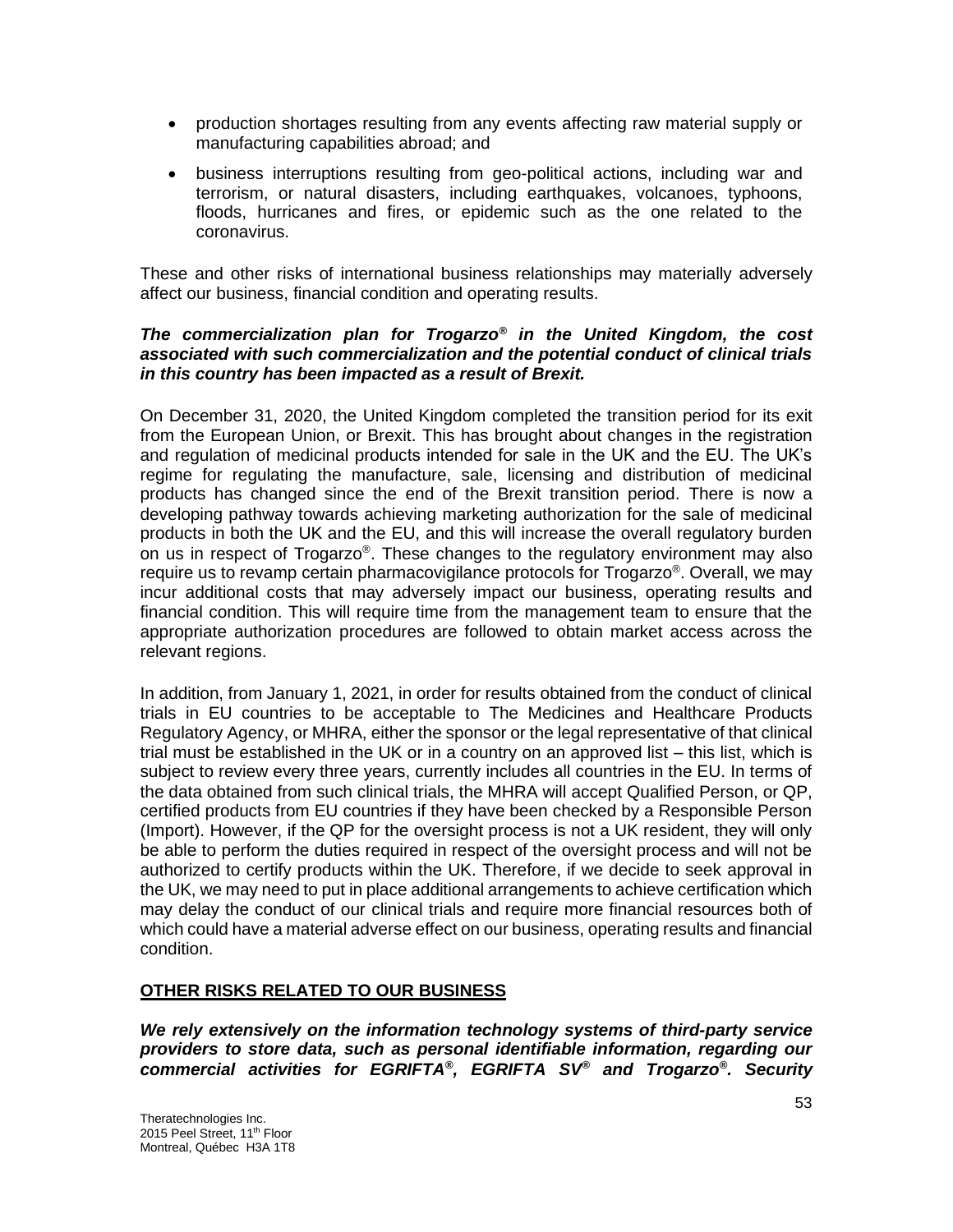## *breaches and other disruptions to those information technology systems could cause a violation of privacy laws, exposing us to liability which could cause our business and reputation to suffer.*

In the ordinary course of business, we rely upon information technology and networks, most of which are managed by third parties, to process, transmit and store electronic information to manage and support our business decisions and strategy. We have no control and access over the information technology systems of third-party service providers where most of this information is stored and we are unable to assess whether appropriate measures have been implemented to prevent or limit a security breach of their information technology systems.

We also use our information technology systems to collect and store proprietary data, such as those related to our intellectual property, customers, employees and suppliers.

In connection with the commercialization of our products and with the conduct of clinical trials, we must comply with privacy laws of various countries. For instance, in Europe, we have to comply with the European Union General Data Protection Regulation, or GDPR. The GDPR introduced data protection requirements in the European Union relating to the consent of individuals to whom the personnel data relates, the information provided to the individuals, the security we must retain, the security and confidentiality of the personal data, data breach notification and the use of third-party processors in connection with the processing of personal data. The GDPR has increased the responsibility of all parties collecting personal data. As we continue to build our infrastructure in Europe, we will continue to optimize our systems to ensure compliance with the GDPR. However, our efforts to comply with the GDPR may not be successful and could increase our costs of doing business. In addition, data protection authorities of the various EU Member States may interpret the GDPR differently adding a layer of complexity in implementing adequate compliance measures.

The secure and uninterrupted operation of third-party information technology systems and of ours is material to our business operations and strategy. Unauthorized access to data files held in our information technology systems or those of third parties could result in inappropriate use, change or disclosure of sensitive and/or personal data of our customers, employees, suppliers and patients. Any such access, disclosure or other loss of information could subject us to litigation, regulatory fines, penalties or reputational damages, any of which could have a material adverse effect on our competitive position, reputation, business, financial condition and operating results.

## *We did not generate a profit from our operation in the last fiscal year and there can be no guarantee that we will achieve consistent profitability.*

We did not generate a profit in the fiscal year ended November 30, 2020. Our profitability will mainly depend on our capacity to maintain the commercialization of *EGRIFTA SV®* and Trogarzo® successfully in the United States and Trogarzo® in the European Territory through a low-cost and effective distribution network, the recruitment and retention of talented personnel by Syneos, the deployment of an effective marketing campaign and through continued reimbursement coverage for *EGRIFTA SV®* and Trogarzo® under U.S. Medicare and Medicaid programs and under private-health insurers programs in the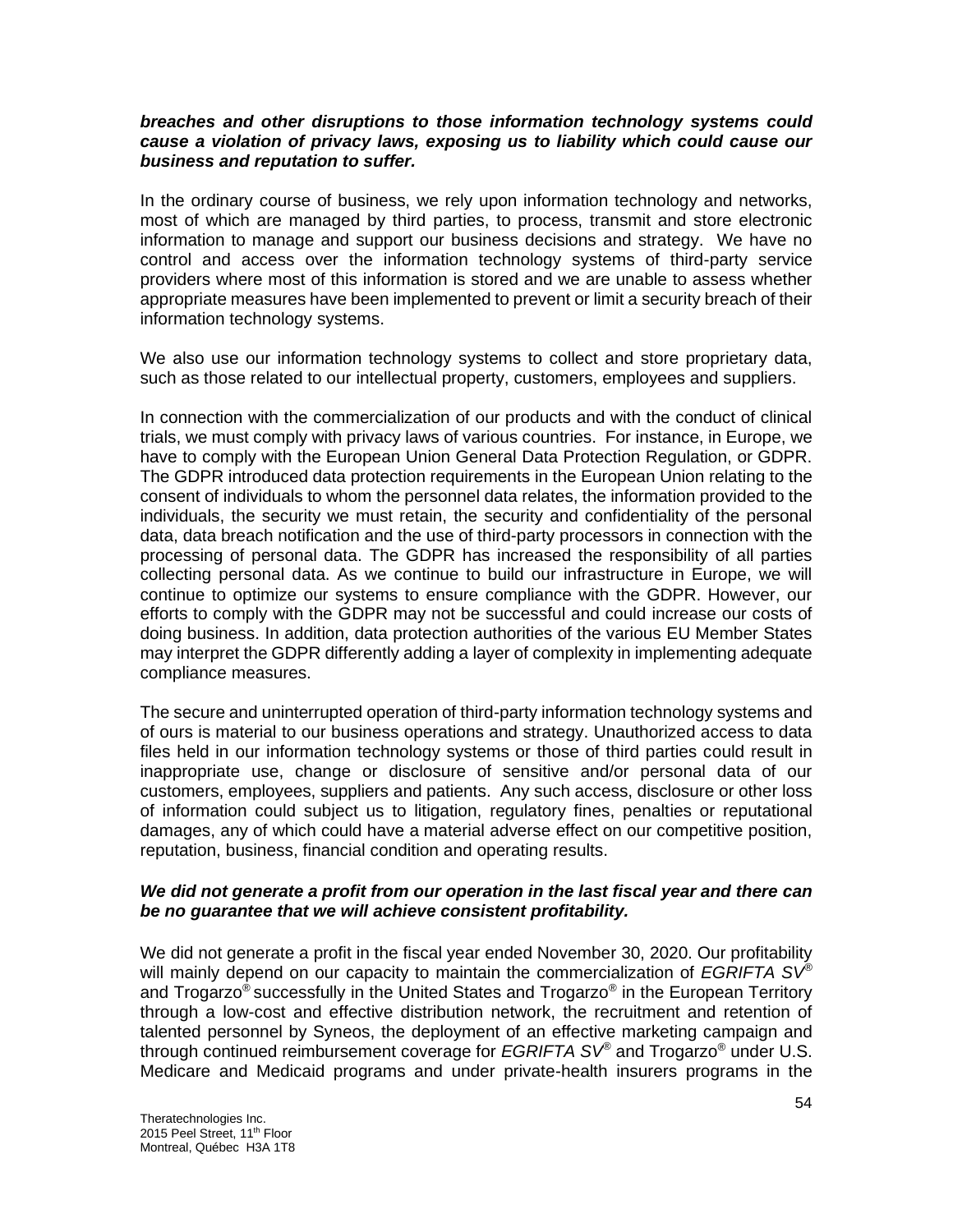United States. The obtaining of reimbursement of Trogarzo® in key European countries will also impact our capacity to be profitable.

There is no guarantee that we will continue succeeding in growing sales of *EGRIFTA SV®* and Trogarzo® in the United States. In addition, there is no guarantee that we will be able to successfully launch, commercialize and obtain reimbursement of Trogarzo<sup>®</sup> in key European countries. If revenues grow more slowly than we anticipate or if our operating expenses exceed our expectations, our business, financial condition and operating results could be materially adversely affected and we may never sustain profitability.

## *We may not be able to generate sufficient cash from our operating activities to service our debt obligations.*

Our ability to make payment on the Notes and our overall indebtedness will depend on future financial and operating performance, which is subject to prevailing economic and competitive conditions and to certain financial, business and other factors beyond our control. We may be unable to maintain a level of positive cash flows from operating activities sufficient to pay the principal and interest on our Notes.

As at November 30, 2020, we had negative operating cash flow of \$5,906,000. If our cash flows and capital resources are insufficient to fund our debt service obligations, we may be forced to reduce or delay investments and capital expenditures, seek additional capital or restructure or refinance our debt. These measures may not be successful and may not permit us to meet our scheduled debt service obligations. In the absence of such cash flows and resources, we could face substantial liquidity problems and we could have to resort to insolvency laws to seek protection from our creditors.

## *We may require additional funding and may not be able to raise the capital necessary to fund all or part of our capital requirements.*

We may need financing in order to fund all or part of our capital requirements to sustain our growth, to develop our marketing and commercial capabilities, to meet our compliance obligations with various rules and regulations to which we are subject, to conduct our research and development activities, including our Phase 3 clinical trial studying tesamorelin for the treatment of NASH and our Phase 1 clinical trial studying TH1902 for various types of cancers, and to in-license or acquire new molecules or approved products. However, our business performance may prevent us from generating enough cash-flow to meet our obligations and the market conditions may also prevent us from having access to the public market in the future at the times or in the amounts necessary. Therefore, there can be no guarantee that we will be able to continue to raise additional capital by way of public or private offerings in the future. In such a case, we would have to use other means of financing, such as entering into private financing or credit agreements, the terms and conditions of which may not be favorable to us. In addition, the issuance and sale of substantial amounts of equity, or other securities, or the perception that such issuances and sales may occur could adversely affect the market price of our common shares.

# *We depend on our current personnel to pursue our business plan and the loss of our key employees and the inability to attract and hire highly qualified individuals*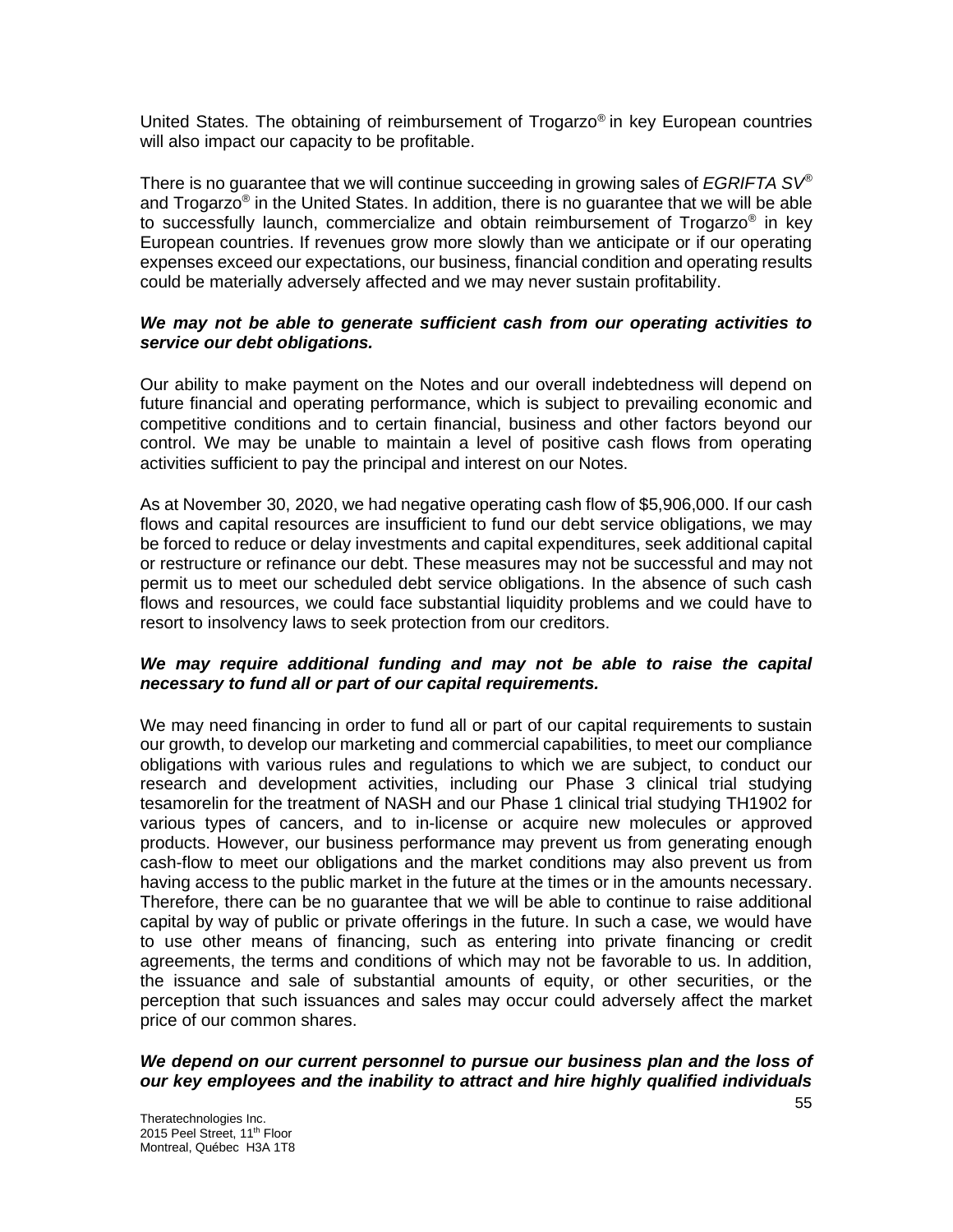## *to replace the loss of our current key employees could have a material adverse effect on our business and growth potential.*

Because of the specialized nature of our business, our success depends to a significant extent on the continued service of our key employees and on our ability to be able to attract, retain and motivate qualified manufacturing, managerial and scientific personnel. We have entered into employment agreements with our executive officers and provided them with long-term incentives as a retention mechanism, but such agreements and incentives do not guarantee that our executive officers will remain employed by us for any significant period of time, or at all. In addition, we have a limited workforce to pursue our business plan and the loss of any of our key employees could materially adversely affect our business. Our third-party service provider, Syneos, has hired sales representatives and other qualified individuals to assist us with the commercialization of *EGRIFTA SV®* and Trogarzo® in the United States. Syneos has also hired, amongst others, medical science liaison personnel in the European Territory. Although these individuals are not our employees, the loss of any of those individuals and the inability of Syneos to attract and retain these individuals could have a material adverse effect on the commercialization of *EGRIFTA SV®* and Trogarzo® , and, accordingly, our business, financial condition and operating results. In addition, it could adversely affect the market price of our common shares.

There is intense competition for qualified personnel in the areas of our activities, and we and our third-party service providers may not be able to continue to attract and retain the qualified personnel necessary for the development of our business. Our failure and the failure of our third-party service providers to attract and retain such personnel could impose significant limits on our business operations and hinder our ability to successfully and efficiently realize our business plan.

## *We may not achieve our publicly announced milestones or our commercial objectives on time.*

From time to time, we publicly announce the timing of certain events to occur or the attainment of certain commercial objectives. These statements are forward-looking and are based on the best estimate of management at the time, relating to the occurrence of such events. However, the actual timing of such events or our ability to achieve these objectives may differ from what has been publicly disclosed. Events such as beginning of commercialization of a product, levels of sales, revenues and other financial metrics may vary from what is publicly disclosed. These variations may occur as a result of a series of events, including problems with a supplier or a commercial partner, change in the procurement policy of a commercial partner or any other event having the effect of delaying the publicly announced timeline or reducing the publicly announced commercial objective. We undertake no obligation to update or revise any forward-looking statements, whether as a result of new information, future events or otherwise, except as otherwise required by law. Any variation in the timing of certain events having the effect of postponing such events or any variation in the occurrence of certain events having the effect of altering publicly announced commercial objectives could have a material adverse effect on our business, financial condition and operating results. In addition, it could adversely affect the market price of our common shares.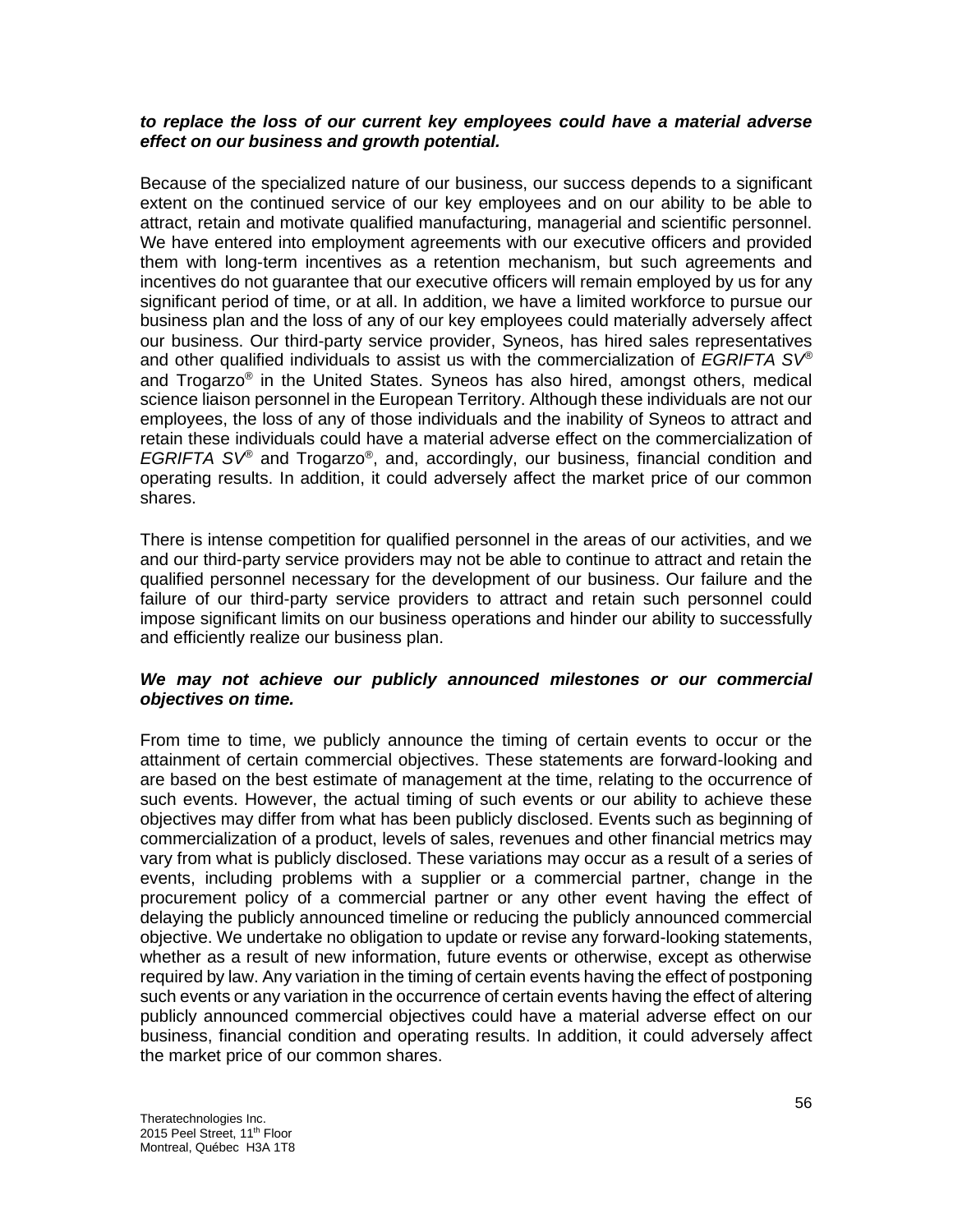## *In connection with the reporting of our financial results, we are required to make estimates and assumptions, which involve uncertainties and any significant differences between our estimates and actual results could have an adverse impact on our reported financial position, operating results and cash flows.*

The preparation of our consolidated financial statements requires that we make estimates and assumptions that affect the reported amounts of assets and liabilities and disclosure of contingent assets and liabilities at the date of the financial statements and the reported amounts of revenues and expenses during the reporting period. On an ongoing basis, our management evaluates our critical and other significant estimates and assumptions, including among others, those associated with revenue and deferred revenue, stock option plan, income taxes, onerous lease provision and contingent liabilities such as clinical trial expenses, recoverability of inventories, recoverability of tax credits and grants receivable and capitalization of development expenditures. Any significant differences between our actual results and our estimates and assumptions could negatively impact our reported financial position, operating results and cash flows.

## *If actual future payments for allowances for discounts, returns, rebates and chargebacks exceed the estimates the Company made at the time of the sale of its products, its financial position, results of operations, and cash flows may be negatively impacted.*

Pursuant to the Company's accounts and revenue recognition policies, the product revenue recognized quarter over quarter by the Company is net of estimated allowances for discounts, returns, rebates and chargebacks. Such estimates require subjective and complex judgment due to the need to make estimates about matters that are inherently uncertain. Based on industry practice, pharmaceutical companies, including the Company, have liberal return policies, sometimes making it difficult to estimate the timing and amount of expected revenues.

A chargeback is the difference between the price the wholesaler pays the Company (wholesale acquisition cost) and the price that the wholesaler's customer pays for the Company's product (contracted customer). The Company's products were subject to certain programs with federal government qualified entities whereby pricing on products is discounted to such entities and results in a chargeback claim to the Company, or for the Company to bill certain qualifying Public Health Service end-users at governmentmandated pricing. To the extent that the Company's sales to discount purchasers, such as federal government qualified entities, increases, chargeback claims will also increase. There may be significant lag time between the Company's original sale to the wholesaler and the Company's receipt of the corresponding government chargeback claims from the Company's wholesalers.

The Company's products are subject to state government-managed Medicaid programs, whereby rebates for purchases are issued to participating state governments. These rebates arise when the patient treated with the Company's products is covered under Medicaid. The Company's calculations require the Company to estimate end-user and patient mix to determine which of its sales will likely be subject to these rebates. There is a significant time lag in the Company receiving these rebate notices (generally several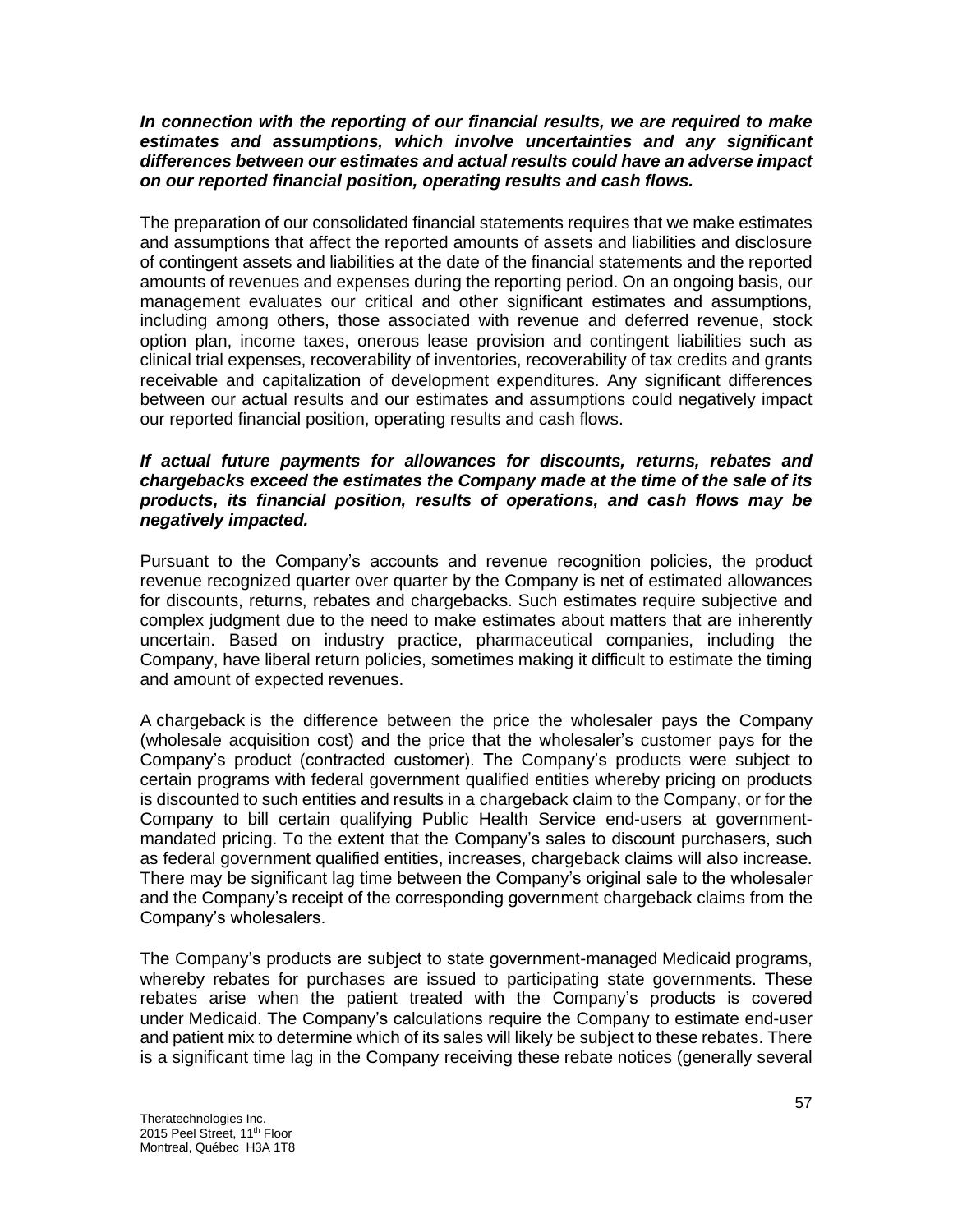months after its sale is made). The Company's estimates are based on its historical claims from participating state governments, as supplemented by management's judgment.

Although the Company believes that it has sufficient allowances, actual results may differ significantly from its estimated allowances for discounts, returns, rebates and chargebacks. Changes in estimates and assumptions based upon actual results may have a material impact on its financial condition, results of operations and cash flows. Such changes to estimates will be made to the financial statements in the period in which the estimate is changed. In addition, the Company's financial position, results of operations and cash flows may be negatively impacted if actual future payments for allowances, discounts, returns, rebates and chargebacks exceed the estimates the Company made at the time of the sale of its products

### *If we identify a material weakness in our internal controls over financial reporting, our ability to meet our reporting obligations and the trading price of our common shares could be negatively affected.*

A material weakness is a deficiency, or a combination of deficiencies, in internal control over financial reporting, such that there is a reasonable possibility that a material misstatement of our annual or interim financial statements will not be prevented or detected on a timely basis. Accordingly, a material weakness increases the risk that the financial information we report contains material errors.

We regularly review and update our internal controls, disclosure controls and procedures, and corporate governance policies. In addition, we are required under Canadian securities laws to report annually on our internal control over financial reporting. Any system of internal controls, however well designed and operated, is based in part on certain assumptions and can provide only reasonable, not absolute, assurances that the objectives of the system are met. If we determine that our internal controls over our financial reporting are not effective, or we discover areas that need improvement in the future, these shortcomings could have an adverse effect on our business and financial results, and the price of our common shares could be negatively affected.

If we cannot conclude that we have effective internal controls over our financial reporting, investors could lose confidence in the reliability of our financial statements, which could lead to a decline in our stock price. Failure to comply with reporting requirements could also subject us to sanctions and/or investigations by the Canadian regulatory authorities.

# **RISKS RELATED TO OUR COMMON SHARES**

## *Our share price has been volatile, and an investment in our common shares could suffer a decline in value.*

Since our initial public offering in Canada, our valuation and share price have fluctuated immensely and have had no meaningful relationship to current or historical financial results, asset values, book value or many other criteria based on conventional measures of the value of common shares. In the past, the market price of our common shares has fluctuated and will continue to fluctuate due to various factors including the risk factors described herein and other circumstances beyond our control. An investment in our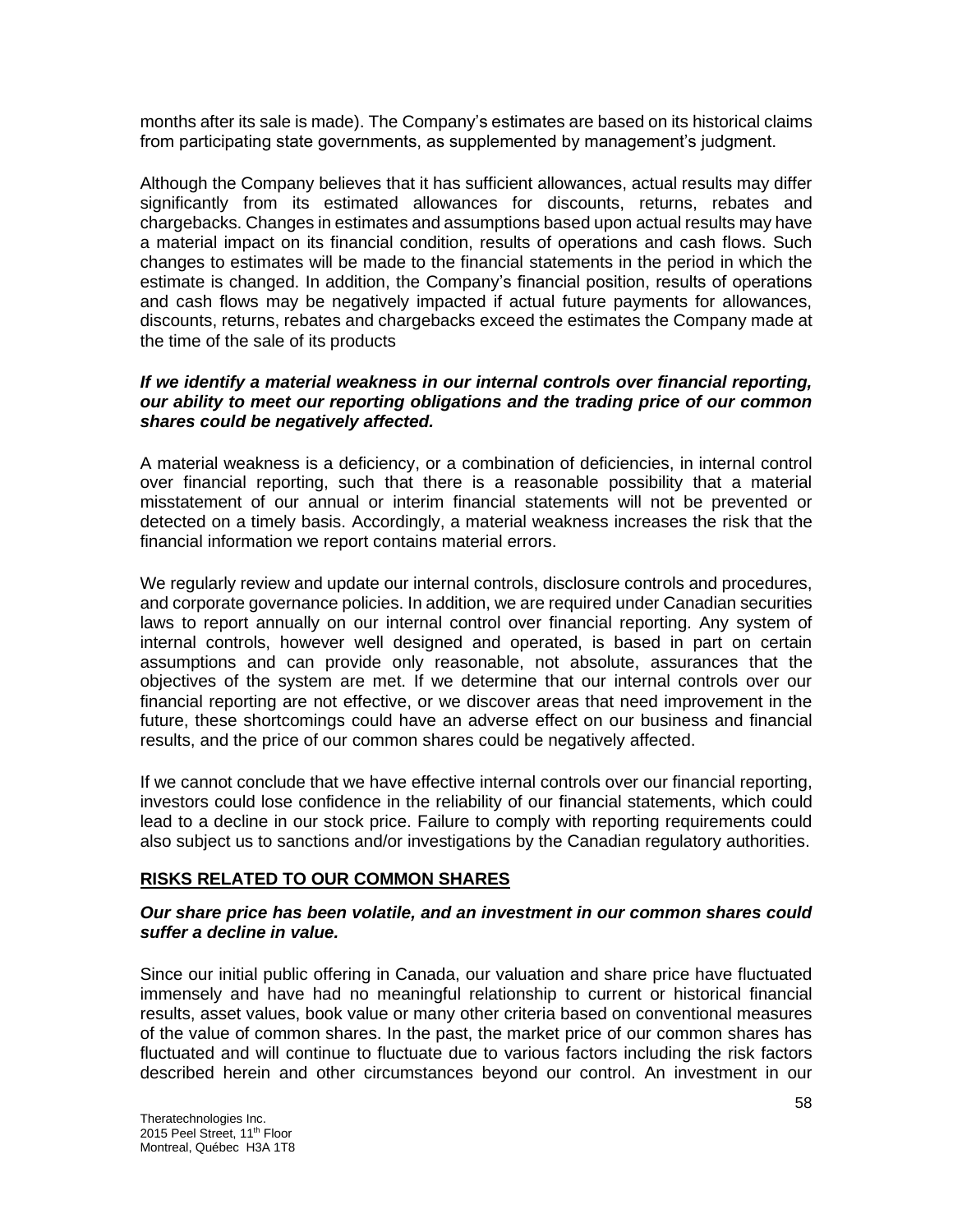common shares could decline in value or fluctuate significantly. Any decline in value or fluctuation in the market price of our common shares could also affect the market price of the Notes and the value of the warrants issued in the Offering.

## *Our revenues and expenses may fluctuate significantly and any failure to meet financial expectations and/or our own financial guidance, if any, may disappoint securities analysts or investors and result in a decline in the price of our common shares.*

Our revenues and expenses have fluctuated in the past and are likely to do so in the future. These fluctuations could cause our share price to decline. Some of the factors that could cause revenues and expenses to fluctuate include the following:

- the level of sales of *EGRIFTA SV®* in the United States;
- the level of sales of Trogarzo® in the United States;
- $\bullet$  the level of sales of Trogarzo® in the European Territory;
- supply issues with *EGRIFTA SV®* or Trogarzo® ;
- default under the terms of our Notes;
- the inability to complete product development in a timely manner that results in a failure or delay in receiving the required regulatory approvals or allowances to commercialize product candidates;
- the timing and willingness of any current or future collaborators to invest the resources necessary to commercialize our product candidates;
- the outcome of any litigation;
- payment of fines or penalties for violations of laws;
- foreign currency fluctuations;
- the timing of achievement and the receipt of milestone or royalty payments from future third parties; and
- failure to enter into new or the expiration or termination of current agreements with third parties.

If our quarterly or annual operating results fall below the expectations of investors or securities analysts, or if we need to reduce our financial guidance, if any, the price of our common shares could decline substantially. Furthermore, any quarterly fluctuations in our operating results may, in turn, cause the price of our stock to fluctuate substantially.

## *If securities or industry analysts do not publish research or reports, or publish unfavorable research or reports about our business, the price of our common shares and trading volume may decline.*

The trading market for our common shares will rely in part on the research and reports that industry or financial analysts publish about us, our business, our markets and our competitors. We do not control these analysts. If securities analysts do not cover our